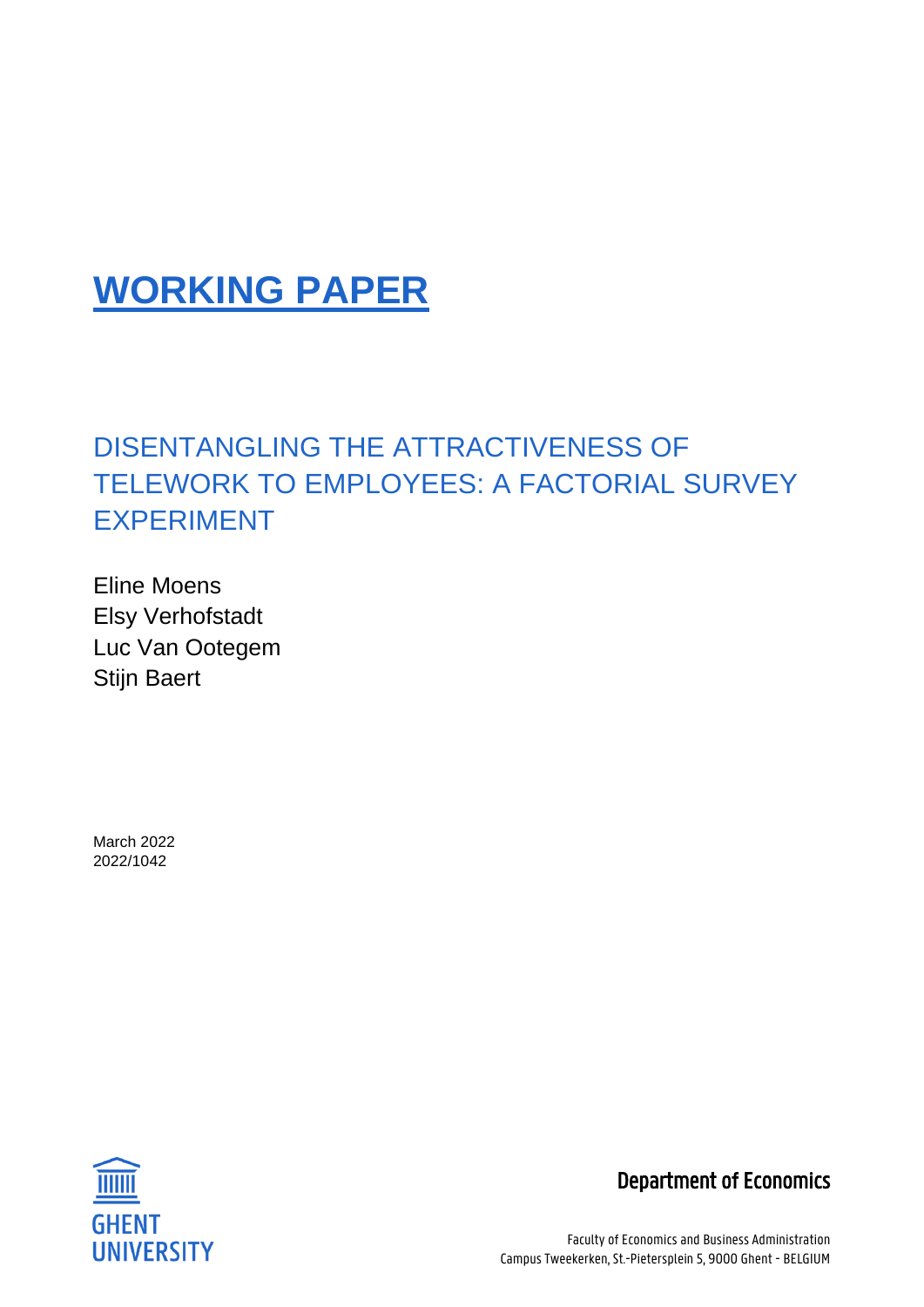## **Disentangling the attractiveness of telework to employees: a factorial survey experiment\***

**By Eline Moens,<sup>i</sup> Elsy Verhofstadt,ii Luc Van Ootegem,iii and Stijn Baertiv**

#### Abstract

This research adds to the literature on the attractiveness of telework to employees. To this end, we set up an innovative factorial survey experiment in which a high-quality sample of employees evaluates job offers with diverging characteristics, among which a wide variation in telework possibilities. We find that the relationship between the possibility to telework and job attractiveness is approximately linear: 10 percentage points more telework hours yield a rise of 2.2 percentage points in job attractiveness and, therefore, the willingness to give up an increase of 2.3 pp in wage in the new job. Our experimental design also allows us to investigate the underlying mechanisms of this relationship as well as its moderators. We find that the attractiveness of telework is particularly explained by expectations of an improved work-life balance, more work scheduling autonomy, a higher job satisfaction, and more work methods autonomy in jobs with a greater possibility to telework. In addition, our analyses show that less conscientious employees are on average more attracted to jobs with greater telework possibilities, so that it is important that self-selection in jobs with more telework is well-monitored.

Keywords: telework, job attractiveness, factorial survey experiment.

JEL codes: J24, J81, J31, J63, I31.

-

<sup>\*</sup> Declaration of interest. None. Funding. This research did not receive any specific grant. Acknowledgements. We thank Johannes Weytjens for his help on the programming of the experiment and Louis Lippens, Brecht Neyt, and Kristen du Bois for their valuable feedback on earlier versions of the manuscript.

<sup>&</sup>lt;sup>i</sup> Corresponding author. Ghent University. Sint-Pietersplein 6, 9000 Gent, Belgium. Eline.Moens@UGent.be. +32494922942.

ii Ghent University.

iii Ghent University.

iv Ghent University, University of Antwerp, Université catholique de Louvain, IZA, GLO, and IMISCOE.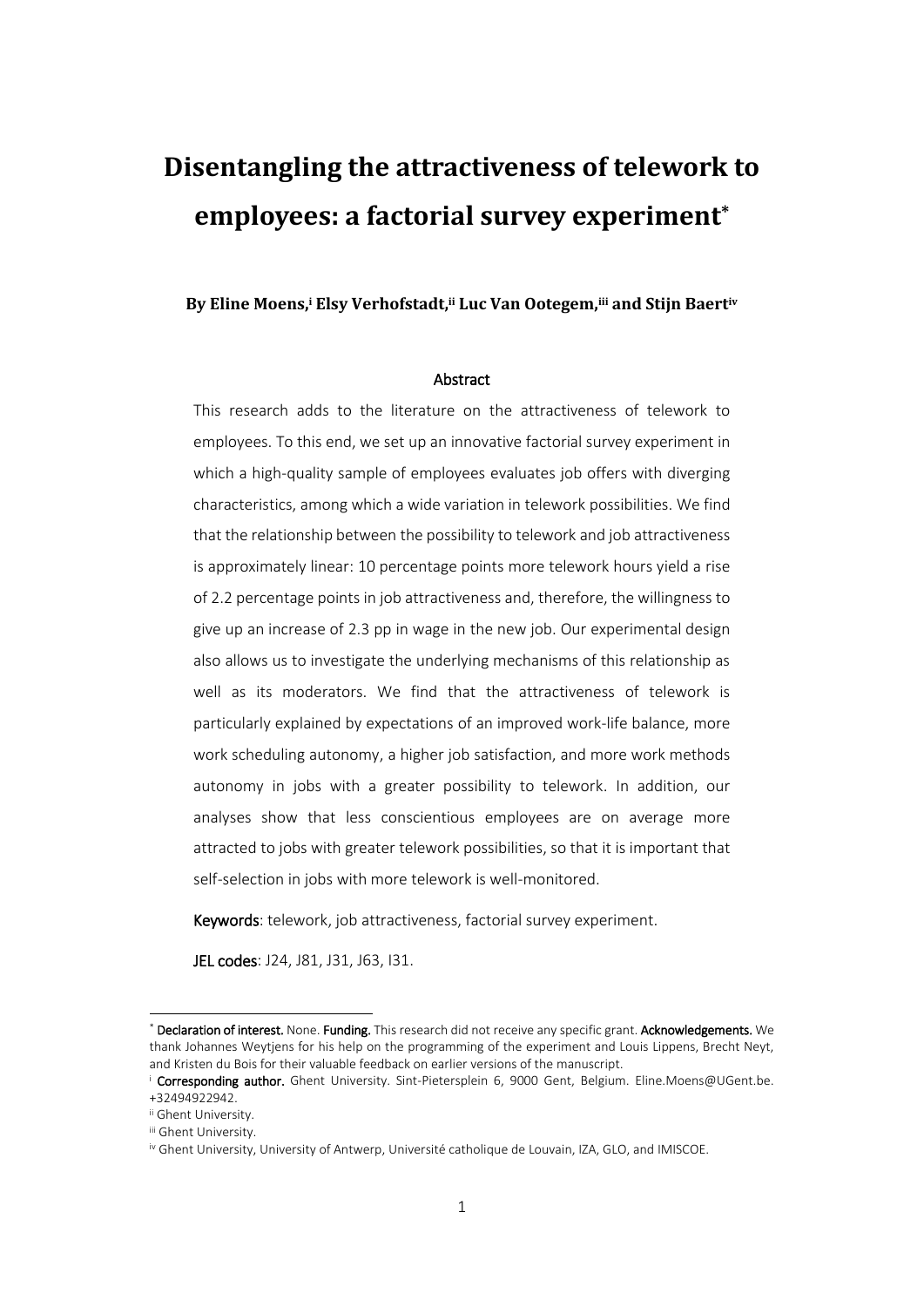## **1. Introduction**

-

Whereas telework was a limited practice before the COVID-19 pandemic, a considerable number of employees across the globe (e.g., almost two-fifths of the employees in the European Union) were forced to telework full-time due to this pandemic (Eurofound, 2020; Milasi et al., 2020). Many employees believe telework is here to stay (Moens et al., 2021). Nevertheless, many employers wonder to what extent they should continue to offer the possibility to telework (i.e., to offer location flexibility) once the working environment returns to normal, especially in light of the war for talent (Ott et al., 2018; Dowd, 2021; Van Den Broek & Lelong,  $2021$ ).<sup>1</sup> A crucial element in this decision is the measure of how attractive telework is to the working population today, particularly given the fact that their priorities concerning working conditions and work-life balance have shifted because of the COVID-19 pandemic (Lippens et al., 2021). Thorough research on the effect of telework on job attractiveness is, therefore, more relevant than ever.

Recent studies on the effect of telework on job attractiveness resort to experimental methods to avoid the endogeneity bias in analyses based on observational data (Thompson et al., 2015; Mas & Pallais, 2017; Maestas et al., 2018; Schmoll & Süß, 2019; He et al., 2021). As opposed to their non-experimental counterparts (e.g., Weeden, 2005; De Graaf & Rietveld, 2007; Gariety & Shaffer, 2007; Oettinger, 2011; Pigini & Staffolani, 2019; White, 2019), these recent studies yield consistent results. All of these demonstrated that employees are, on average, attracted by the possibility to telework and are willing to pay for this possibility (Thompson et al., 2015; Mas & Pallais, 2017; Maestas et al., 2018; Schmoll & Süß, 2019; He et al., 2021). For example, Mas and Pallais (2017) discovered that the average worker is willing to give up 8% of his or her wage for a job with the possibility to telework (compared to an identical job without this possibility).

Unfortunately, these studies suffer from several limitations. Theirfirst limitation involves the failure to acknowledge gradations of telework intensity. Most of the aforementioned experimental studies treat telework dichotomously: either participants can enjoy telework or they cannot (Mas & Pallais, 2017; Maestas et al., 2018; Schmoll & Süß, 2019; He et al.,

<sup>&</sup>lt;sup>1</sup> The idea of location flexibility is central to most definitions of telework (Allen et al., 2015). Therefore, in this paper, telework and location flexibility are treated as synonyms.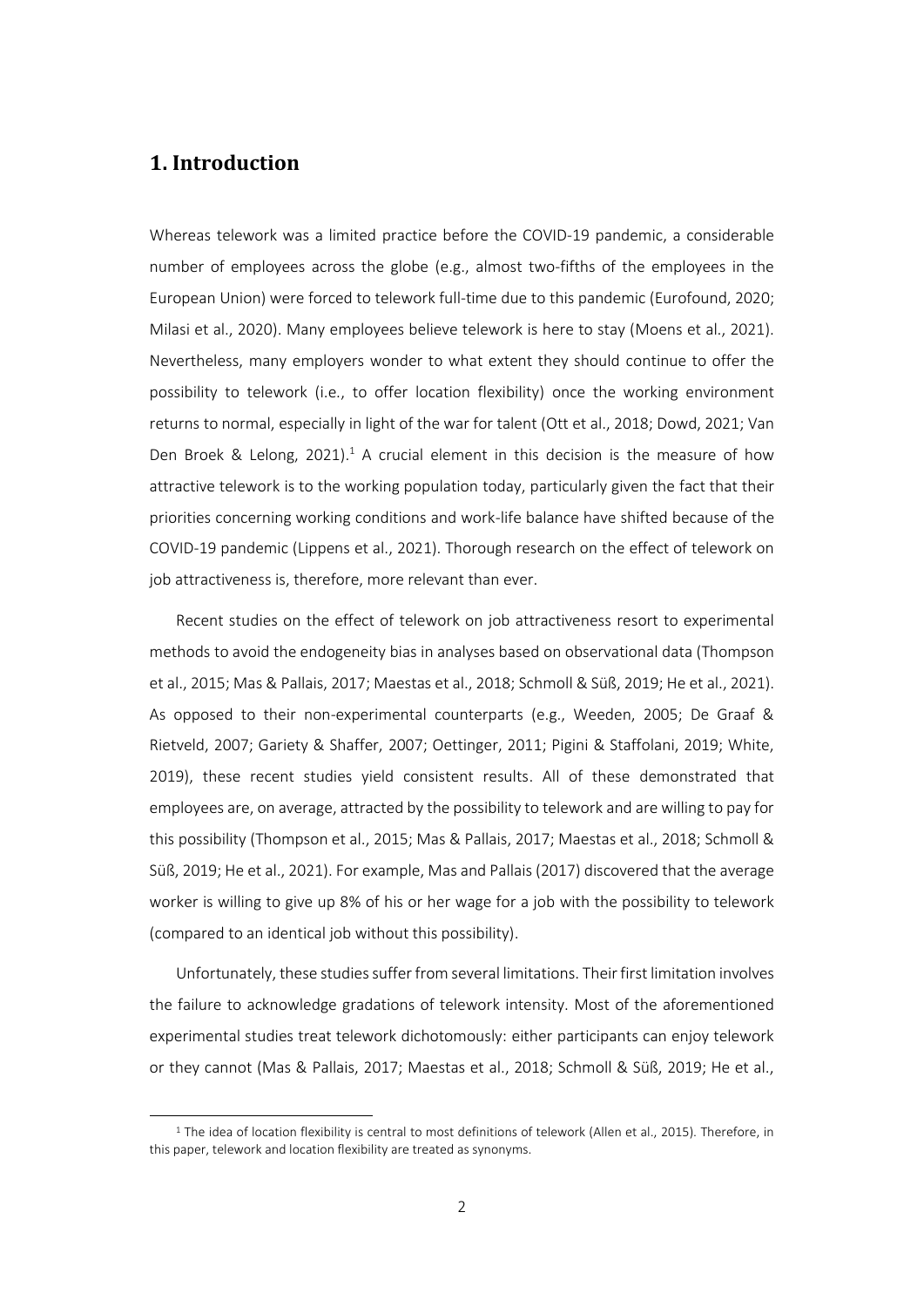2021). However, Thompson et al. (2015) recognised the need for additional research to parse out different levels of how frequently one can work away from the main work site and hinted that the relationship between the amount of possibility to telework and job attractiveness is not linear.<sup>2</sup> The existing experimental research results on job attractiveness of an unspecified amount of possibility to telework are not sufficiently fine-grained to be useful to employers as these results do not help in deciding how much possibility to telework should be offered in the (pandemic-free) future.

Second, the experimentally-based studies concerning telework attractiveness do not shed much light on *why* precisely telework attracts employees. Only Thompson et al. (2015) investigate such a mediator, i.e., anticipated organisational support. Both Thompson et al. (2015) and Schmoll and Süß (2019) recognised the need for a more extensive and structured investigation of possible mediators. Insights into the expected positive and negative consequences of telework are important as they allow employers to deploy telework as effectively as possible (e.g., in their human resources policy) (Charalampous et al., 2019). In addition, such insights are also instructive for environments where teleworking jobs are impossible: some features that make telework attractive might be incorporated here in a different way and therefore also help to attract talented employees to these environments.

Third, a structural investigation of an extensive list of moderators is missing in the existing experimental literature on the effect of telework on job attractiveness. Mas and Pallais (2017) found that 25% of the applicants in their experiment were willing to pay at least 14% of their wage to work from home, while 20% chose to work exclusively on-site even when there was no wage penalty for working at home. By examining moderators, researchers, employers and policymakers gain insights into *when* employees are attracted by telework. Dispersed over different experimental studies, a considerable number of moderators have already been investigated on an ad hoc basis (e.g., gender, age, education level, children, marital status). The results, however, are not always consistent between the different studies. For example, Mas & Pallais (2017) did not find a moderating role of the education level of the employees in the valuation of telework, while Maestas et al. (2018) did. The lack of a joint investigation of an extensive list of moderators might explain these

-

 $^2$  Thompson et al. (2015) had the intention to measure three levels of location flexibility. Nevertheless they admit that they do not succeed in ascertaining whether being able to telework as frequently as desired is more attractive than the opportunity to do so partially (due to ambiguity in the job descriptions).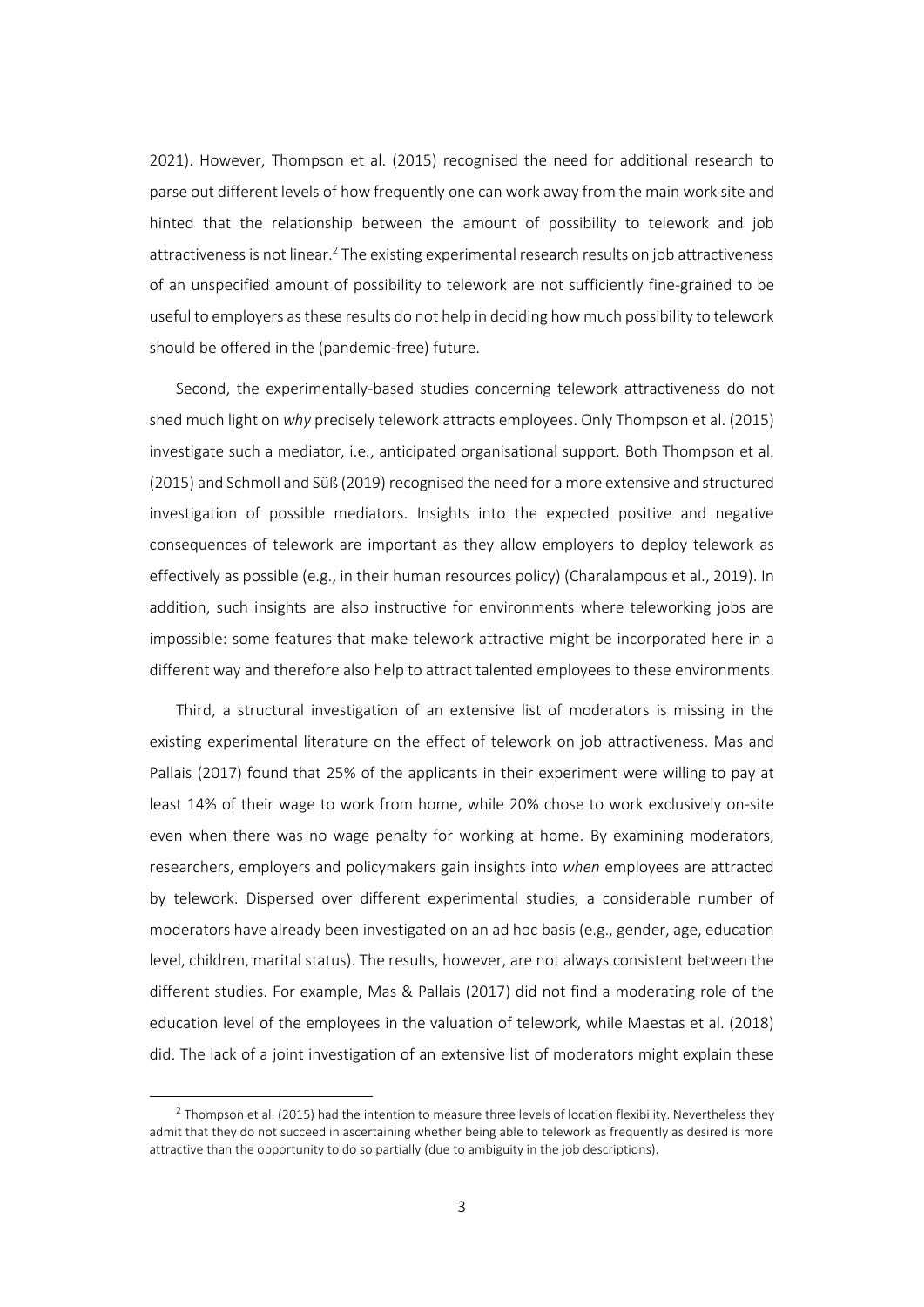inconsistent findings: since not all moderators can be easily experimentally controlled, ad hoc-included moderators might reflect the variation in other, unobserved moderators. Furthermore, other potential moderators, such as personality traits and job type characteristics, were theoretically described, but not yet empirically tested (e.g., Schmoll & Süß, 2019).

We address these limitations by setting up an extended factorial survey experiment with a high-quality sample of Flemish employees to analyse the extent to which employees value telework relative to other job characteristics. To this end, we answer three research questions. Our first research question is: to what extent are employees attracted by a greater possibility to telework in job offers (RQ1)? More concretely, we investigate the amount of wage they are willing to give up for a greater possibility to telework (RQ1a) and whether the relationship between the amount of possibility to telework and job attractiveness is linear (RQ1b). Second, we study the mediators of this relationship, i.e., why employees are attracted by a greater possibility to telework (RQ2). In contrast to the existing experimental literature, we investigate this structurally and extensively by employing the framework of Gajendran and Harrison (2007). Specifically, we investigate what the expected consequences of telework are in terms of autonomy, work-life balance, relationship quality, job satisfaction, productivity, commitment, minimisation of stress, professional development, feedback, and promotion chances (RQ2a) and how these consequences are associated with job attractiveness(RQ2b). Finally, we jointly study a broad set of moderators in the relationship between telework and job attractiveness. That is, we study when, in particular, employees are more attracted by a greater possibility to telework (RQ3), thereby focusing on moderators in the applicant characteristics (RQ3a), other offered job characteristics (RQ3b), and current job characteristics (RQ3c).

## **2. Experimental setup**

## **2.1 Data collection**

Survey responses were collected from a representative sample of the population of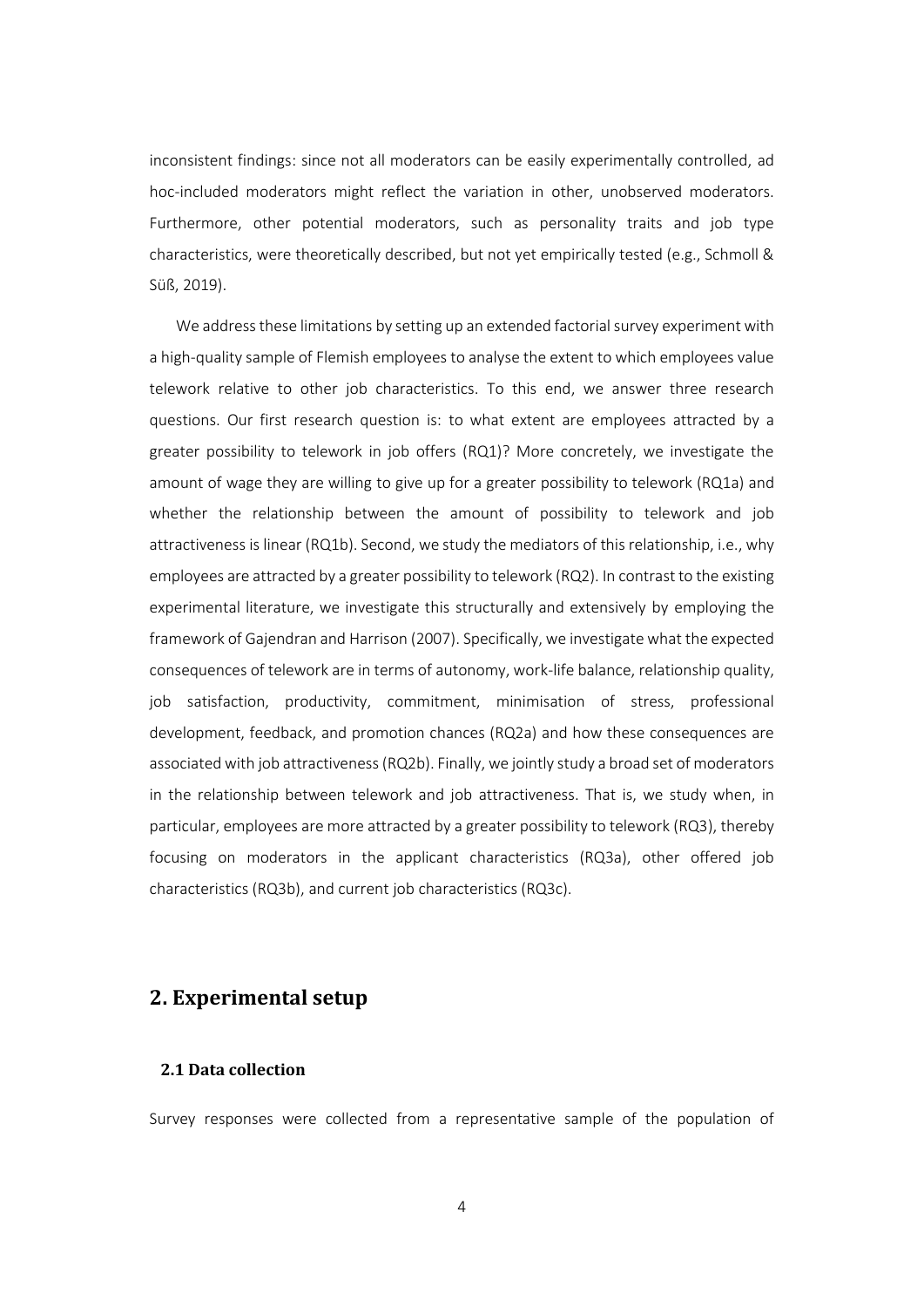employees who were more than 18 years old, at least six months active in their current salaried employment, and able to perform at least 10% of their job via telework in Flanders, the northern Dutch-speaking part of Belgium. This was completed in the period between 30 April 2021 and 13 August 2021 via the online platform Qualtrics.<sup>3</sup>

To obtain our sample of 500 individuals from the research population, we collaborated with the large data supplier Bilendi. The panel of Bilendi consists of a diverse set of profiles thanks to recruiting via multiple sources. Micro launches spread over the week amongst this diverse panel ensured our sample was not only representative in terms of hard sociodemographic factors, but was also representative of the broader population in aspects that are more difficult to measure. Regarding the hard socio-demographic factors, the frequency distributions in the population for age (18–34, 35–54 and 55+), gender (male and female), and education level (at maximum secondary education and tertiary education) were strictly mimicked (crossed quota).

Descriptive statistics of the applicant and current job characteristics of the participants can be retrieved from Table 1. Our participants were on average 39.9 years old, 50.2% of the participants wasfemale, and 67.2% of the sample was highly educated. A majority of the participants worked full-time (82.6%) and was active in the private sector (64.2%). Only 7.2% was less than one year active in the current job.

#### <Table 1 about here>

The online survey contained three major parts: the pre-experimental part, the experiment and the post-experimental part.<sup>4</sup> The pre-experimental part included an introduction, an informed consent question, and questions to ascertain that participants belong to our population. The core of the online survey, i.e., the experiment, is explained in Section 2.2. We elucidate the questions surveyed in the post-experimental part in Section 2.3.

-

<sup>3</sup> From the start of the data collection until 24 June 2021, telework was mandated by the Flemish government in jobs where it was possible. After this date until the end of the data collection, telework was strongly recommended.

<sup>4</sup> We performed a pilot test with 13 participants to evaluate the clarity, credibility, and duration of the survey, which resulted in fine-tuning some of the details before launching the survey.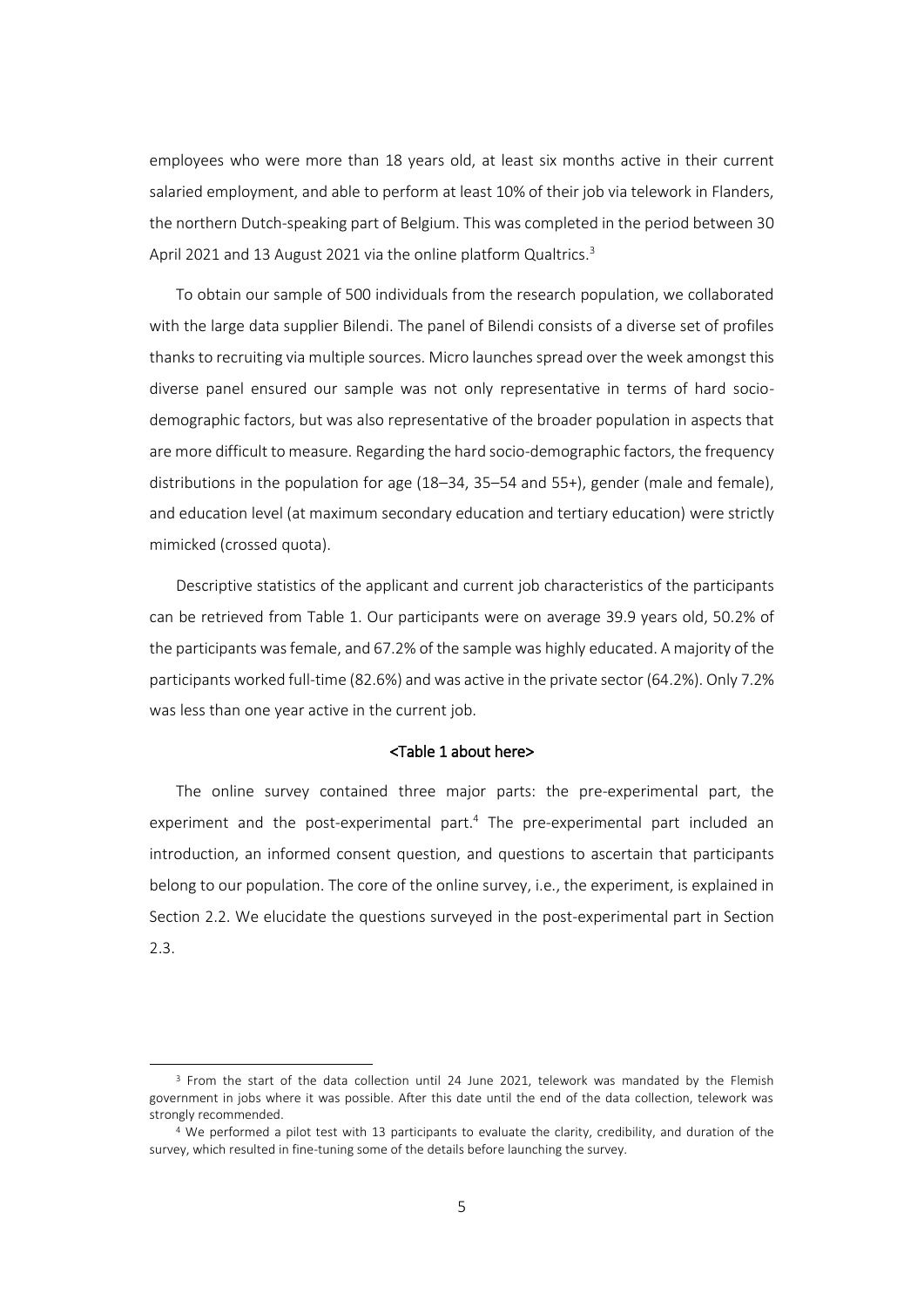### **2.2 Vignette design**

-

The participants in our factorial survey experiment were asked to judge five vignettes, each containing a hypothetical job offer. These job offers differed regarding four variables (the vignette factors) which varied randomly over a defined number of categories (the vignette levels). <sup>5</sup> As a consequence, correlations between the vignette factors were minimised to a value close to 0 (Rossi & Nock, 1982). Because of this design (labelled as orthogonal), a causal interpretation of the effects of the vignette factors on participants' judgements was possible (Auspurg & Hinz, 2014; Van Belle et al., 2018; Drasch, 2019; Van Belle et al., 2019).

Our participants knew that they were participating in an experiment and that the job offers were hypothetical. This might raise concerns about external validity. However, two recent studies showed that well-designed experiments employing hypothetical job offers lead to realistic results. First, Mas and Pallais (2017) estimated the willingness to pay for the possibility to telework by means of a discrete choice experiment in the field (in the employment process for a national call centre) and by means of a discrete choice module in the web-based, nationally representative Understanding America Study. As valuations from both types of discrete choice experiments were very similar, the authors established that well-designed experiments with hypothetical job offers elicit responses that are comparable to market choices. Second, Drasch (2019) demonstrated the good external validity of a similar experiment as ours. Prospective female labour market re-entrants were asked about their willingness to accept lower wages if compensated by positive nonmonetary job characteristics. Results of the behavioural intentions measured by this factorial survey experiment were highly correlated with evidence of actual behaviour collected via a followup study.

The participants were asked to imagine they are looking for a new job in their current line of work. We explicitly stated that the job offers are the same as the participants' current job in all ways, except for the dimensions (the vignette factors) specifically mentioned. This

<sup>&</sup>lt;sup>5</sup> In general, Auspurg and Hinz (2014) recommend approximately five up to nine vignette factors. However, when one is interested in only a few vignette factors, a smaller number of factors can be employed according to them. The use of only a few variations but several vignettes per participant increases the risk that participants become aware of the manipulations, which can trigger further undesirable methodological effects, such as the social desirability bias (Auspurg & Hinz, 2014). The latter is especially undesirable regarding sensitive topics like discrimination in hiring, yet is less of a problem in our study.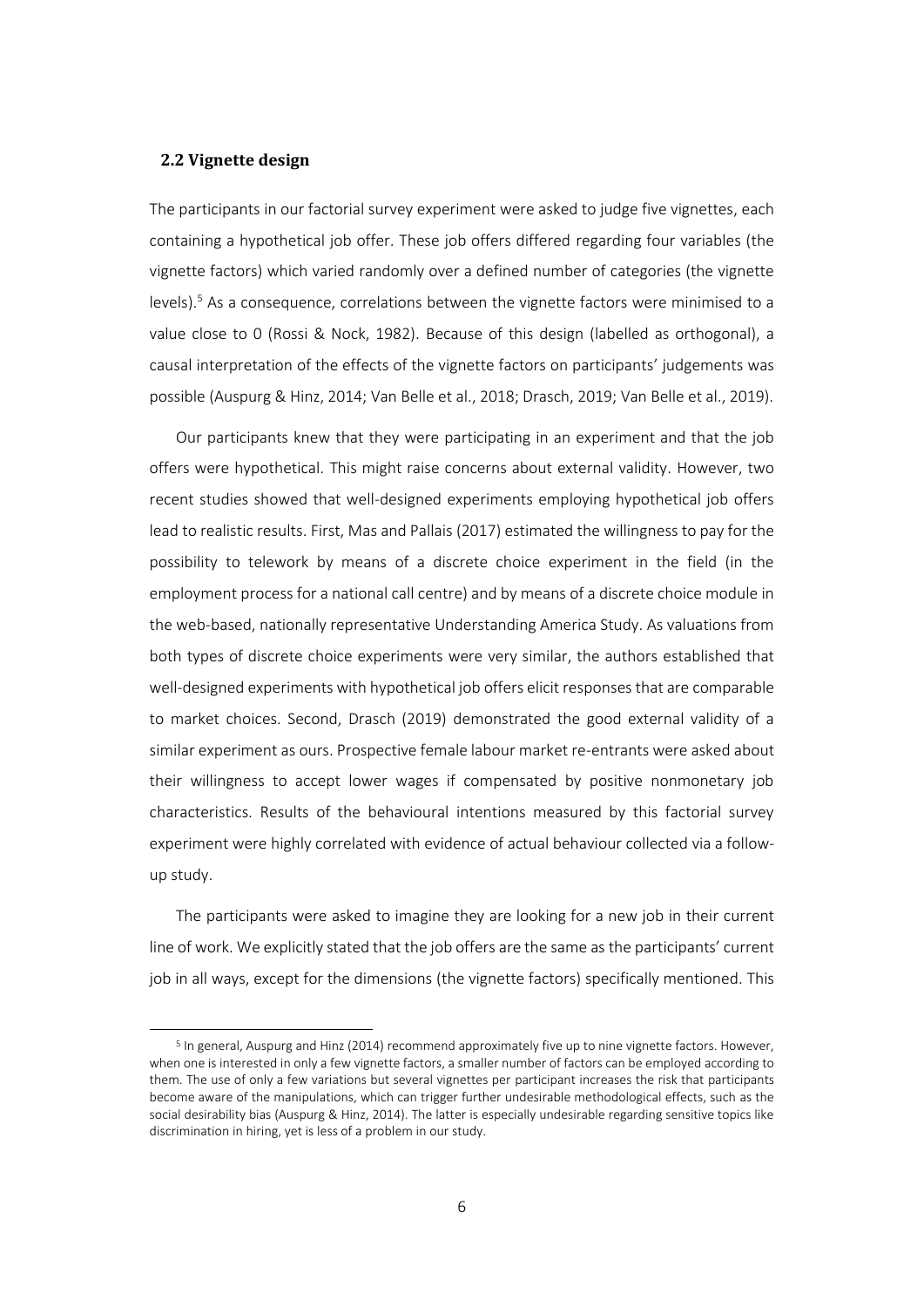approach is based on Mas and Pallais (2017).<sup>6</sup> The vignette factors and levels used in our experiment can be found in Table 2.

## <Table 2 about here>

The vignette factor of main interest was 'Possibility to telework'. The levels of this factor ranged from 0% to 80% in increments of 10%.<sup>7</sup> In the case of 0%, the job had to be performed exclusively at the central work location. In the case of all other percentages, the job offered the possibility to telework up to that percentage.<sup>8</sup> By including many levels of possibility to telework, we were able to operationalise this variable as continuous in the analyses and, therefore, obtain more fine-grained valuations of the possibility to telework (in light of RQ1 and RQ1a) and examine whether the relationship between the amount of the possibility to telework and job attractiveness was linear (RQ1b).

'Net wage' was another important vignette factor since we also wanted to discover the amount of wage our participants were willing to give up for a greater possibility to telework  $(RQ1a)$ .<sup>9</sup> It was expressed in percentages compared to the current net wage (nine levels ranging from 20% less to 20% more net wage). We informed the participants that all other financial and fringe benefits were the same as in their current job.

The vignette factor 'Temporal flexibility' was comprised of three levels: (i) the job required the participant to work a fixed number of hours on a working day between a fixed start and end time, or (ii) the job required the participant to work during certain core hours, but start and end times are flexible, or (iii) the participant was to a large extent free to choose when the work would be performed as long as the job tasks were completed (timeindependent work). Opposed to location flexibility, temporal flexibility is not inherently linked to telework because those who telework may or may not have control over when

1

<sup>6</sup> However, while Mas and Pallais (2017) framed the vignette 'in a different line of work' for participants who are not able to perform at least 10% of their job via telework (e.g., truck drivers), we did not allow these participants to participate in our experiment since it is very difficult for a participant to imagine a very similar job as the current job in a different line of work.

<sup>7</sup> We set the maximum at 80% and did not include full-time telework (100%). It would be difficult for a participant who is, for example, able to perform only 20% of the current job via telework (e.g., a school principal), to imagine a similar job that never requires attendance at the central work location.

<sup>8</sup> In certain job offers, this percentage is higher than the extent of telework that is possible in the current job. We explicitly state that, in this case, physical attendance at a specific location is less required in the offered job compared to the current job, possibly due to new technology.

<sup>9</sup> Auspurg and Hinz (2014) state that factorial survey experiments can also be used to assess the exact monetary trade-offs of factors by estimating the level of earnings that 'neutralises' the effect of a certain vignette character on the participants' judgements.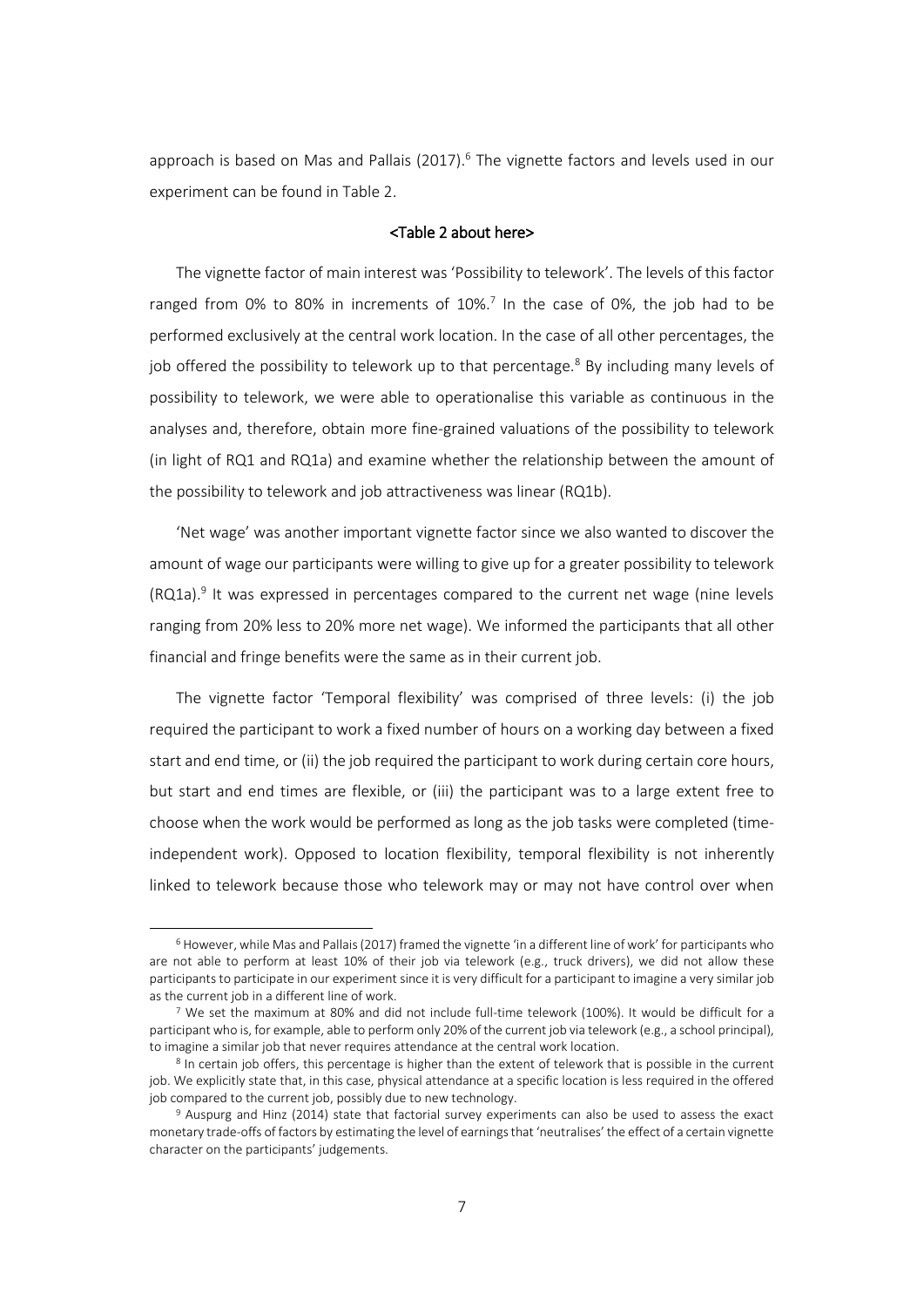they work (Allen et al., 2015). Thompson et al. (2015) and Schmoll and Süß (2019) therefore advised to make a clear distinction between location flexibility and temporal flexibility.

'Commuting time' completed the list of vignette factors. Commuting time presumably influences the attractiveness of the possibility to telework (e.g., Mas & Pallais, 2017). This vignette factor was operationalised as the estimated daily commuting time to the central work location by car (round trip) and consisted of nine levels: 10, 30, 50, 70, 90, 110, 130, 150 and 170 minutes. The participant was able to choose the preferred transportation mode, which we explicitly clarified in the vignette description. However, to ensure the participants had the same amount of travel in mind, we expressed the commuting times in minutes as would be needed by car.

The  $9 \times 9 \times 3 \times 9$  levels of the vignette factors resulted in 2,187 possible combinations (the vignette universe). A full factorial design, in which all possible vignettes were represented to single participants, was therefore not possible. Typically, researchers then select a sample out of this universe using D-efficient randomisation following the Kuhfeld (2010) algorithm as detailed in Auspurg and Hinz (2014). Using this algorithm, we sampled 500 vignettes out of the vignette universe allowing for all two-way interactions to be identified.<sup>10</sup> In the next step, the selected vignettes were grouped into 100 decks by randomly allocating five vignettesto one deck (following Auspurg & Hinz, 2014). Those decks were subsequently randomly allocated to the participants. Since 500 participants participated in our survey (see Section 2.1) and each participant evaluated five vignettes (see Section 2.2), each vignette was evaluated five times. Consequently, the total number of observations in our analyses amounted to 2,500.

To answer our research questions, we investigated the effect of different levels of the vignette factors, i.e., the offered job characteristics, on two outcome variables. Our main outcome variable is job attractiveness. The participants were asked to evaluate job attractiveness ('How attractive do you think this job is?') on a scale from 0 (not attractive at all) to 10 (very attractive). This is in line with Thompson et al. (2015) and Schmoll and Süß (2019), both of whom conducted factorial survey experiments to study the effect of location and temporal flexibility on organisation attractiveness. Our secondary outcome variable is

1

 $10$  This resulted in a D-efficiency of 91.039 (with 100 being the maximum value in case of a full factorial design).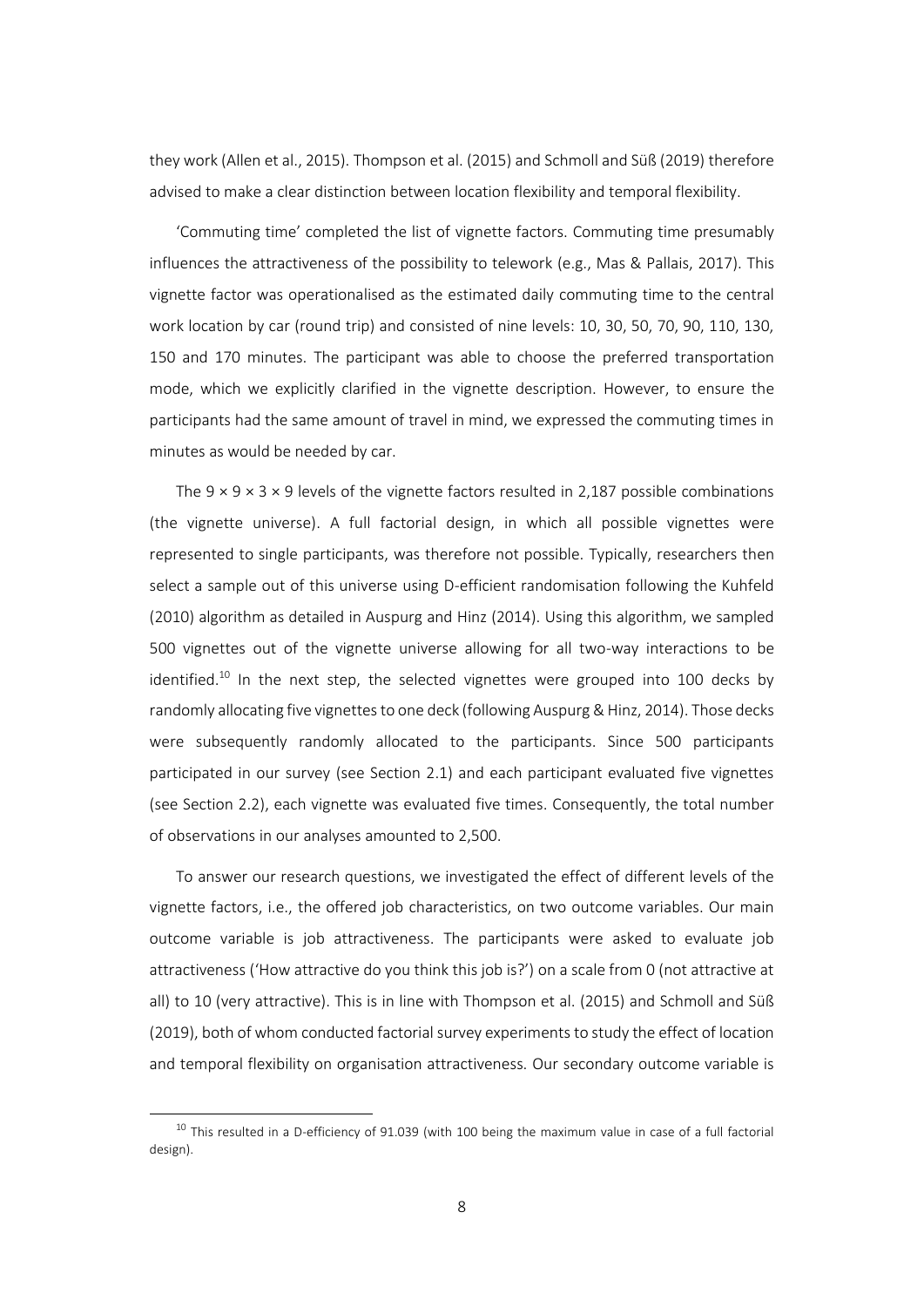the probability of accepting the job. The participants were asked to evaluate the probability of accepting the job ('How probable is it you would accept this job?') from 0 (not probable at all) to 10 (very probable). This is in line with the factorial survey experiment of Drasch (2019), in which prospective female labour market re-entrants were asked about their willingness to accept lower wages if compensated by positive nonmonetary job characteristics.

The possibility of adding questions after each vignette in a factorial survey experiment provided us with the opportunity to disclose the mechanisms of the relationship between the possibility to telework and job attractiveness (RQ2). To meet the need for a more extensive and structured investigation of possible mediators, we examined a list of thirteen job perceptions that frequently occur in the telework literature. These job perceptions and the accompanying statements are listed in Table 3. Each of these job perceptions was derived from meta-analyses or reviews on telework (e.g., Gajendran & Harrison, 2007; Redman et al., 2009; Charalampous et al., 2019). The framework of Gajendran and Harrison (2007) provided us with a relevant basis for our list of job perceptions, yet we decided to add feedback and professional development, which are aspects of professional isolation as well (Cooper & Kurland, 2002; Collins et al., 2016), and we included three types of autonomy in line with Morgeson and Humphrey (2006) (whereas Gajendran and Harrison, 2007, include an overall item autonomy). We considered the following job perceptions: work scheduling autonomy, decision-making autonomy, work methods autonomy, work-life balance, the relationship quality with the supervisor and finally, the relationship quality with co-workers. These job perceptions were labelled as proximal in the framework of Gajendran and Harrison (2007). In addition, we scrutinised job satisfaction, productivity, commitment, minimisation of stress, professional development, feedback of supervisors or colleagues, and promotion chances. These job perceptions were labelled as distal in the framework of Gajendran and Harrison (2007). The authors made this distinction between distal and proximal job perceptions as the proximal job perceptions are expected to mediate the relationship between telework and the distal job perceptions. In the analyses (see Section 3), we first investigated the effect of an increase in the possibility to telework on each of the aforementioned job perceptions separately (e.g., 'Does an applicant expect more work scheduling autonomy in a job with a greater possibility to telework?'), to answer RQ2a. Next, we estimated a serial multiple mediation analysis to investigate whether these job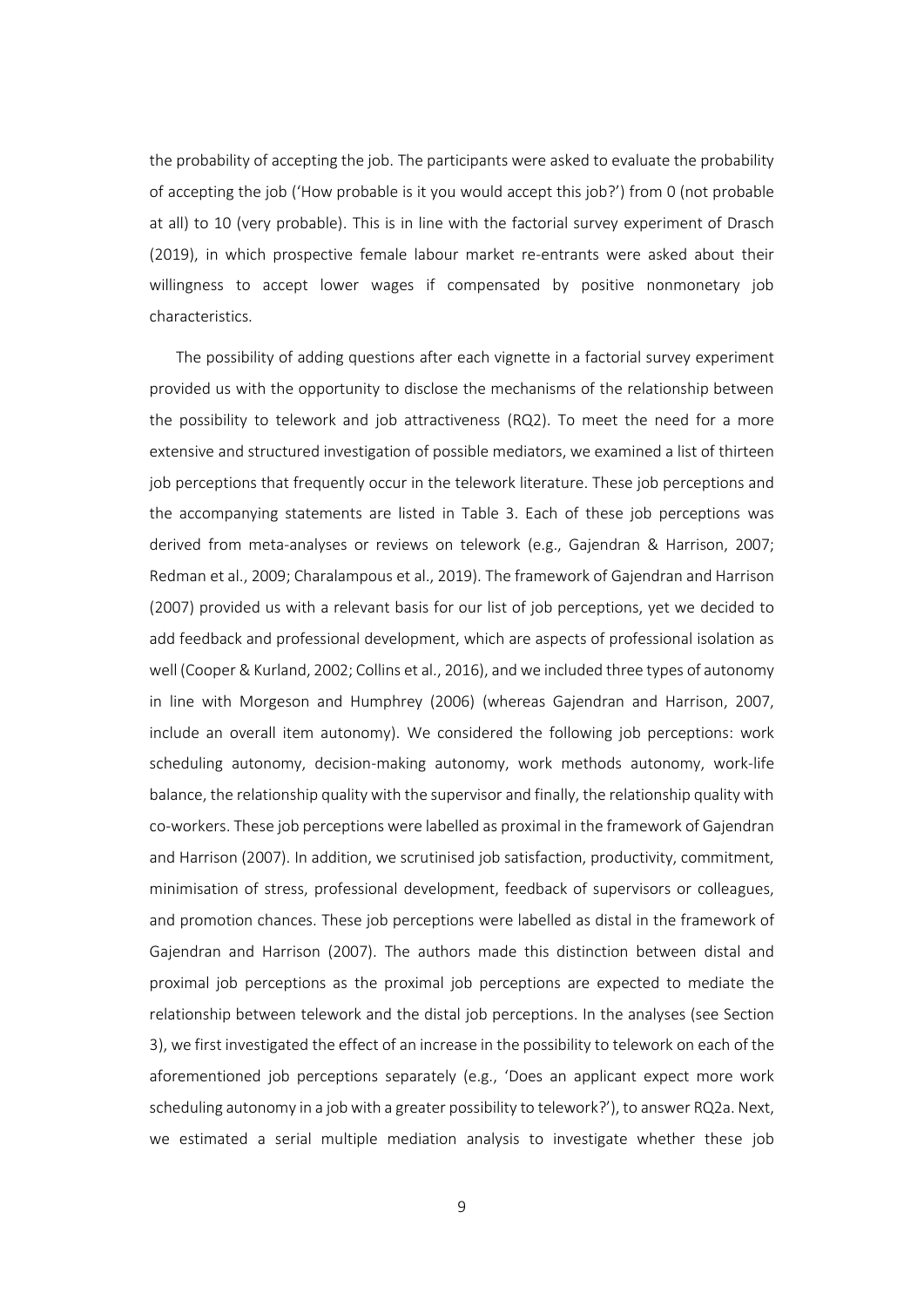perceptions mediate the relationship between the possibility to telework and job attractiveness (in which we took into account the mediating role of the proximal job perceptions on the distal job perceptions), to answer RQ2b. The latter is depicted in Figure 1.

## <Table 3 about here>

## <Figure 1 about here>

## **2.3 Post-experimental survey**

In the post-experimental survey, we collected the applicant characteristics and his or her current job characteristics in the context of RQ3a and RQ3c (see Figure 2). A wide range of applicant characteristics was surveyed: (i) personality traits (emotional stability, extraversion, agreeableness, conscientiousness, and openness to experience), (ii) basic socio-demographics (age, gender, education level, relationship status, and the number of inhabitant children), (iii) private care responsibilities, (iv) preference for segmentation of work and family roles, and (v) how easy it is to make family ends meet. In addition, we also took the following job characteristics into account: (i) full-time or part-time contract, (ii) private or public sector, (iii) job tenure less than one year or more than one year, and (iv) job type characteristics of 'job resources related to job tasks', 'required knowledge in the job', and 'social character of the job'. A description of the applicant and current job characteristics can be found in Table 1.

#### <Figure 2 about here>

As explained in Section 1, we add to the literature in two ways. Our first contribution consists of investigating this extensive list of moderators jointly. A considerable number of these moderators have been previously investigated; however, these were done ad hoc and across several different experimental studies. Table 1 displays whether these applicant and current job characteristics were scrutinised as moderators in any previous experimental study on telework attractiveness. Since not all moderators can be easily experimentally controlled, ad hoc-included moderators might reflect the variation in other, unobserved moderators. For example, the preference for segmentation of work and family roles, found as a moderator in the relationship between location flexibility and organisation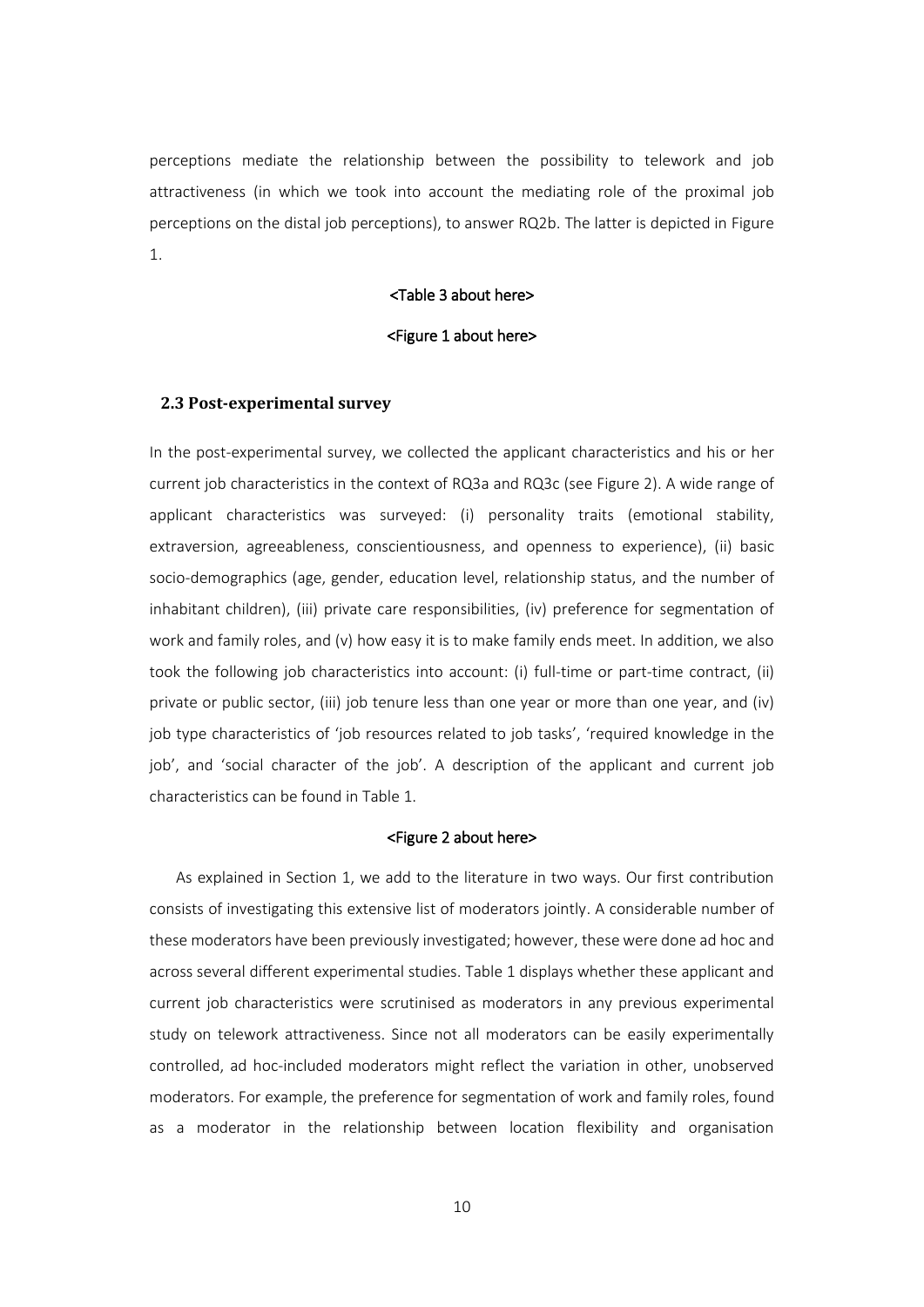attractiveness by Thompson et al. (2015), might be correlated with age. We also take this applicant characteristic into account in our study, where Thompson et al. (2015) did not. Second, we also added to the existing experimental literature by including personality traits and several job characteristics in our list of moderators. These characteristics have not yet been experimentally investigated in the relationship between the possibility to telework and job attractiveness, although the telework literature contains several motives for examining these traits and characteristics as moderators. For example, (i) in the relationship between telework and organisation attractiveness, extraversion was suggested as a moderator by Schmoll and Süß (2019); (ii) in the relationship between telework and affective well-being, openness to experience was authenticated as a moderator by Anderson et al. (2015); and, (iii) in the relationship between teleworking and job performance, Golden and Gajendran (2019) investigated whether the knowledge characteristics 'job complexity' and 'problem solving', as well as whether the social characteristics 'received interdependence' and 'social support' played a role.

## **3. Results**

#### **3.1 Are employees attracted by a greater possibility to telework in job offers?**

In this first subsection we discuss whether our participants are attracted by a greater possibility to telework in job offers (RQ1). In addition, this subsection provides an answer to the research sub-questions 'What is the amount of wage employees are willing to give up for a greater possibility to telework?' (RQ1a) and 'Is the relationship between the amount of the possibility to telework and job attractiveness linear?' (RQ1b).

An answer to RQ1 can be found in the results of our multivariate regression analyses in column (1) and column (2) of Table 4. These are linear regression analyses, with job attractiveness as the dependent variable, the offered job characteristics discussed in Section 2.2 as independent variables and, from model (2) onward, the applicant and current job characteristics discussed in Section 2.3 as control variables. Standard errors are corrected for the clustering of the observations at the applicant level. In these analyses, the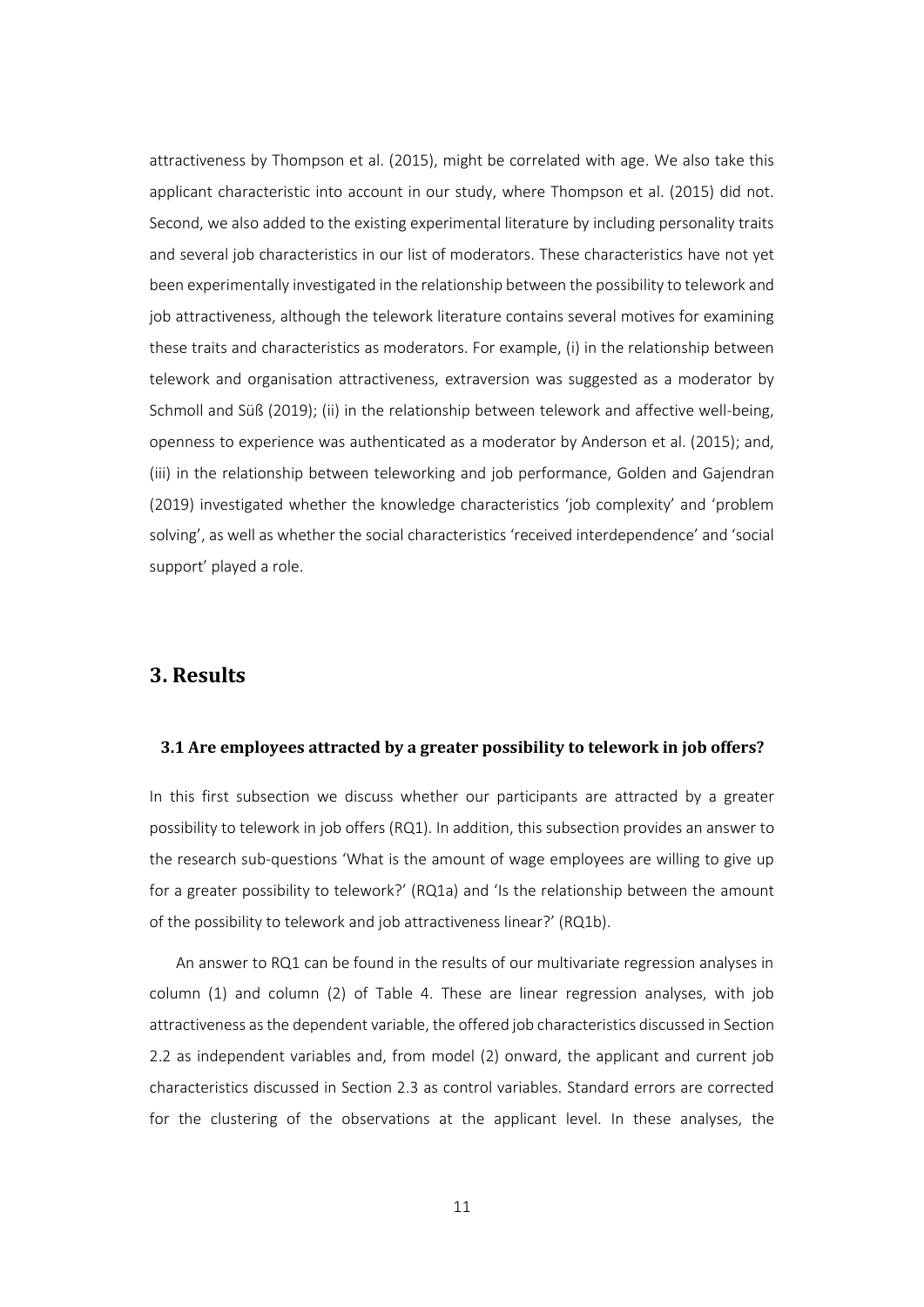independent variables 'possibility to telework', 'net wage compared to current wage', and 'commuting time' are included as continuous variables, without allowing for non-linear relationships; in later analyses other specifications are tested.

## <Table 4 about here>

As expected, the coefficients of the multivariate regression analyses in model (1) and model (2) hardly differ because of the experimental design.<sup>11</sup> We find that a one percentage point (pp) increase in the offered potential telework hours leads to a significant rise of 0.022 ( $p$  < .01) units on job attractiveness (on a scale from 0 to 10 (see Section 2.2)). In other words, 10 pp more telework possibilities yield a 2.2 pp rise in expected job attractiveness.<sup>12</sup> This finding adds to the experimental literature by confirming that telework affects job attractiveness and especially by providing a fine-grained estimation of the effect of the possibility to telework on job attractiveness.

With regard to the other characteristics of the offered job, we learn that an increased commuting time of 10 minutes causes a decline in job attractiveness of 2.4 pp (*p* < .01). Furthermore, we find that a higher net wage of 10 pp compared to the current wage leads to a 9.7 pp (*p* < .01) rise in job attractiveness. Finally, in comparison with jobs imposing a fixed start and end time, jobs with flexibility in start and end times are seen as 7.9 pp more attractive, and jobs in which the employee is, to a large extent, free to choose when the work is performed as long as the job tasks are completed (time-independent work) are seen as 9.4 pp more attractive.

To scrutinise RQ1a, we divide the coefficient of the possibility to telework (β = .022, *p* < .01) by the coefficient of net wage ( $β = .097$ ,  $p < .01$ ). We find that our experimental applicants are on average willing to give up 2.3 pp of increase in wage in a new job for 10 pp more telework hours. Mas and Pallais (2017) and Maestas et al. (2018) also discovered that the average worker is willing to give up wage for the opportunity to telework: the willingness to pay for an unspecified amount of telework was estimated by the first authors at 8% of wages (as introduced in Section 1) and by the latter at 4% of wages.

1

 $11$  Therefore, we discuss the coefficients of the analyses with control variables in the remainder of this article, if not specified otherwise.

 $12$  After rescaling the job attractiveness measure to 100, both the independent and the dependent variable are expressed in percentages: 1 pp more telework possibilities yield a 0.2 pp rise in job attractiveness. As a consequence, 10 pp more telework possibilities yield a 2.2 pp rise in job attractiveness.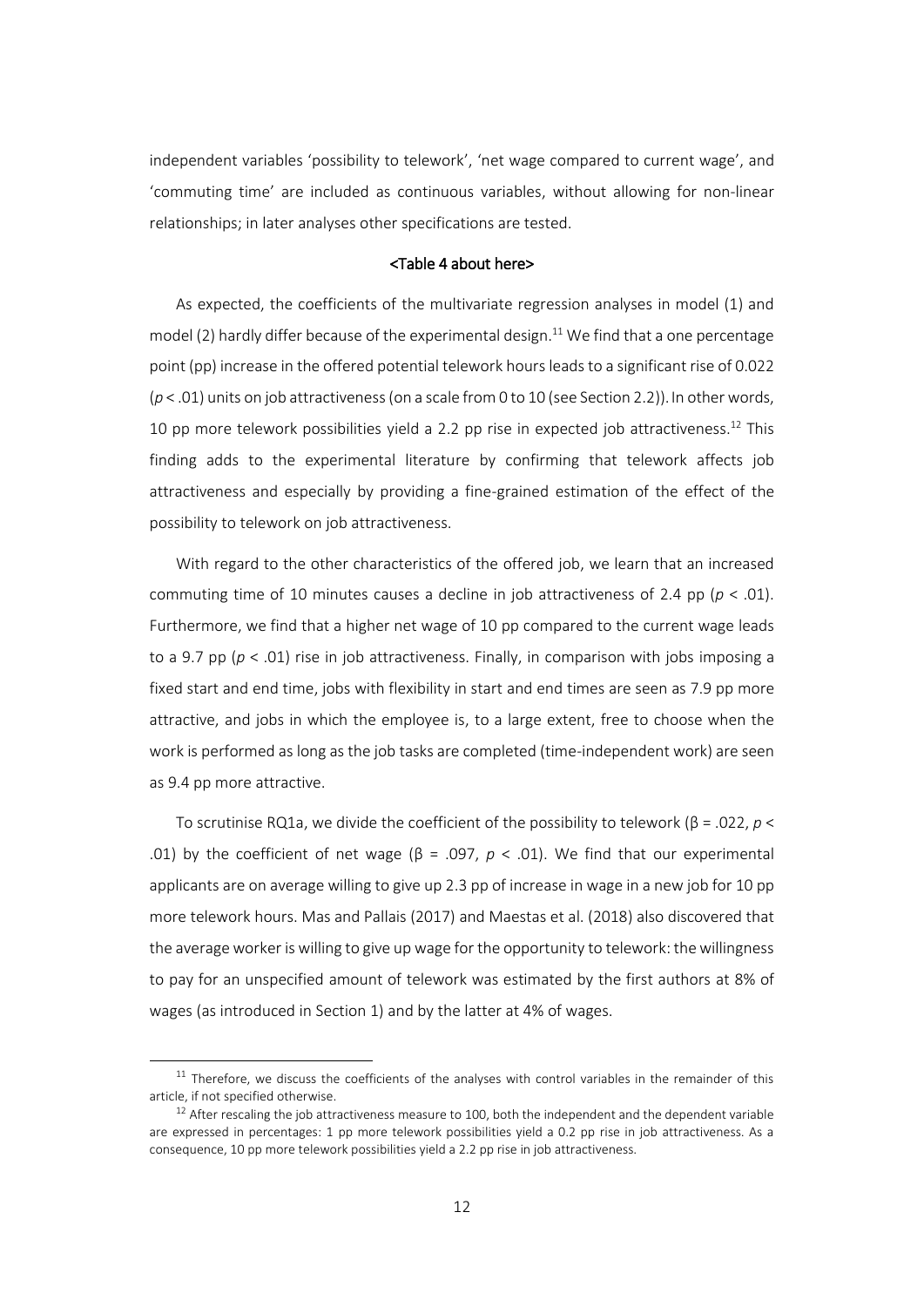To answer RQ1b, we add a quadratic term of the possibility to telework to our benchmark model (2). The regression results are presented in column (3) of Table 4. Since the coefficient of this quadratic term is not significant, we find the first evidence that a relationship between the amount of the possibility to telework and job attractiveness is not concave or convex but rather linear. In column (4) of Table 4, the offered job characteristics are operationalised as categorical variables. The coefficients confirm that the relationship between the possibility to telework and job attractiveness is approximately linear.<sup>13</sup>

In Appendix B, three supplemental tables can be found in which we conduct several robustness analyses in light of RQ1, RQ1a and RQ1b. The first supplemental table, Table B1, consists of multivariate regression analyses identical to those in Table 4, yet performed on a restricted sample. This sample (*n* = 846) only contains evaluations of job offers whose offered percentage of telework does not differ more than 20% of the maximum amount of telework that is possible in the current job. If the offered percentage of telework in the job offer differs too greatly from the maximum amount of telework possible in the current job, then it might be harder for the participant to imagine a job similar to the current job but which differs on the offered job characteristics. The results for these analyses on the restricted sample are comparable to the results on the full sample. The second supplemental table, Table B2, also consists of similar multivariate regression analyses as in Table 4, but with the probability to accept the job as the outcome variable (as discussed in Section 2.2). The results of these supplemental analyses are also in line with the analyses in which job attractiveness is the outcome variable. We find that 10 pp more telework possibilities also yield a 2.1 pp (*p* < .01) rise in probability to accept the job. Finally, in Table B3, we include both the 'absolute' offered job characteristics as well as the 'relative' offered job characteristics (i.e., the difference in the factor between the job offer and the current job) in a multivariate regression analysis. This is relevant as employees might compare the hypothetical job offer to their current job to a great extent. We find that conditional on the absolute level of the offered possibility to telework, the relative possibility to telework is not determining for job attractiveness. As the possibility to telework turns out to be an aspect that employees view more in an absolute way than relative to their current job, the

-

<sup>&</sup>lt;sup>13</sup> We also note that the increase in  $R^2$  is limited compared to the previous multivariate regression analyses despite the estimation of many more coefficients.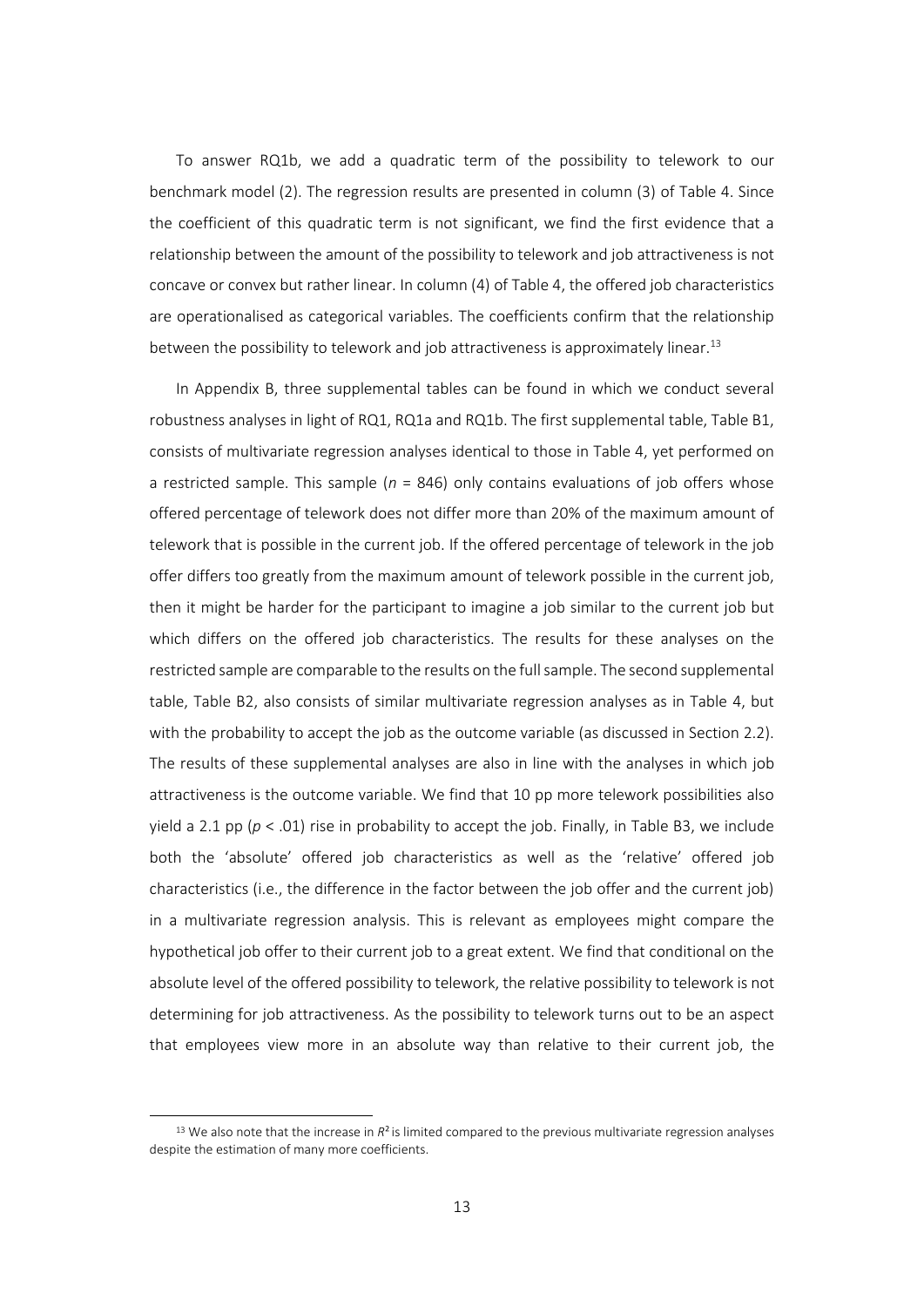relevance of the main results in Table 4 is confirmed.

## **3.2 Why are employees attracted by a greater possibility to telework?**

This subsection sheds light on why employees are attracted by a greater possibility to telework (RQ2). Therefore, we first investigate the expected consequences of telework (the job perceptions introduced in Section 2.2) (RQ2a), and next we examine how the expected consequences of telework are associated with job attractiveness (RQ2b) (see Figure 1 introduced in Section 2.2).

In light of RQ2a, we first regress, in separate models, the proximal and distal job perceptions on the offered job characteristics as well as on the applicant and current job characteristics (discussed in Section 2.3) as controls. Just as is the case for those in Table 4, the coefficient estimates of the possibility to telework in the offered job can be given a causal interpretation due to the experimental manipulation of this variable. The results are presented in Table 5.

#### <Table 5 about here>

Where the expected proximal perceptions of the job offers is concerned, we find that a greater possibility to telework has a positive effect on the perceived work-life balance ( $\beta$  = .015, *p* < .01), work scheduling autonomy (β = .011, *p* < .01), work methods autonomy (β = .009, *p* < .01), and decision-making autonomy (β = .008, *p* < .01) but a small negative effect on the perceived relationship quality with co-workers (β = -.004, *p* < .01) (all at the 1% significance level). We find no significant effect of a greater possibility to telework on the perceived relationship quality with the supervisor (*p* > .10).

Where the expected distal job perceptions is concerned, we observe that a greater possibility to telework has a positive effect on the perceived job satisfaction (β = .010, *p* < .01), productivity (β = .007, *p* < .01), and minimisation of stress (β = .006, *p* < .01) at the 1% significance level as well as on the perceived professional development (β = .003, *p* < .05) and commitment (β = .003,  $p <$  .05) at the 5% significance level. We find no evidence for an effect of a greater possibility to telework on expected feedback (of supervisors or colleagues) and promotion chances (*p* > .10).

Our participants' expectations of the consequences of the possibility to telework are, in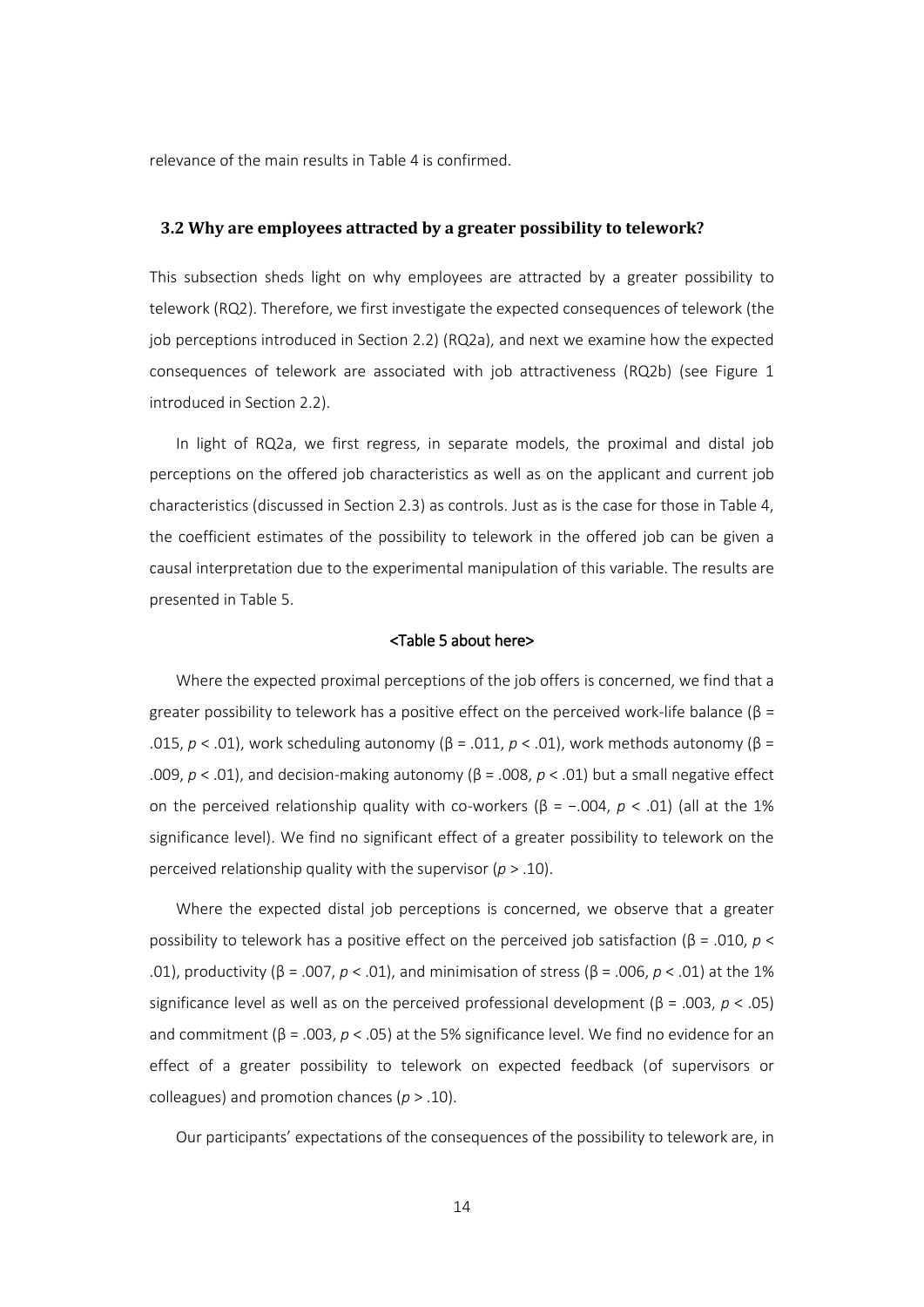general, consistent with the evaluations of experienced telework by employees in survey research. Gajendran and Harrison (2007) found a favourable effect of experienced telework on perceived autonomy, work-family conflict, job satisfaction, performance, turnover intent, and stress. In addition, the authors found no straightforward effects on perceived career prospects or on the quality of workplace relationships. Nevertheless, in case of highintensity telecommuting (more than 2.5 days a week), telework harmed relationships with co-workers. Our findings for perceived professional development and feedback are, however, not in line with our expectations. As Cooper and Kurland (2002) stated that work performed away from the conventional workplace rarely provides as many implicit learning opportunities that contribute to professional development as working on-site, we did not anticipate our participants to expect an increase in perceived professional development when the possibility to telework is greater. In addition, Carillo et al. (2020) mentioned the lack of feedback from managers as a major obstacle to epidemic-induced telework adjustments in France during the COVID-19 pandemic. Therefore, we expected a negative effect of a greater possibility to telework on perceived feedback, yet we do not find evidence for this.

To ascertain how the expected consequences of the possibility to telework are associated to job attractiveness (RQ2b), we employ the serial multiple mediation model (as discussed in Hayes, 2013) depicted in Figure 1 and discussed in Section 2.2. For this analysis, we group, by computing the average over the accompanying statements, the expected proximal job perceptions (Cronbach's alpha for internal consistency: α = .830) and the expected distal job perceptions (Cronbach's alpha for internal consistency: α = .865). Since, according to Gajendran and Harrison (2007), the proximal consequences of telework mediate the relationship between telework and the distal consequences of telework (as explained in Section 2.2), it is important to employ a mediation model that takes this serial character into account. Therefore, we estimate a serial multiple mediation analysis to investigate whether the relationship between the possibility to telework and job attractiveness is mediated by the proximal and distal job perceptions in serial. The result should be seen as an association rather than as a causal effect since the perceived proximal job perceptions and the perceived distal job perceptions are not experimentally controlled. Therefore, these job perceptions could correlate with unobserved factors (Van Belle et al., 2019). We find a significant positive indirect association of the possibility to telework on job

15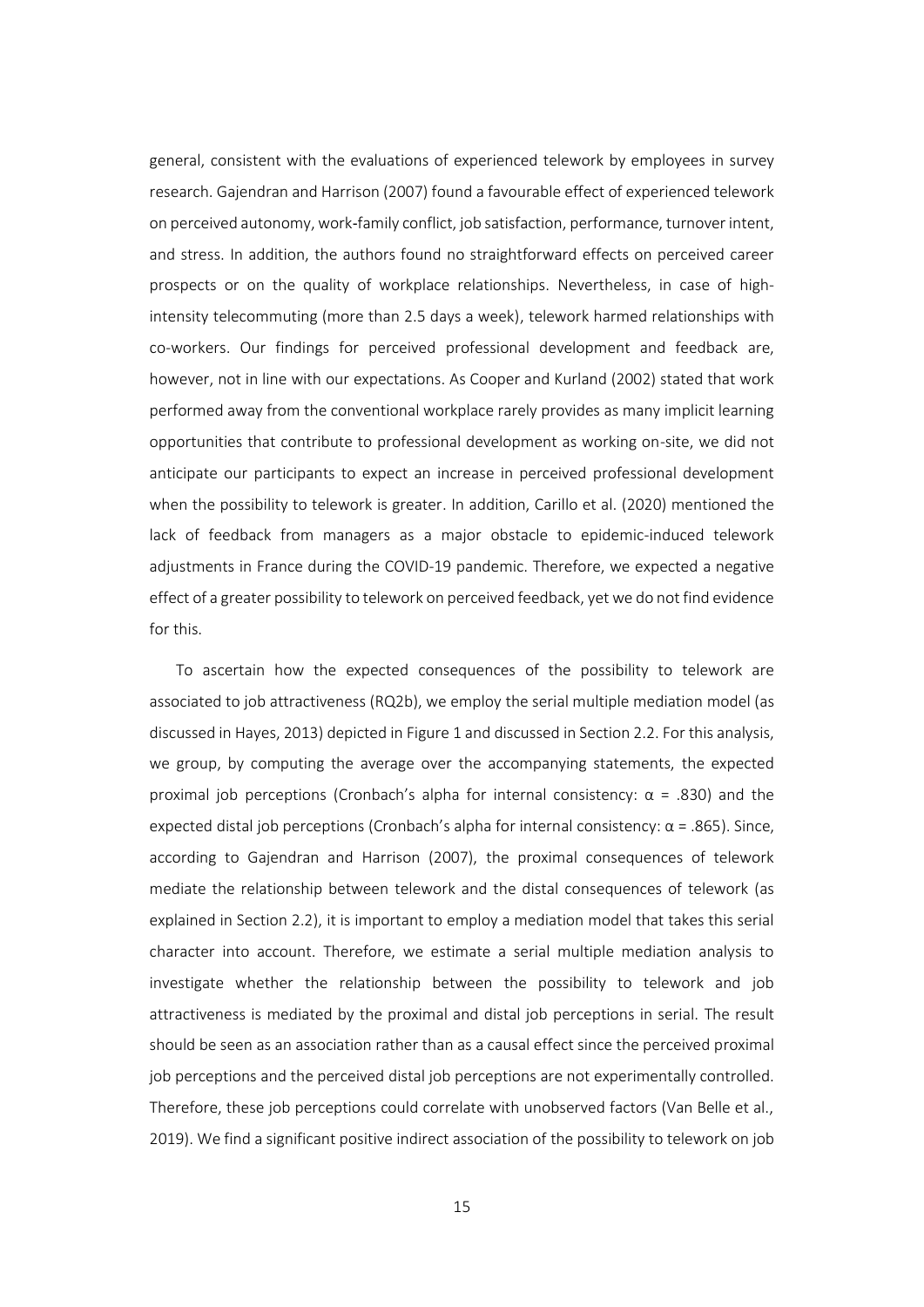attractiveness passing through both 'Proximal job perceptions' and 'Distal job perceptions' in serial  $(a_1d_{21}b_2 = 0.002, p < .01)$ . So indeed, the proximal job perceptions are associated with the distal job perceptions and these job perceptions mediate the relationship between possibility to telework and job attractiveness.

## **3.3 When, in particular, are employees more attracted by a greater possibility to telework?**

In this subsection, we investigate when, in particular, employees are more attracted by a greater possibility to telework (RQ3). More specifically, we jointly investigate the broad set of moderators in the relationship between the possibility to telework and job attractiveness in the applicant characteristics (RQ3a), other offered job characteristics (RQ3b), and current job characteristics (RQ3c).

An answer to these questions can be found in Table 6, where we regress job attractiveness on offered job characteristics and control variables as well as on interactions between the possibility to telework and (i) applicant characteristics (model [1]), (ii) other offered job characteristics (model [2]), (iii) current job characteristics (model [3]), and (iv) all these characteristics combined (model [4]). We emphasise that only the coefficient estimates of the other offered job characteristics (model [2]) can be given a causal interpretation due to the lack of experimental manipulation of the applicant and current job characteristics.

#### <Table 6 about here>

First, we find that the more conscientious an applicant is, the less attracted he or she is to the possibility to telework ( $β = -.003$ ,  $p < .05$ ). A possible reason for this might be that, in some jobs, it is not possible to perform job tasks as effectively when teleworking compared to when working at the central work location, which makes teleworking less attractive to highly conscientious individuals (O'Neill et al., 2009; Evans et al., 2021; Moens et al., 2021).

Second, we show that the attractiveness of the possibility to telework depends on the offered net wage in the job offer compared to the current wage (β = .000, *p* < .05). That is, both beneficial job characteristics reinforce each other in increasing a job's attractiveness. Since applicants are in general prepared to give up some wage for the possibility to telework,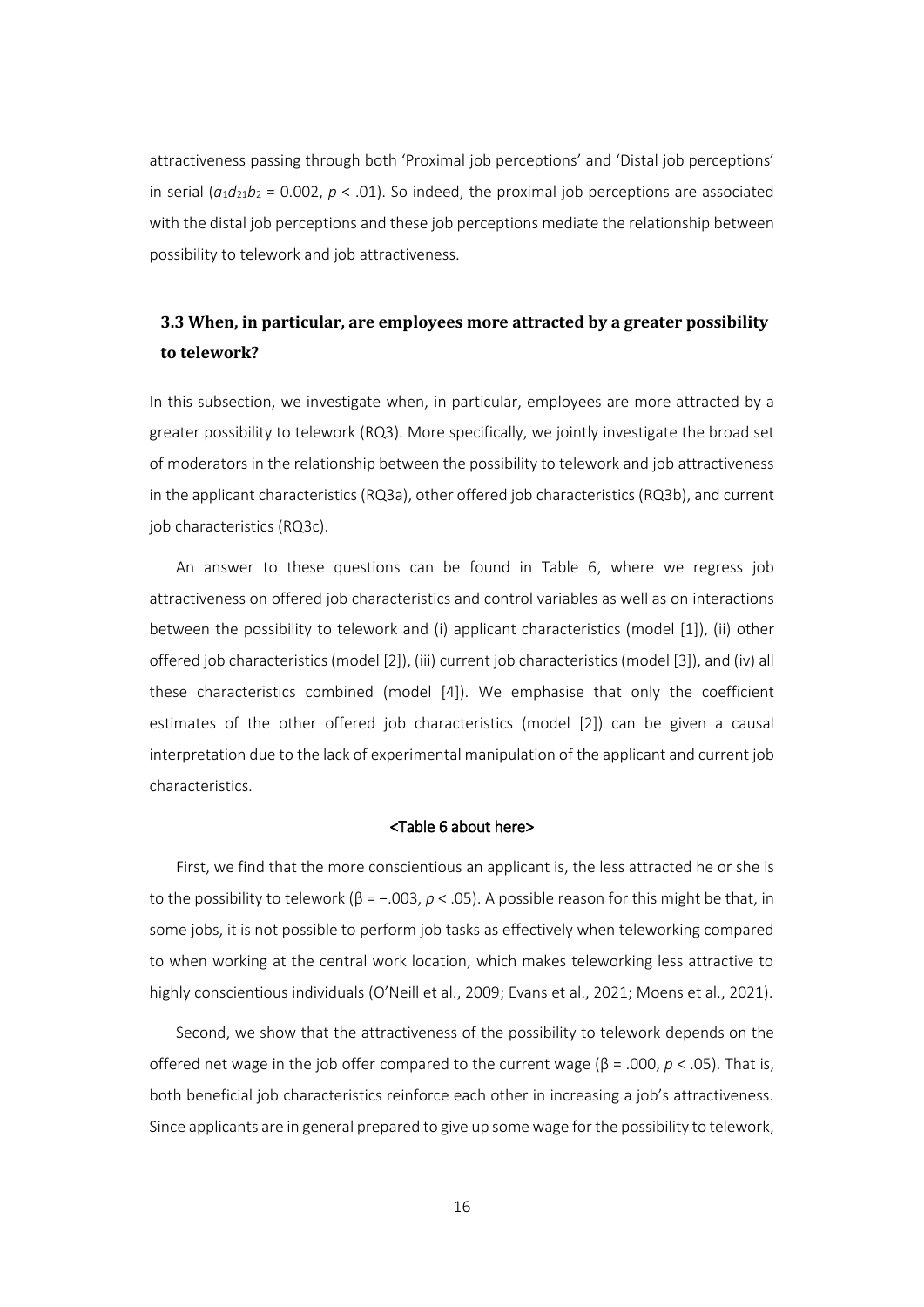employers can compensate a lowered wage with the possibility to telework. Nevertheless, when employers want to create very attractive jobs, both a high possibility to telework and a high wage are to be combined.

Third, we find that employees that have been active in their current job less than twelve months are more attracted by the possibility to telework (β = .014, *p* < .05) compared to employees with a higher job tenure. When we analyse the expected proximal and distal job perceptions of employees with a job tenure of less than twelve months only (*n* = 180), we find that a greater possibility to telework has a positive effect on the expected work scheduling autonomy (β = .022, *p* < .01), work-life balance (β = .018, *p* < .01), and relationship quality with the supervisor ( $\beta$  = .011,  $p$  < .01) at the 1% significance level.

We do not find that the other applicant characteristics, offered job characteristics, or current job characteristics have a moderating role. Where applicant gender is concerned, our finding is in line with Thompson et al. (2015) and Maestas et al. (2018), but not with Mas and Pallais (2017), who found that women were willing to give up substantially more wages than men for the ability to work from home. Our finding is also inconsistent with He et al. (2021), who found that application rates especially among (married) females increased when location flexibility was offered (compared to when no flexibility is offered). In addition, in line with our results, Mas and Pallais (2017) also did not find a moderating role of the education level or current income in the valuation of telework, while Maestas et al. (2018) found that more highly educated and higher-earning employees possess a greater willingness to pay for the possibility to telework. Moreover, opposed to our findings, Thompson et al. (2015) showed that individuals with a strong preference for segmenting their work and non-work roles were significantly less attracted to organisations offering location flexibility than individuals with a preference for integrating those roles. Finally, while we do not find evidence for a moderating role of commuting time, Mas and Pallais (2017) did, but only from an hour-long round trip upwards (willingness to pay for homeworking was comparable when workers have 10- and 20- minute one-way commutes). The contradictions between our results and the results in some of these former experimental studies might be explained by the fact that, as indicated in Section 1 and Section 2.3, we jointly took an extensive list of potential moderators into account.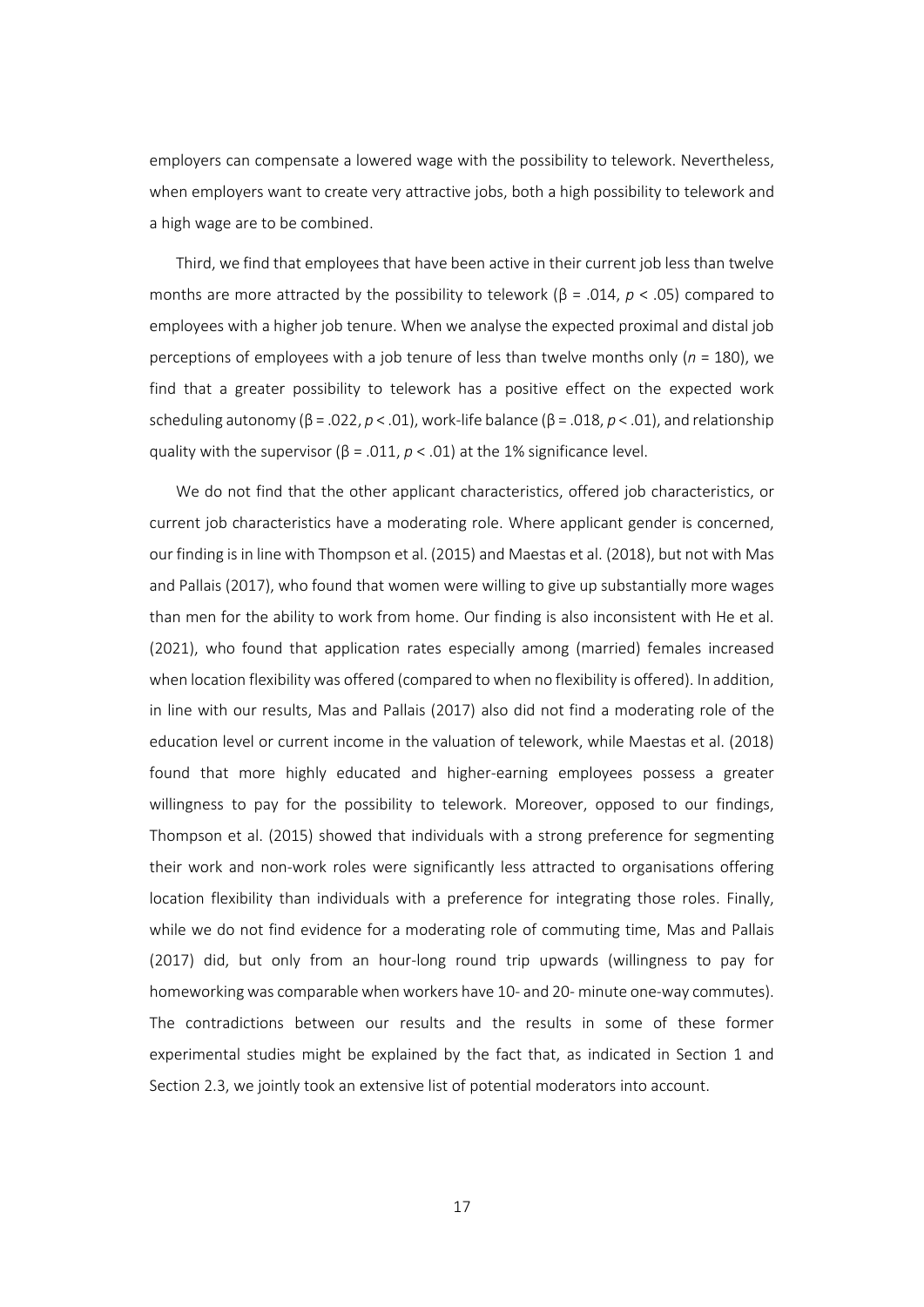## **4. Conclusion**

Due to the COVID-19 pandemic, many employers were obligated to allow their employees to telework. Thorough experimental research on the effect of the possibility to telework on job attractiveness is indispensable to employers in deciding to what extent they should continue offering telework possibilities in the (pandemic-free) future. That is, to deploy telework as effectively as possible, employers need fine-grained valuations of the possibility to telework as well as insights into why the possibility to telework attracts employees and when in particular this is the case. Unfortunately, existing research in this respect before our study could not be given a causal interpretation or was not specific enough to be useful to employers. By means of an innovative factorial survey experiment in which a high-quality sample of employees evaluated job offers with diverging characteristics, including a wide variation in telework possibilities, we addressed these limitations.

We found that 10 pp more telework possibilities led to a rise of 2.2 pp in job attractiveness. In addition, our experimental applicants were on average willing to give up an increase of 2.3 pp in wage in a new job for a 10 pp higher possibility to telework. Furthermore, our analyses provided evidence that the relationship between the possibility to telework and job attractiveness is approximately linear. We showed that the attractiveness of telework is explained by the fact that more telework possibilities yield higher expectations of several job perceptions in applicant evaluations. In particular, job offers with more potential telework hours were associated with expectations of a better work-life balance, more work-scheduling autonomy, a higher job satisfaction, more work methods autonomy, more decision-making autonomy, better productivity, and minimisation of stress. Nevertheless, we found that a higher possibility to telework in job offers led to a small decrease in the expected proximal job perception of relationship quality with co-workers. In addition, we found that the attractiveness to telework is higher when applicants were less conscientious or had a lower tenure in their current job. Finally, our results showed that telework possibilities and offered net wage reinforce each other in increasing a job's attractiveness.

Our research results elucidate that employers can utilise telework as an asset in their human resources policy. This is especially relevant in light of the actual war for talent. Our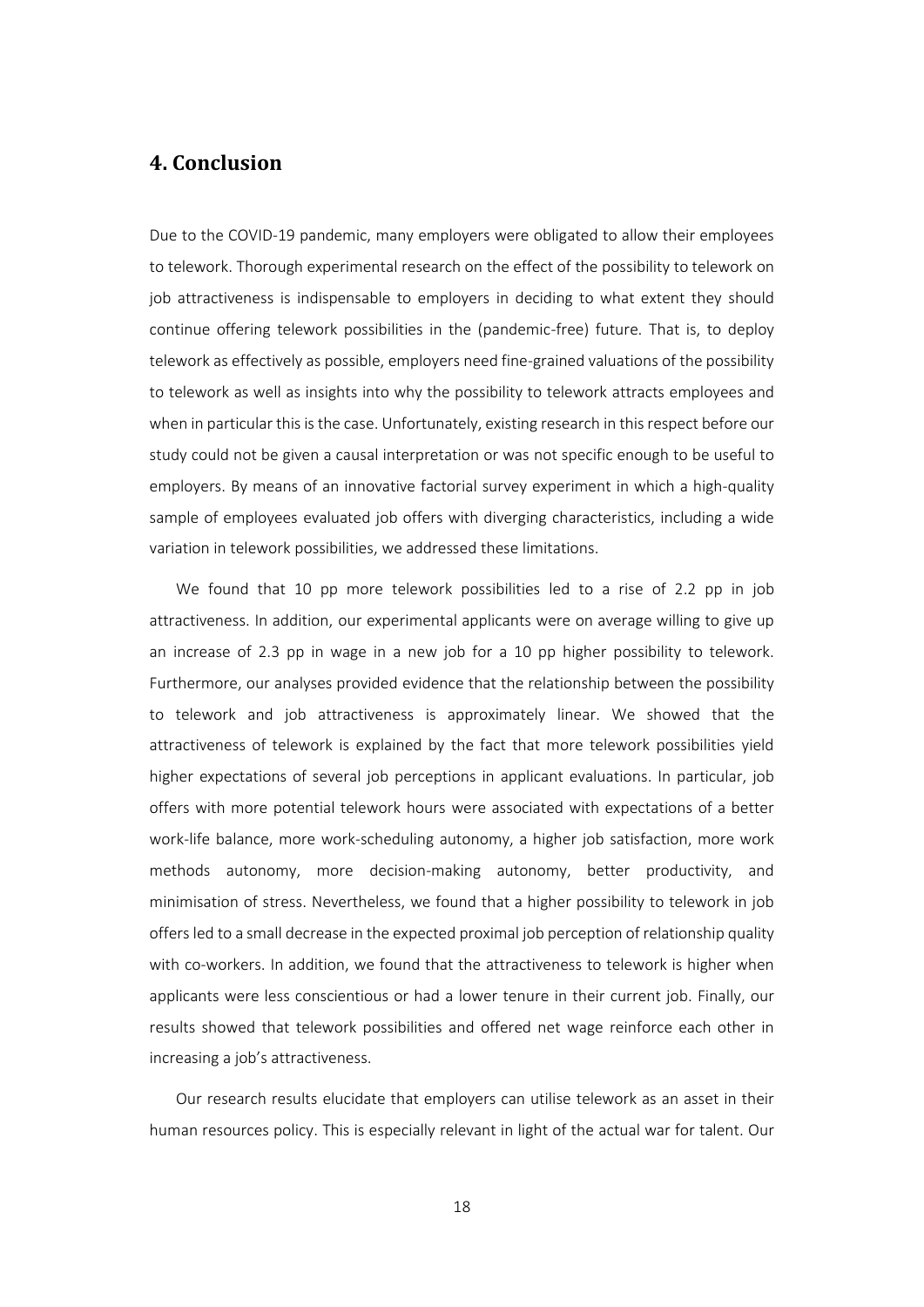advice to employers who offer telework is threefold: (i) they should reassure applicants that they undertake initiatives to stimulate the relationship quality among co-workers, (ii) if employers want to create very attractive jobs, both a high possibility to telework and a high wage are to be combined, and (iii) employers should be aware that less conscientious employees are, in general, more attracted to telework, as a lower general productivity could result when self-selection of less conscientious employees in jobs with more telework is not well-monitored. In environments where teleworking jobs are not possible, it is especially important for employers to communicate on their efforts to facilitate work-life balance, work scheduling autonomy, work methods autonomy, and decision-making autonomy (as an increase in the possibility to telework in job offers has a positive effect on the expected evaluations of especially these job aspects).

We conclude this study by acknowledging two limitations of this research and by formulating related directions for future research. First, although recent studies showed that well-designed experiments employing hypothetical job offers in surveyslead to realistic results (as discussed in Section 2.2), some researchers might still worry about the external validity of our experiment. Replicating our experiment in the field could therefore strengthen our findings. More specifically, real applicants could be given job offers with experimentally controlled diverging characteristics, as for example in Mas and Pallais (2017), who employed an experiment with hypothetical job offers in the actual employment process for a national call centre. However, in contrast to that study, a wide variation in telework possibilities should be included in the job offers, and an extensive and structured investigation of mediators and moderators should be conducted (in line with our study). To fully counter concerns on external validity, such a field experiment should preferably include different types of job offers from multiple employers in different sectors to be able to generalise results to different types of jobs (with different types of employees searching for them).

Second, thanks to the random assignment specific to an experiment, the relationship between the possibility to telework and job attractiveness can be given a causal interpretation, as well as its relationship with the tested proximal and distal job perceptions. However, since these job perceptions are not experimentally manipulated themselves, the association of these job perceptions with job attractiveness might not be given a causal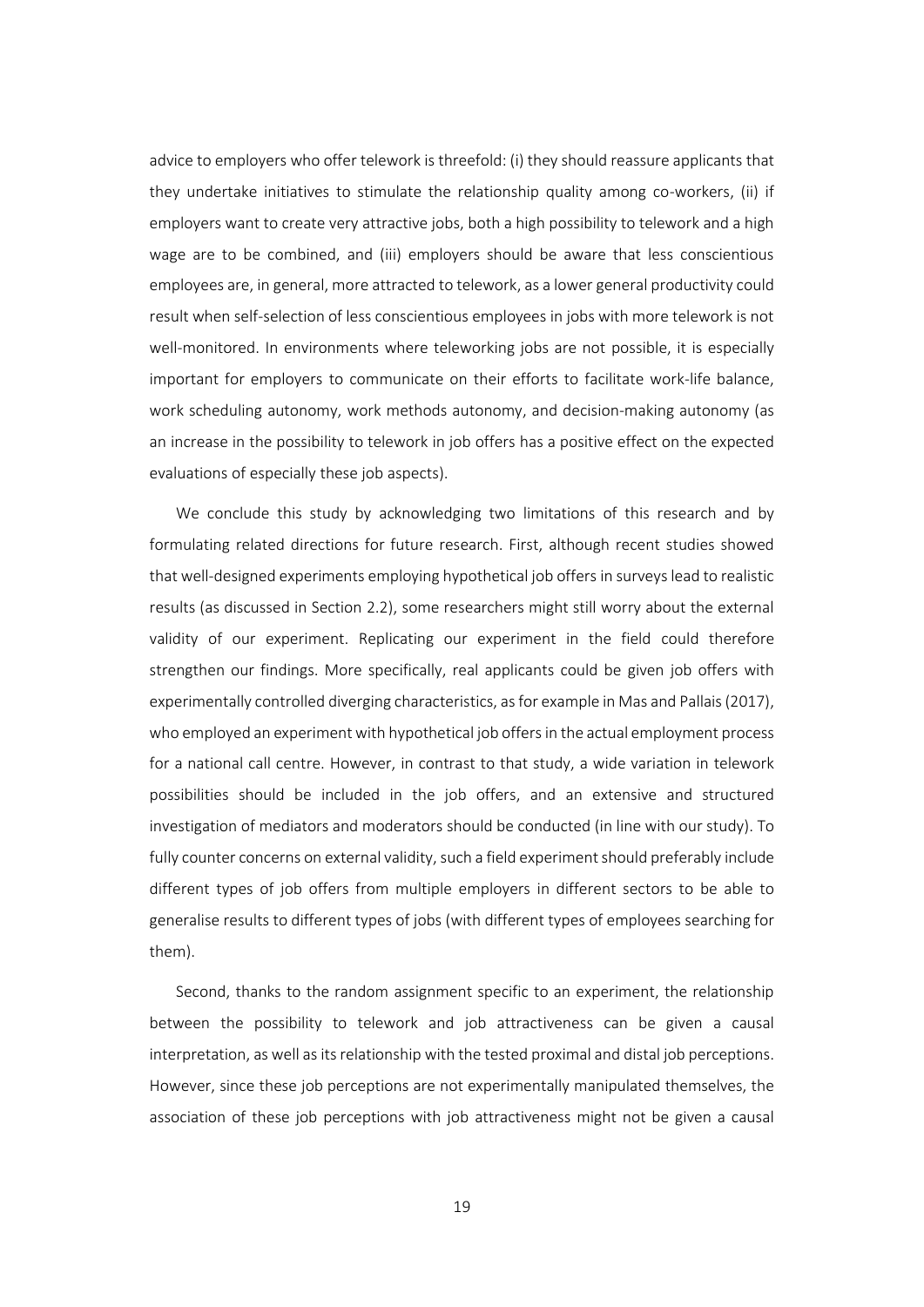interpretation; the same is true with the moderating effects related to applicant and current job characteristics. Therefore, we are in favour of follow-up research in which exogenous variation in both the possibility to telework and the mediators is realised. Since this will be very difficult to accomplish for all mediators simultaneously, we call for research that focuses on the in-depth investigation of the relationships in our serial mediation model one by one.

## **References**

- Aguilera, A., Lethiais, V., Rallet, A., & Proulhac, L. (2016). Home-based telework in France: characteristics, barriers and perspectives. *Transportation Research Part A: Policy and Practice, 92*, 1–11.<https://doi.org/10.1016/j.tra.2016.06.021>
- Allen, T. D., Golden, T. D., & Shockley, K. M. (2015). How effective is telecommuting? Assessing the status of our scientific findings. *Psychological Science in the Public Interest, 16*(2), 40–68.<http://doi.org/10.1177/1529100615593273>
- Anderson, A. J., Kaplan, S. A., & Vega, R. P. (2014). The impact of telework on emotional experience: when, and for whom, does telework improve daily affective well-being? *European Journal of Work and Organizational Psychology, 24*(6), 882–897. <https://doi.org/10.1080/1359432x.2014.966086>
- Auspurg, K., & Hinz, T. (2014). *Factorial Survey Experiments*. SAGE Publications.
- Baltes, B. B., Briggs, T. E., Huff, J. W., Wright, J. A., & Neuman, G. A. (1999). Flexible and compressed workweek schedules: a meta-analysis of their effects on work-related criteria. *Journal of Applied Psychology, 84*(4), 496–513. [https://doi.org/10.1037/0021-](https://doi.org/10.1037/0021-9010.84.4.496) [9010.84.4.496](https://doi.org/10.1037/0021-9010.84.4.496)
- Carillo, K., Cachat-Rosset, G., Marsan, J., Saba, T., & Klarsfeld, A. (2020). Adjusting to epidemic-induced telework: empirical insights from teleworkers in France. *European Journal of Information Systems, 30*(1), 69–88. <https://doi.org/10.1080/0960085x.2020.1829512>
- Charalampous, M., Grant, C. A., Tramontano, C., & Michailidis, E. (2018). Systematically reviewing remote e-workers' well-being at work: a multidimensional approach.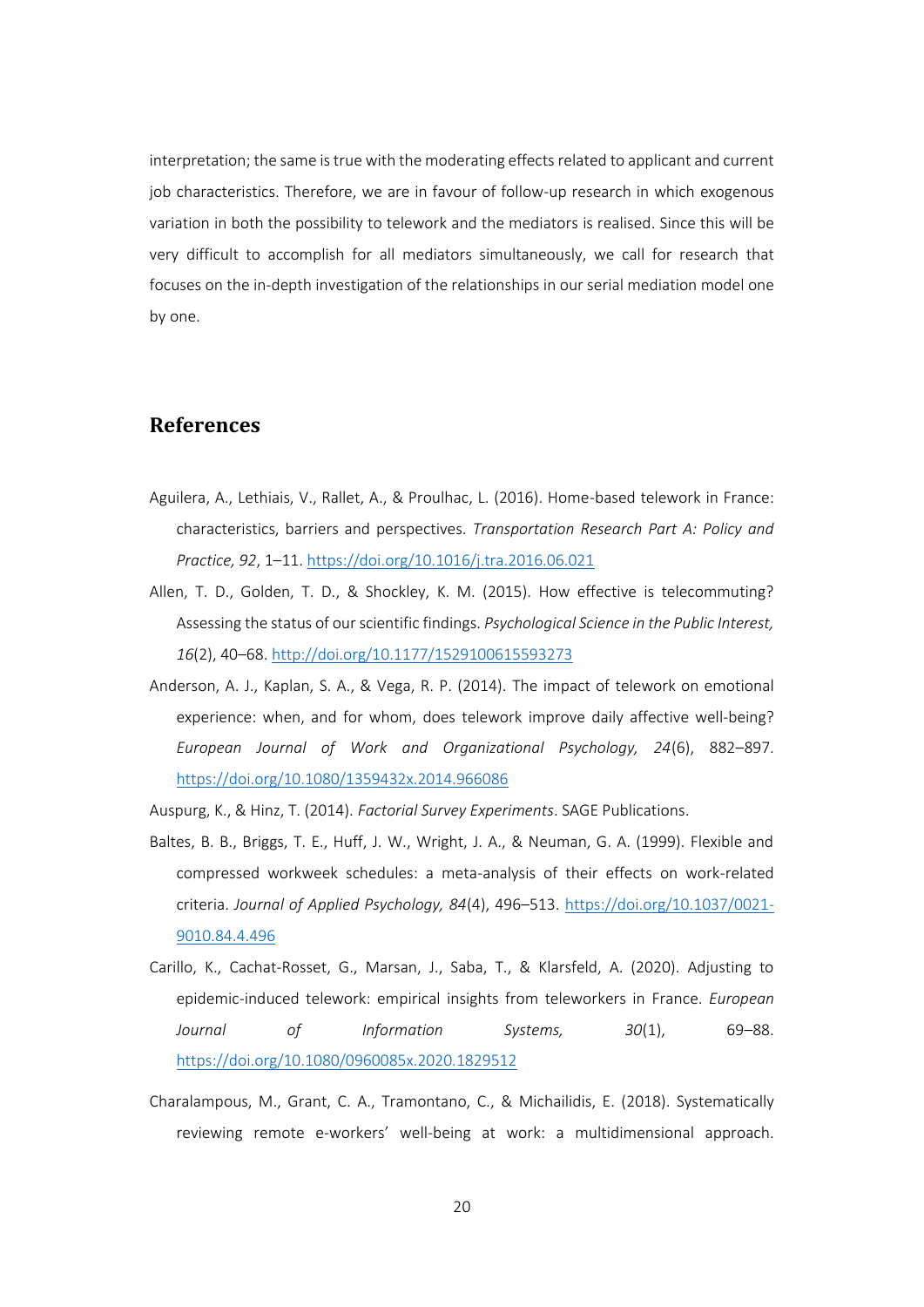*European Journal of Work and Organizational Psychology, 28*(1), 51–73. <https://doi.org/10.1080/1359432x.2018.1541886>

- Collins, A. M., Hislop, D., & Cartwright, S. (2016). Social support in the workplace between teleworkers, office-based colleagues and supervisors. *New Technology, Work and Employment, 31*(2), 161–175.<https://doi.org/10.1111/ntwe.12065>
- Cooper, C. D., & Kurland, N. B. (2002). Telecommuting, professional isolation, and employee development in public and private organizations. *Journal of Organizational Behavior, 23*(4), 511–532.<https://doi.org/10.1002/job.145>
- De Graaff, T., & Rietveld, P. (2007). Substitution between working at home and out-of-home: the role of ICT and commuting costs. *Transportation Research Part A: Policy and Practice, 41*(2), 142–160.<https://doi.org/10.1016/j.tra.2006.02.005>
- de Vries, R. E. (2013). The 24-item brief HEXACO inventory (BHI). *Journal of Research in Personality, 47*(6), 871–880.<https://doi.org/10.1016/j.jrp.2013.09.003>
- Dowd, T. (2021, June 16). *Talent wars: the post-pandemic hiring race for a competitive advantage*. Forbes. Retrieved February 2, 2022, from [https://www.forbes.com/sites/forbeshumanresourcescouncil/2021/06/16/talent](https://www.forbes.com/sites/forbeshumanresourcescouncil/2021/06/16/talent-wars-the-post-pandemic-hiring-race-for-a-competitive-advantage/?sh=469adce35ca4)[wars-the-post-pandemic-hiring-race-for-a-competitive-advantage/?sh=469adce35ca4](https://www.forbes.com/sites/forbeshumanresourcescouncil/2021/06/16/talent-wars-the-post-pandemic-hiring-race-for-a-competitive-advantage/?sh=469adce35ca4)
- Drasch, K. (2019). Behavioral intentions, actual behavior and the role of personality traits. Evidence from a factorial survey among female labor market re-entrants. *Methods, Data, Analyses, 13*(2), 267–290.<https://doi.org/10.12758/mda.2017.14>
- Eurofound. (2020). *Living, working and COVID-19*. Publications Office of the European Union, Luxembourg. [https://www.eurofound.europa.eu/sites/default/files/ef\\_publication/field\\_ef\\_docume](https://www.eurofound.europa.eu/sites/default/files/ef_publication/field_ef_document/ef20058en.pdf) [nt/ef20058en.pdf](https://www.eurofound.europa.eu/sites/default/files/ef_publication/field_ef_document/ef20058en.pdf)
- Evans, A. M., Meyers, M. C., de Calseyde, P. P. F. M. V., & Stavrova, O. (2021). Extroversion and conscientiousness predict deteriorating job outcomes during the COVID-19 transition to enforced remote work. *Social Psychological and Personality Science,* 1–11. <https://doi.org/10.1177/19485506211039092>
- Gajendran, R. S., & Harrison, D. A. (2007). The good, the bad, and the unknown about telecommuting: meta-analysis of psychological mediators and individual consequences. *Journal of Applied Psychology, 92*(6), 1524–1541. [https://doi.org/10.1037/0021-](https://doi.org/10.1037/0021-9010.92.6.1524) [9010.92.6.1524](https://doi.org/10.1037/0021-9010.92.6.1524)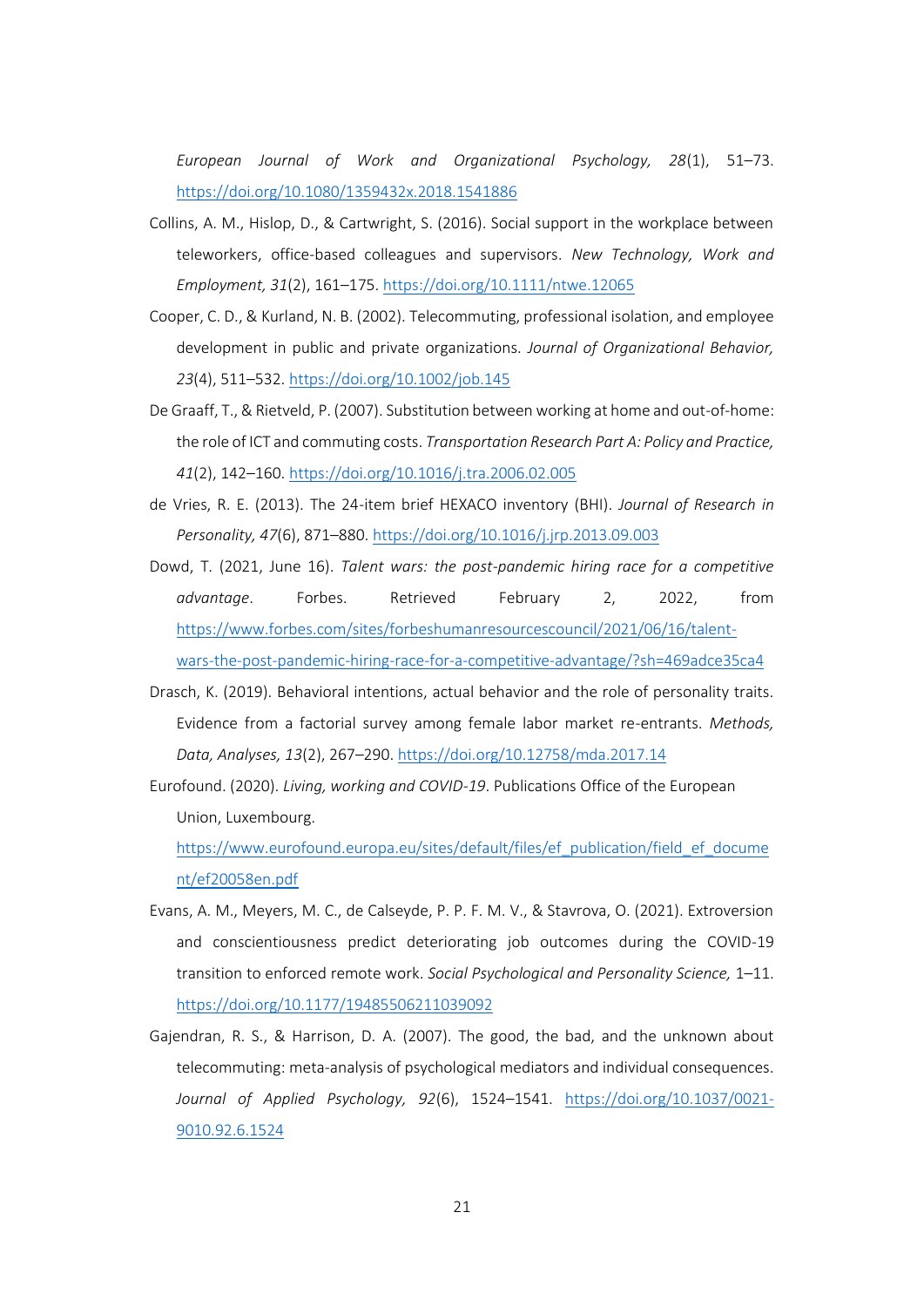- Gariety, B. S., & Shaffer, S. (2007). Wage differentials associated with working at home. *Monthly Labor Review, 130*, 61–67.
- Golden, T. D., & Gajendran, R. S. (2019). Unpacking the role of a telecommuter's job in their performance: examining job complexity, problem solving, interdependence, and social support. *Journal of Business and Psychology, 34*(1), 55–69. <https://doi.org/10.1007/s10869-018-9530-4>
- Guillaume, C., & Pochic, S. (2009). What would you sacrifice? Access to top management and the work-life balance. *Gender, Work & Organization, 16*(1), 14–36. <https://doi.org/10.1111/j.1468-0432.2007.00354.x>
- Hayes, A. F. (2013). *Introduction to mediation, moderation, and conditional process analysis: a regression-based approach*. The Guilford Press.
- He, H., Neumark, D., & Weng, Q. (2021). Do workers value flexible jobs? A field experiment. *Journal of Labor Economics, 39*(3), 709–738.<https://doi.org/10.1086/711226>
- Kreiner, G. E. (2006). Consequences of work-home segmentation or integration: a personenvironment fit perspective. *Journal of Organizational Behavior, 27*(4), 485–507. <https://doi.org/10.1002/job.386>
- Kuhfeld, W. F. (2010). *Statistical graphics in SAS: an introduction to the graph template language and the statistical graphics procedures*. SAS Publishing.
- Lippens, L., Moens, E., Sterkens, P., Weytjens, J., & Baert, S. (2021). How do employees think the COVID-19 crisis will affect their careers? *PLOS ONE, 16*(5), e0246899. <https://doi.org/10.1371/journal.pone.0246899>
- Maestas, N., Mullen, K. J., Powell, D., von Wachter, T., & Wenger, J. B. (2018). *The value of working conditions in the United States and implications for the structure of wages*. National Bureau of Economic Research.<http://www.nber.org/papers/w25204>
- Mas, A., & Pallais, A. (2017). Valuing alternative work arrangements. *American Economic Review, 107*(12), 3722–3759.<https://doi.org/10.1257/aer.20161500>
- Milasi, S., González-Vázquez, I., & Fernández-Macías, E. (2020). *Telework in the EU before and after the COVID-19: where we were, where we head to*. Science for Policy Briefs. [https://ec.europa.eu/jrc/sites/default/files/jrc120945\\_policy\\_brief\\_-](https://ec.europa.eu/jrc/sites/default/files/jrc120945_policy_brief_-_covid_and_telework_final.pdf) [\\_covid\\_and\\_telework\\_final.pdf](https://ec.europa.eu/jrc/sites/default/files/jrc120945_policy_brief_-_covid_and_telework_final.pdf)
- Moens, E., Lippens, L., Sterkens, P., Weytjens, J., & Baert, S. (2021). The COVID-19 crisis and telework: a research survey on experiences, expectations and hopes. *The European*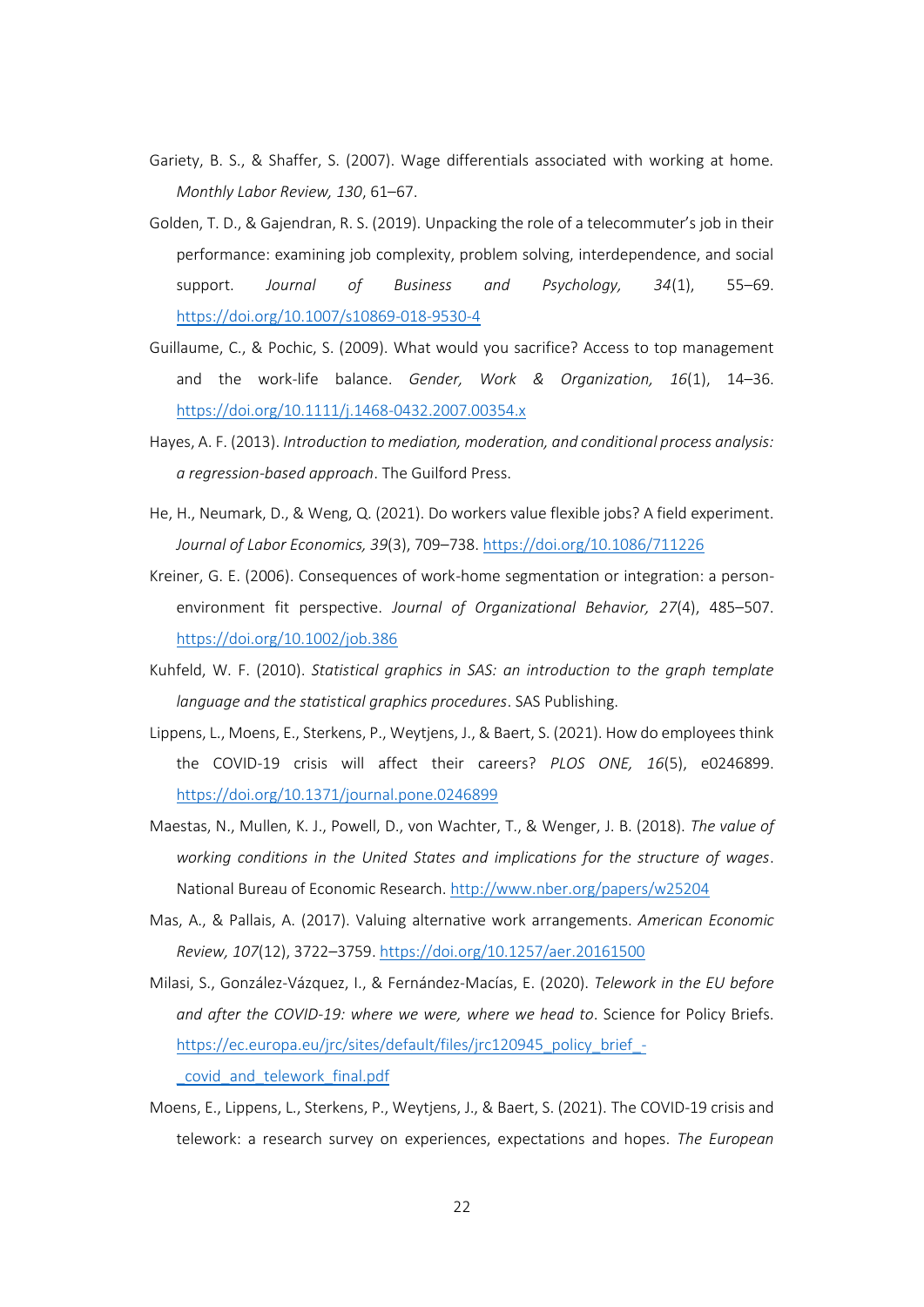*Journal of Health Economics, 11*, 1–25. <https://doi.org/10.1007/s10198-021-01392-z>

- Morgeson, F. P., & Humphrey, S. E. (2006). The work design questionnaire (WDQ): developing and validating a comprehensive measure for assessing job design and the nature of work. *Journal of Applied Psychology, 91*(6), 1321–1339. <https://doi.org/10.1037/0021-9010.91.6.1321>
- O'Neill, T. A., Hambley, L. A., Greidanus, N. S., MacDonnell, R., & Kline, T. J. (2009). Predicting teleworker success: an exploration of personality, motivational, situational, and job characteristics. *New Technology, Work and Employment, 24*(2), 144–162. <https://doi.org/10.1111/j.1468-005x.2009.00225.x>
- Oettinger, G. S. (2011). The incidence and wage consequences of home-based work in the United States, 1980–2000. *Journal of Human Resources, 46*(2), 237–260. <https://doi.org/10.3368/jhr.46.2.237>
- Ott, D. L., Tolentino, J. L., & Michailova, S. (2018). Effective talent retention approaches. *Human Resource Management International Digest*, *26*(7), 16–19. <https://doi.org/10.1108/HRMID-07-2018-0152>
- Pigini, C., & Staffolani, S. (2019). Teleworkers in Italy: who are they? Do they make more? *International Journal of Manpower, 40*(2), 265–285. [https://doi.org/10.1108/ijm-07-](https://doi.org/10.1108/ijm-07-2017-0154) [2017-0154](https://doi.org/10.1108/ijm-07-2017-0154)
- Redman, T., Snape, E., & Ashurst, C. (2009). Location, location, location: does place of work really matter? *British Journal of Management, 20*, 171–181. <https://doi.org/10.1111/j.1467-8551.2008.00640.x>
- Rossi, P. H., & Nock, S. L. (1982). *Measuring social judgments: the factorial survey approach*. SAGE Publications.
- Schmoll, R., & Süß, S. (2019). Working anywhere, anytime: an experimental investigation of workplace flexibility's influence on organizational attraction. *Management Revue, 30*(1), 40–62[. https://doi.org/10.5771/0935-9915-2019-1-40](https://doi.org/10.5771/0935-9915-2019-1-40)
- Solís, M. (2017). Moderators of telework effects on the work-family conflict and on worker performance. *European Journal of Management and Business Economics, 26*(1), 21–34. <https://doi.org/10.1108/ejmbe-07-2017-002>
- Thompson, R. J., Payne, S. C., & Taylor, A. B. (2014). Applicant attraction to flexible work arrangements: separating the influence of flextime and flexplace. *Journal of Occupational and Organizational Psychology, 88*(4), 726–749.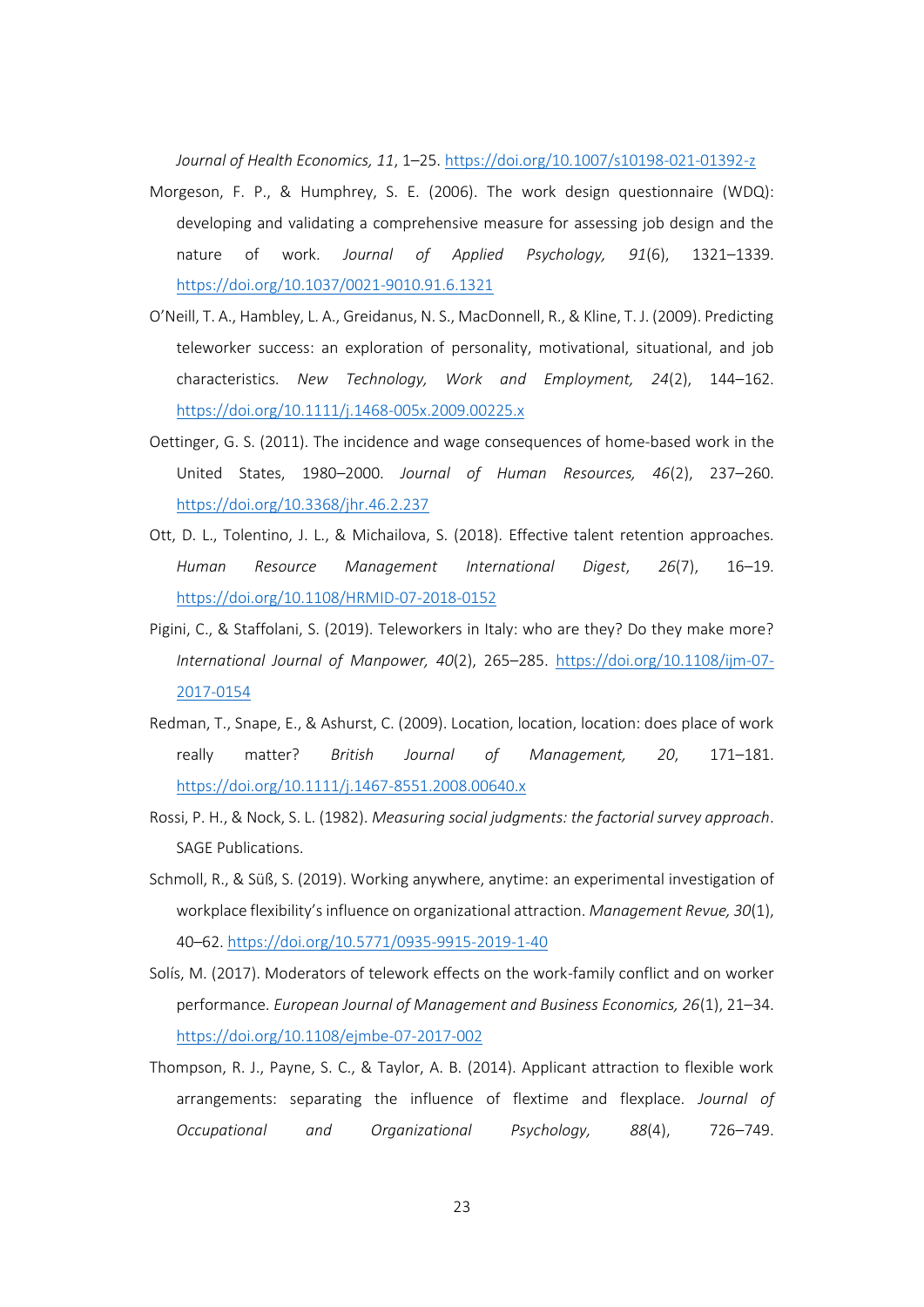<https://doi.org/10.1111/joop.12095>

- Van Belle, E., Caers, R., De Couck, M., Di Stasio, V., & Baert, S. (2019). The signal of applying for a job under a vacancy referral scheme. *Industrial Relations: A Journal of Economy and Society, 58*(2), 251–274[. https://doi.org/10.1111/irel.12230](https://doi.org/10.1111/irel.12230)
- Van Belle, E., Di Stasio, V., Caers, R., De Couck, M., & Baert, S. (2018). Why are employers put off by long spells of unemployment? *European Sociological Review, 34*(6), 694–710. <https://doi.org/10.1093/esr/jcy039>
- Van Den Broek, A., & Lelong, J. (2021, September 11). *Hoera, terug naar kantoor? Wat Belgische topbedrijven van plan zijn*. De Morgen. Retrieved February 2, 2022, from [https://www.demorgen.be/nieuws/hoera-terug-naar-kantoor-wat-belgische](https://www.demorgen.be/nieuws/hoera-terug-naar-kantoor-wat-belgische-topbedrijven-van-plan-zijn~b733108e/)[topbedrijven-van-plan-zijn~b733108e/](https://www.demorgen.be/nieuws/hoera-terug-naar-kantoor-wat-belgische-topbedrijven-van-plan-zijn~b733108e/)
- Weeden, K. A. (2005). Is there a flexiglass ceiling? Flexible work arrangements and wages in the United States. *Social Science Research, 34*(2), 454–482. <https://doi.org/10.1016/j.ssresearch.2004.04.006>
- White, D. R. (2018). Agency theory and work from home. *LABOUR, 33*(1), 1–25. <https://doi.org/10.1111/labr.12135>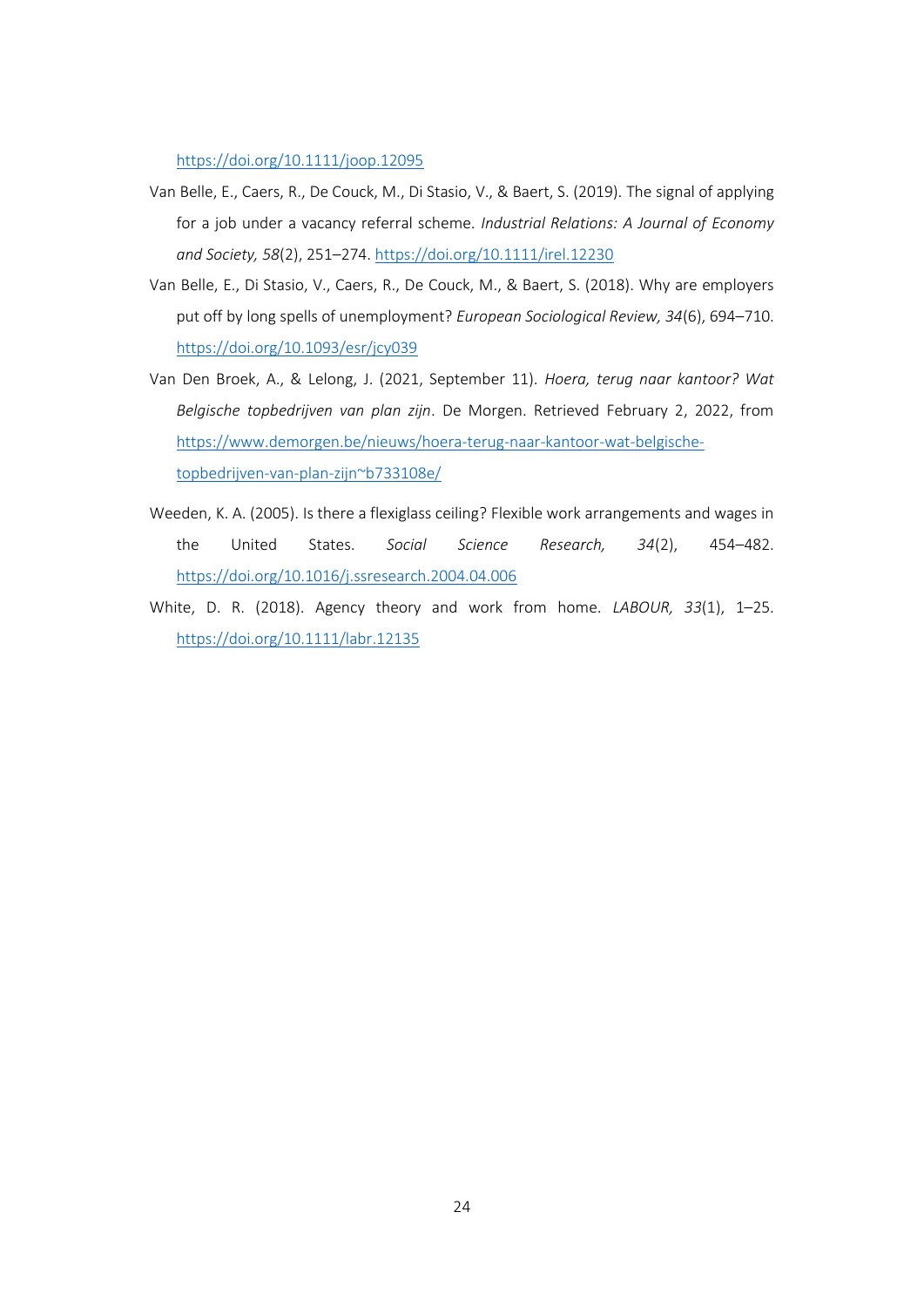Figure 1. Regression coefficients and standard errors for the serial multiple mediator model



*Note*. The presented statistics are coefficient estimates with standard errors in parentheses for the serial multiple mediator model depicted, following the procedure discussed in Hayes (2013) (and discussed in Section 3.2). c stands for the total effect, c' for the direct effect,  $a_1b_1$  and  $a_2b_2$  for the indirect association of the possibility to telework on job attractiveness passing through only the mediator 'Proximal job perceptions' and 'Distal job perceptions' respectively,  $a_1d_{21}b_2$  for the indirect association of the possibility to telework on job attractiveness passing through both the mediators 'Proximal job perceptions' and 'Distal job perceptions' in serial. The applicant and current job characteristics discussed in Section 2.3 are added as control variables. Standard errors are corrected for the clustering of the observations at the participant level. The confidence intervals for the mediation effects are based on 10,000 bootstrap samples. \*\*\*  $(**)$   $((*)$ ) indicates significance at the 1% (5%)  $((10%))$  significance level.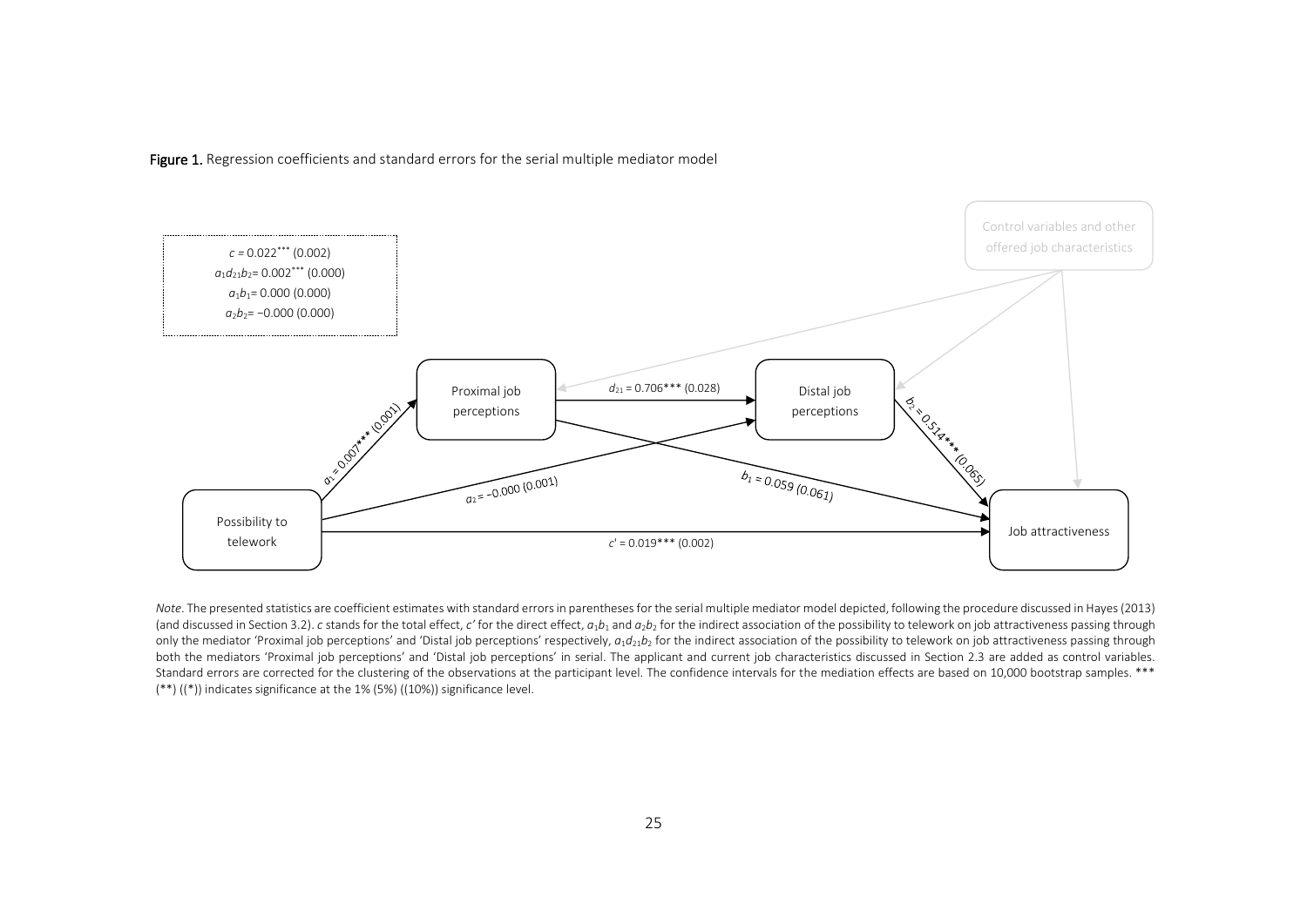

Figure 2. The applicant characteristics, current job characteristics, and offered job characteristics investigated as moderators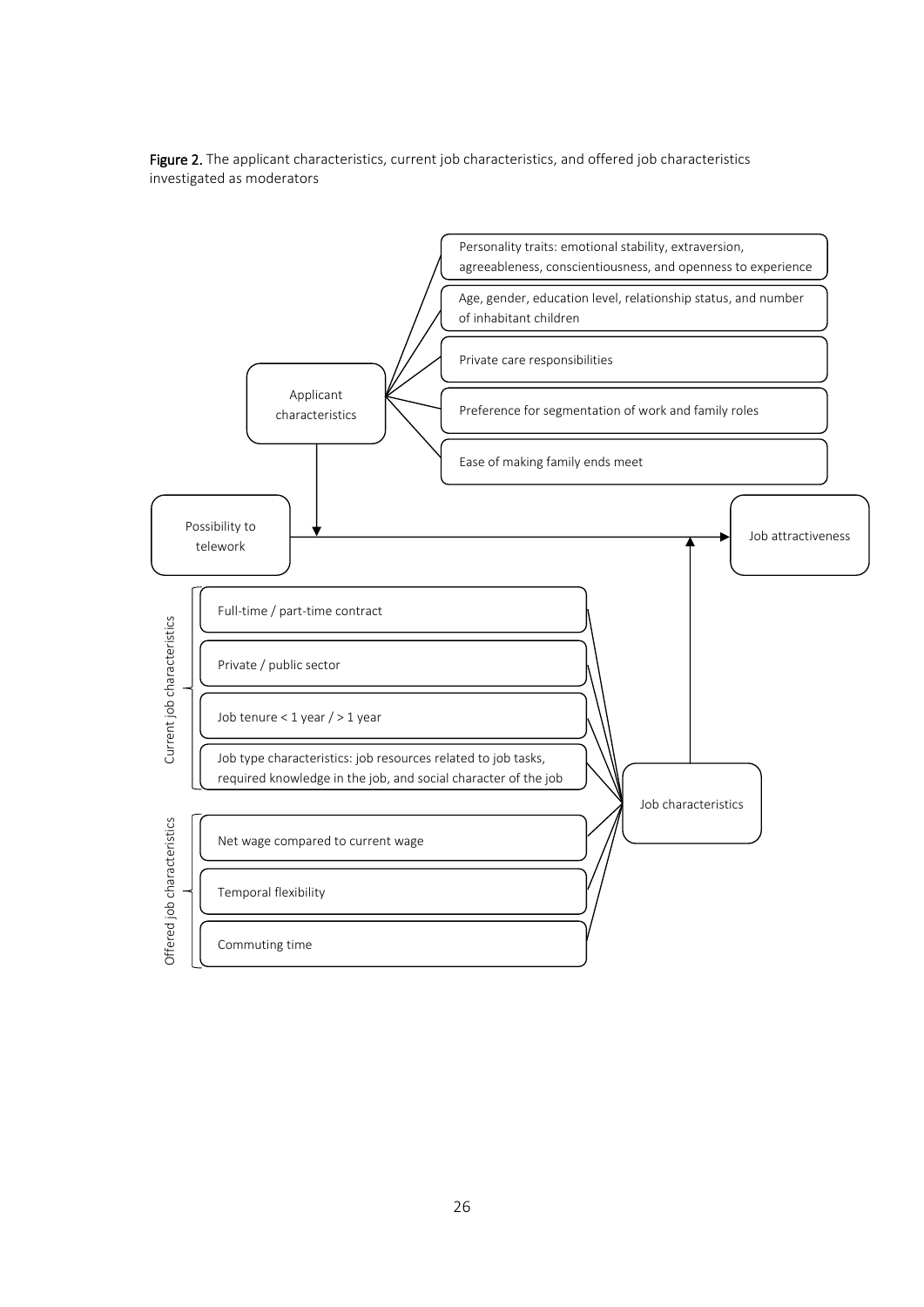Table 1. Applicant and current job characteristics of the participants: variable specification, descriptive statistics, and indication if the variable is a moderator in former experimental studies on telework attractiveness

| Variable                                                | Variable specification                                                                                                                                                                                                                                                                                                                                                                                                                                                                               | Mean   | <b>SD</b>     | Moderator in former experimental<br>study on telework attractiveness?                                           |
|---------------------------------------------------------|------------------------------------------------------------------------------------------------------------------------------------------------------------------------------------------------------------------------------------------------------------------------------------------------------------------------------------------------------------------------------------------------------------------------------------------------------------------------------------------------------|--------|---------------|-----------------------------------------------------------------------------------------------------------------|
| A. APPLICANT CHARACTERISTICS                            |                                                                                                                                                                                                                                                                                                                                                                                                                                                                                                      |        |               |                                                                                                                 |
| Age                                                     | Age of the employee.                                                                                                                                                                                                                                                                                                                                                                                                                                                                                 |        | 39.902 10.723 | Mas and Pallais et al. (2017) and<br>Maestas et al. (2018)                                                      |
| Female gender                                           | 1 if the employee is female, 0 otherwise.                                                                                                                                                                                                                                                                                                                                                                                                                                                            | 0.502  |               | Thompson et al. (2015), Mas and<br>Pallais et al. (2017), Maestas et al.<br>(2018), and He et al. (2021)        |
| Higher education                                        | 1 if higher education (bachelor, master, or post-university), 0 otherwise.                                                                                                                                                                                                                                                                                                                                                                                                                           | 0.672  |               | Mas and Pallais et al. (2017) and<br>Maestas et al. (2018)                                                      |
| In a relationship                                       | 1 if the employee is in a relationship, 0 otherwise.                                                                                                                                                                                                                                                                                                                                                                                                                                                 | 0.802  |               | He et al. (2021): marital status                                                                                |
| Number of inhabitant children                           | Number of inhabitant children in the family of the employee.                                                                                                                                                                                                                                                                                                                                                                                                                                         | 0.784  | 0.985         | Mas and Pallais et al. (2017): young<br>children                                                                |
| Private care responsibilities                           | Solís' (2017) indicator to measure the level of responsibility individuals have outside<br>the work environment. It considers care for young children (less than 13 years old),<br>care for other individuals (due to old age, disease, or another reason), studies (for a<br>high school diploma, or for a bachelors, masters, or other degree) and the<br>percentage of household chores carried out at home. Scores range between 0 and<br>100, where 100 is the highest level of responsibility. | 25.440 | 15.188        | Thompson et al. (2015): anticipated<br>caregiving demands                                                       |
| Emotional stability                                     |                                                                                                                                                                                                                                                                                                                                                                                                                                                                                                      | 5.000  | 1.542         | <b>No</b>                                                                                                       |
| Extraversion                                            |                                                                                                                                                                                                                                                                                                                                                                                                                                                                                                      | 6.845  | 1.636         | <b>No</b>                                                                                                       |
| Agreeableness                                           | Assessment of each personality trait based on the four items of the brief HEXACO<br>Inventory of De Vries (2013), evaluated on a scale from 0 to 10.                                                                                                                                                                                                                                                                                                                                                 | 5.140  | 1.272         | <b>No</b>                                                                                                       |
| Conscientiousness                                       |                                                                                                                                                                                                                                                                                                                                                                                                                                                                                                      | 6.342  | 1.366         | <b>No</b>                                                                                                       |
| Openness to experience                                  |                                                                                                                                                                                                                                                                                                                                                                                                                                                                                                      | 5.502  | 1.645         | <b>No</b>                                                                                                       |
| Preference for segmentation of<br>work and family roles | Degree to which individuals prefer to separate their home and work lives based on<br>the four items of the Kreiner's (2006) Segmentation Preferences scale, evaluated on<br>a scale from 0 to 10.                                                                                                                                                                                                                                                                                                    | 7.214  | 1.996         | Thompson et al. (2015)                                                                                          |
|                                                         | Ease of making family ends meet Ease of making family ends meet, evaluated on a scale from 0 to 10.                                                                                                                                                                                                                                                                                                                                                                                                  | 7.400  | 1.674         | Mas and Pallais et al. (2017): family<br>income and Maestas et al. (2018):<br>position in the wage distribution |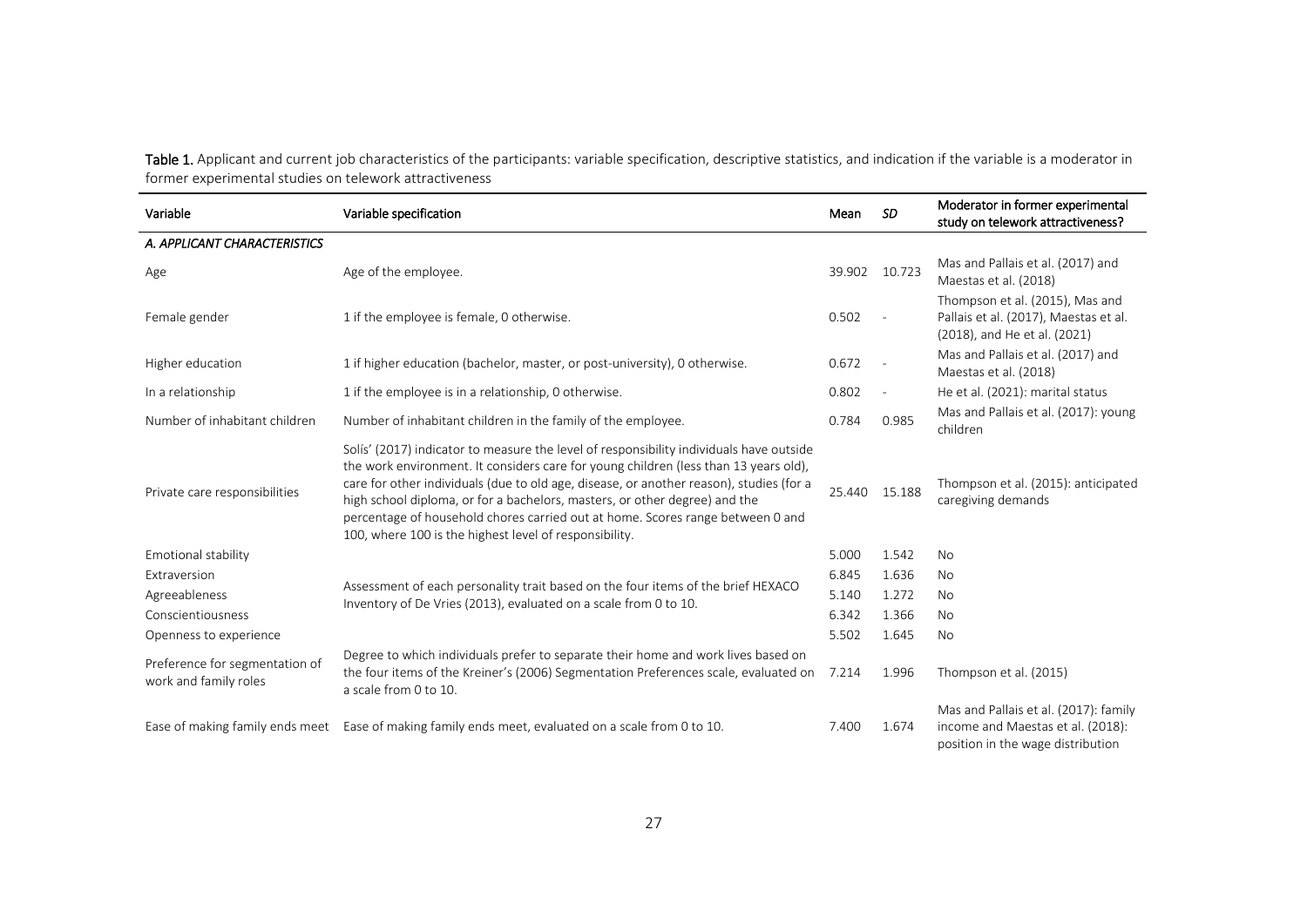#### *B. CURRENT JOB CHARACTERISTICS*

| Full-time                             | 1 if the employee works full-time, 0 otherwise.                                                                                                                                                                                                                                                                                                                                                                                                                                                                                                                                                                                                                                                                                                                                                                                                              | 0.826 |       | <b>No</b> |
|---------------------------------------|--------------------------------------------------------------------------------------------------------------------------------------------------------------------------------------------------------------------------------------------------------------------------------------------------------------------------------------------------------------------------------------------------------------------------------------------------------------------------------------------------------------------------------------------------------------------------------------------------------------------------------------------------------------------------------------------------------------------------------------------------------------------------------------------------------------------------------------------------------------|-------|-------|-----------|
| Private sector                        | 1 if the employee works in the private sector, 0 otherwise.                                                                                                                                                                                                                                                                                                                                                                                                                                                                                                                                                                                                                                                                                                                                                                                                  | 0.642 |       | No        |
| Job tenure < 1 year                   | 1 if the employee has a job tenure < 1 year, 0 otherwise.                                                                                                                                                                                                                                                                                                                                                                                                                                                                                                                                                                                                                                                                                                                                                                                                    | 0.072 |       | No        |
| Job resources related to job<br>tasks | Average score of seven items, evaluated on a scale from 0 to 10. These items are<br>grounded on the frequently employed 'work design questionnaire' constructed by<br>Morgeson and Humphrey (2006) including an item for 'work scheduling autonomy',<br>'decision-making autonomy', 'work methods autonomy', 'task variety', 'task<br>significance', 'task identity', and 'feedback from job' (all task characteristics).                                                                                                                                                                                                                                                                                                                                                                                                                                    | 7.042 | 1.262 | No.       |
| Required knowledge in the job         | Average score of five items, evaluated on a scale from 0 to 10. These items are<br>grounded on the frequently employed 'work design questionnaire' constructed by<br>Morgeson and Humphrey (2006) including an item for 'job complexity', 'information 6.941<br>processing', 'problem solving', 'skill variety', and 'specialisation' (all knowledge<br>characteristics).                                                                                                                                                                                                                                                                                                                                                                                                                                                                                    |       | 1.458 | No.       |
| Social character of the job           | Average score of eight items, evaluated on a scale from 0 to 10. Six items are<br>grounded on the frequently employed 'work design questionnaire' constructed by<br>Morgeson and Humphrey (2006) including two items for 'social support' and one<br>item for 'initiated interdependence', 'received interdependence', 'interaction<br>outside organisation', and 'feedback from others' (all social characteristics). Two<br>items are added: one for 'interaction inside organisation' and one for 'supervising<br>responsibility'. The latter is included since Aguilera et al. (2016) state that managers<br>might benefit more from telework as they experience higher tensions between<br>work and private life (Guillaume & Pochic, 2009) and since Baltes et al. (1999)<br>suggest that flexible work arrangements may not equally benefit managers. | 6.002 | 1.351 | No.       |

*Note*. The number of observations (participants) is 500. No standard deviations are presented for binary variables.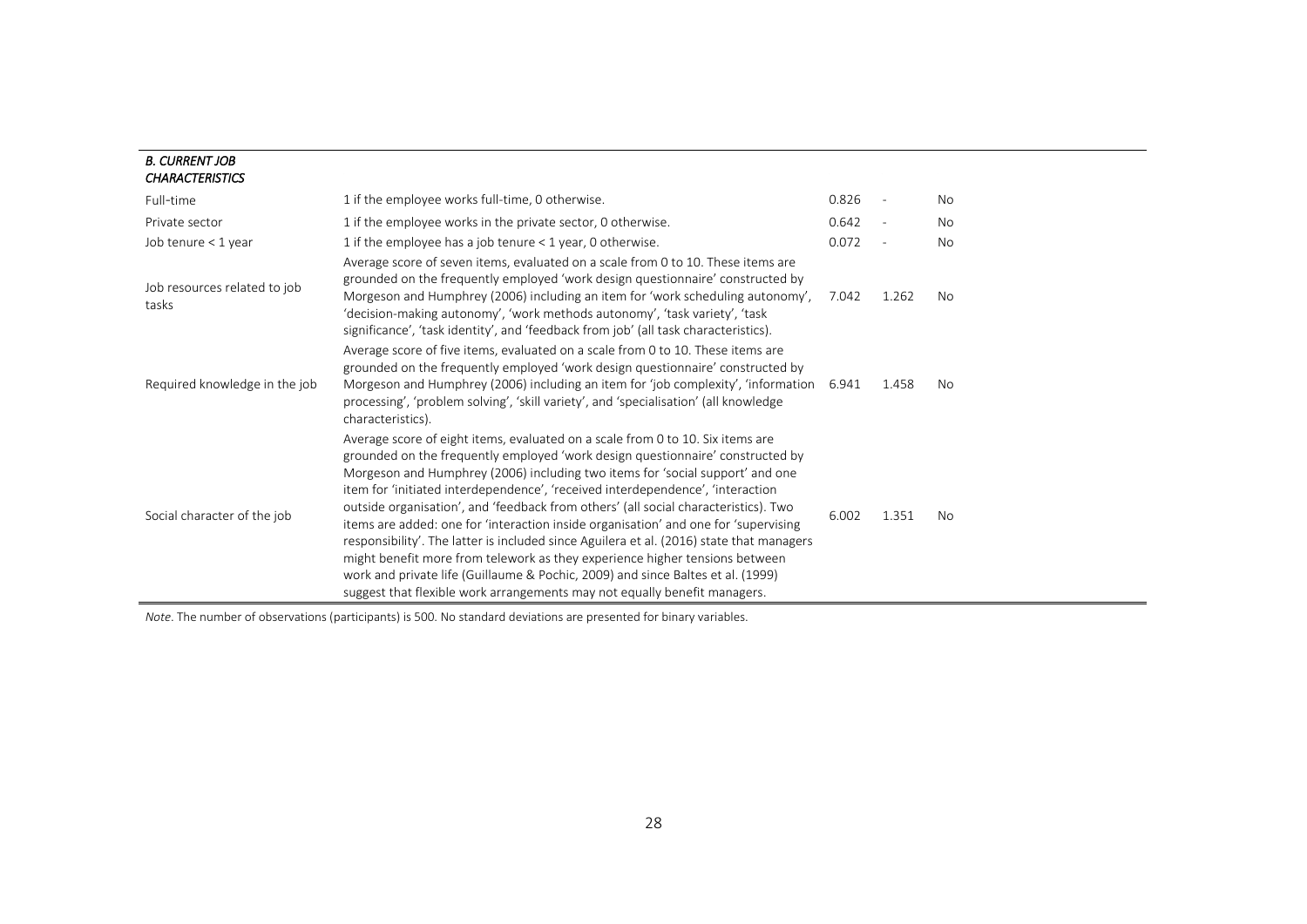## Table 2. Vignette factors and levels

| Vignette factors                   | Vignette levels                                                                                                         |
|------------------------------------|-------------------------------------------------------------------------------------------------------------------------|
| Possibility to telework            | {Maximum 0%, 10%, 20%, 30%, 40%, 50%, 60%, 70%, 80%}                                                                    |
| Net wage compared to current wage  | {20% less, 15% less, 10% less, 5% less, equal, 5% more, 10% more, 15% more, 20% more}                                   |
| Temporal flexibility               | {Fixed start and end time, flexibility in start and end time, time-independent work (as long as tasks are<br>finished)} |
| Commuting time (round trip by car) | {10, 30, 50, 70, 90, 110, 130, 150, 170 minutes}                                                                        |

*Note*. The factorial product of the vignette levels (9 × 9 × 3 × 9) resulted in a vignette universe of 2,187 possible combinations. Using a D-efficient design, 500 vignettes were sampled from this universe (D-efficiency: 91.039; Auspurg and Hinz, 2014). The selected vignettes were grouped into 100 decks by randomly allocating five vignettes to one deck. These decks were then also randomly allocated to the participants. This guaranteed that the vignette factors were nearly orthogonal.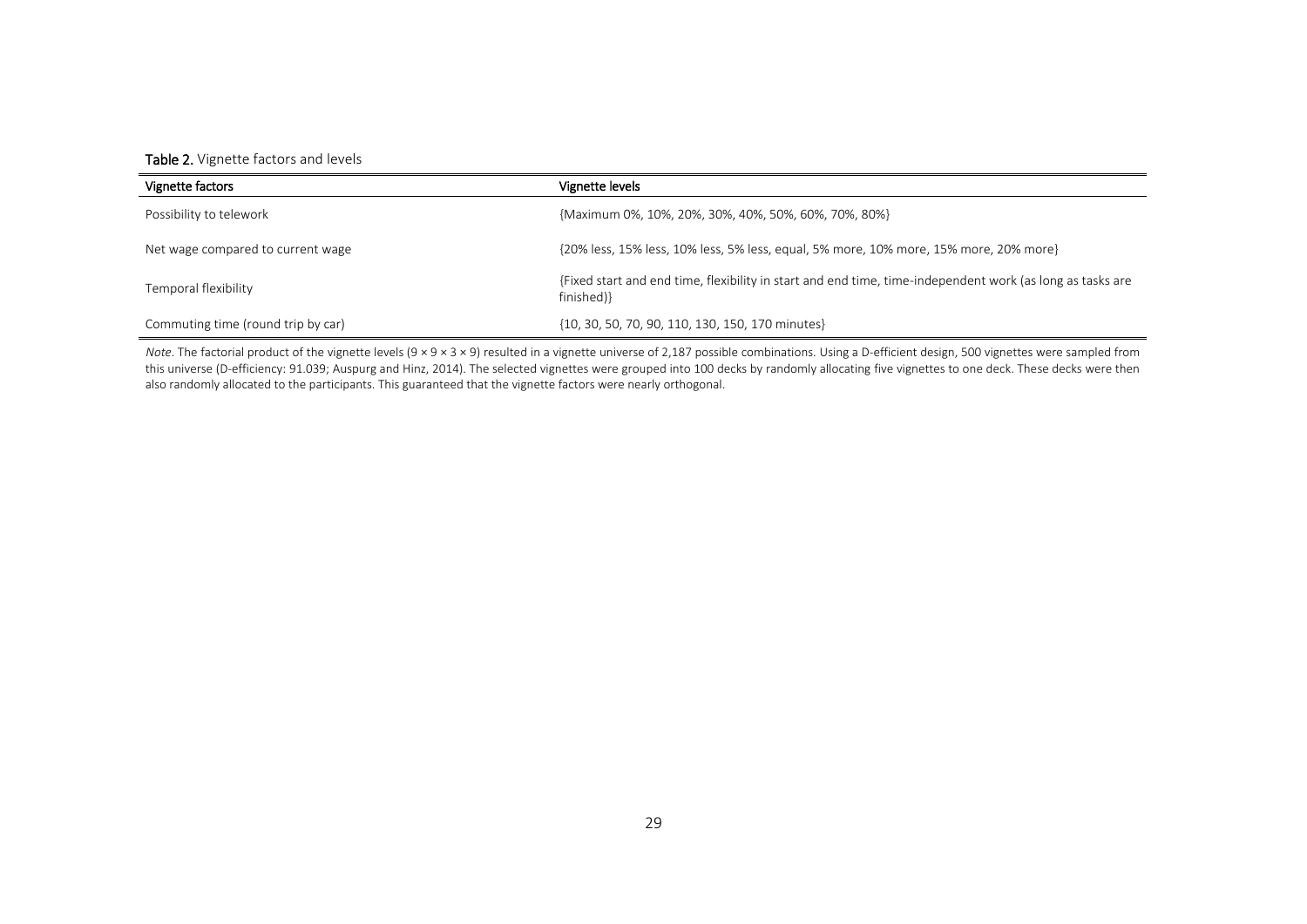Table 3. Expected job perceptions and accompanying statement

| Expected job perceptions             | Statement                                                                             |
|--------------------------------------|---------------------------------------------------------------------------------------|
| A. PROXIMAL JOB PERCEPTIONS          |                                                                                       |
| Work scheduling autonomy             | The job provides me with autonomy on how to schedule the work.                        |
| Decision-making autonomy             | The job provides me with autonomy on making decisions.                                |
| Work methods autonomy                | The job provides me with autonomy on the methods I use to complete the work.          |
| Work-life balance                    | The balance between work and private life.                                            |
| Relationship quality with supervisor | The relationship quality with the supervisor.                                         |
| Relationship quality with co-workers | The relationship quality with the co-workers.                                         |
| <b>B. DISTAL JOB PERCEPTIONS</b>     |                                                                                       |
| Job satisfaction                     | The general satisfaction with the job.                                                |
| Productivity                         | The extent to which you are able to be productive in the job.                         |
| Commitment                           | The feeling of commitment with the organisation.                                      |
| Minimisation of stress               | The extent to which you are able to minimise the work-related stress in the job.      |
| Professional development             | The extent to which you are able to develop professionally.                           |
| Feedback                             | The extent to which you receive feedback in the job (from supervisors or colleagues). |
| Promotion chances                    | The chances to get a promotion in the job.                                            |

*Note*. As explained in Section 2.2 Vignette design, these job perceptions are based on the meta-analysis of Gajendran and Harrison (2007). The participants were asked to give an (expected) evaluation of these statements on a scale from 0 to 10 (0 represents the worst possible evaluation and 10 represents the best possible evaluation).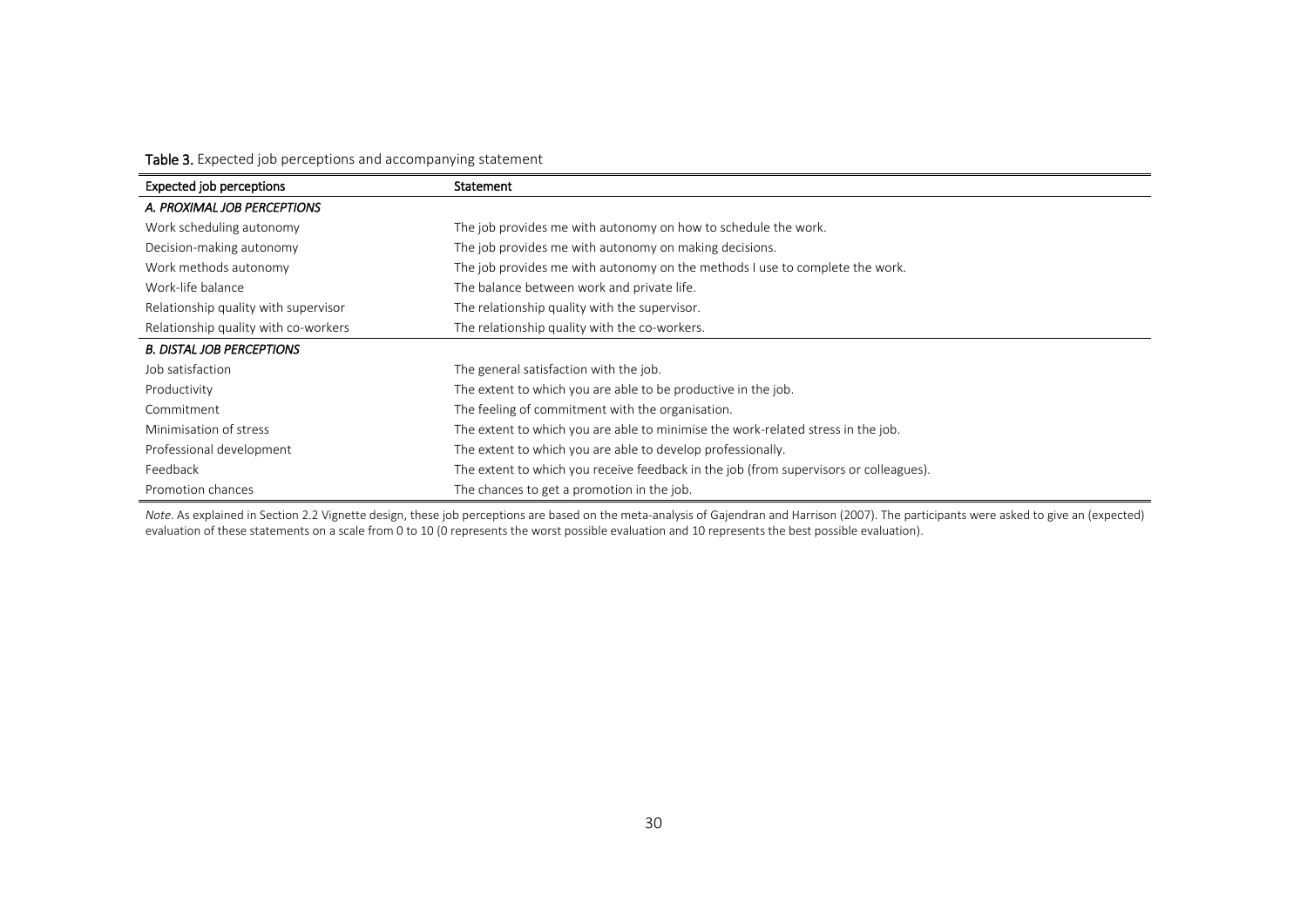|  | Table 4. Multivariate regression analyses with job attractiveness as the outcome variable - Full sample |
|--|---------------------------------------------------------------------------------------------------------|
|--|---------------------------------------------------------------------------------------------------------|

|                                                       | (1)                 | (2)                 | (3)                 | (4)                 |
|-------------------------------------------------------|---------------------|---------------------|---------------------|---------------------|
| Possibility to telework                               | $0.022***$ (0.002)  | $0.022***$ (0.002)  | $0.025***$ (0.006)  |                     |
| Net wage compared to current wage                     | $0.097***$ (0.004)  | $0.097***$ (0.004)  | $0.097***$ (0.004)  |                     |
| Commuting time                                        | $-0.024***$ (0.001) | $-0.024***$ (0.001) | $-0.045***$ (0.003) |                     |
| Temporal flexibility                                  |                     |                     |                     |                     |
| Fixed start and end time (reference)                  |                     |                     |                     |                     |
| Flexibility in start and end time                     | $0.776***$ (0.096)  | $0.789***$ (0.097)  | $0.777***$ (0.096)  | $0.756***$ (0.096)  |
| Time-independent work (as long as tasks are finished) | $0.942***$ (0.106)  | $0.944***$ (0.107)  | $0.938***$ (0.106)  | $0.931***$ (0.105)  |
| Possibility to telework squared * 1000                |                     |                     | $-0.035(0.072)$     |                     |
| Net wage squared * 1000                               |                     |                     | 0.170(0.289)        |                     |
| Commuting time squared * 1000                         |                     |                     | $0.114***$ (0.018)  |                     |
| Possibility to telework 0% (reference)                |                     |                     |                     |                     |
| Possibility to telework 10%                           |                     |                     |                     | $0.578***$ (0.193)  |
| Possibility to telework 20%                           |                     |                     |                     | $0.443**$ (0.182)   |
| Possibility to telework 30%                           |                     |                     |                     | $1.049***$ (0.187)  |
| Possibility to telework 40%                           |                     |                     |                     | $0.932***$ (0.199)  |
| Possibility to telework 50%                           |                     |                     |                     | $1.196***$ (0.188)  |
| Possibility to telework 60%                           |                     |                     |                     | $1.426***$ (0.192)  |
| Possibility to telework 70%                           |                     |                     |                     | $1.730***$ (0.201)  |
| Possibility to telework 80%                           |                     |                     |                     | $1.877***$ (0.202)  |
| Net wage 20% less compared to current wage            |                     |                     |                     | $-1.763***$ (0.174) |
| Net wage 15% less compared to current wage            |                     |                     |                     | $-1.635***$ (0.178) |
| Net wage 10% less compared to current wage            |                     |                     |                     | $-1.196***$ (0.177) |
| Net wage 5% less compared to current wage             |                     |                     |                     | $-0.807***$ (0.169) |
| Net wage equal compared to current wage (reference)   |                     |                     |                     |                     |
| Net wage 5% more compared to current wage             |                     |                     |                     | $0.572***$ (0.185)  |
| Net wage 10% more compared to current wage            |                     |                     |                     | $0.963***$ (0.187)  |
| Net wage 15% more compared to current wage            |                     |                     |                     | $1.559***$ (0.187)  |
| Net wage 20% more compared to current wage            |                     |                     |                     | $1.715***$ (0.187)  |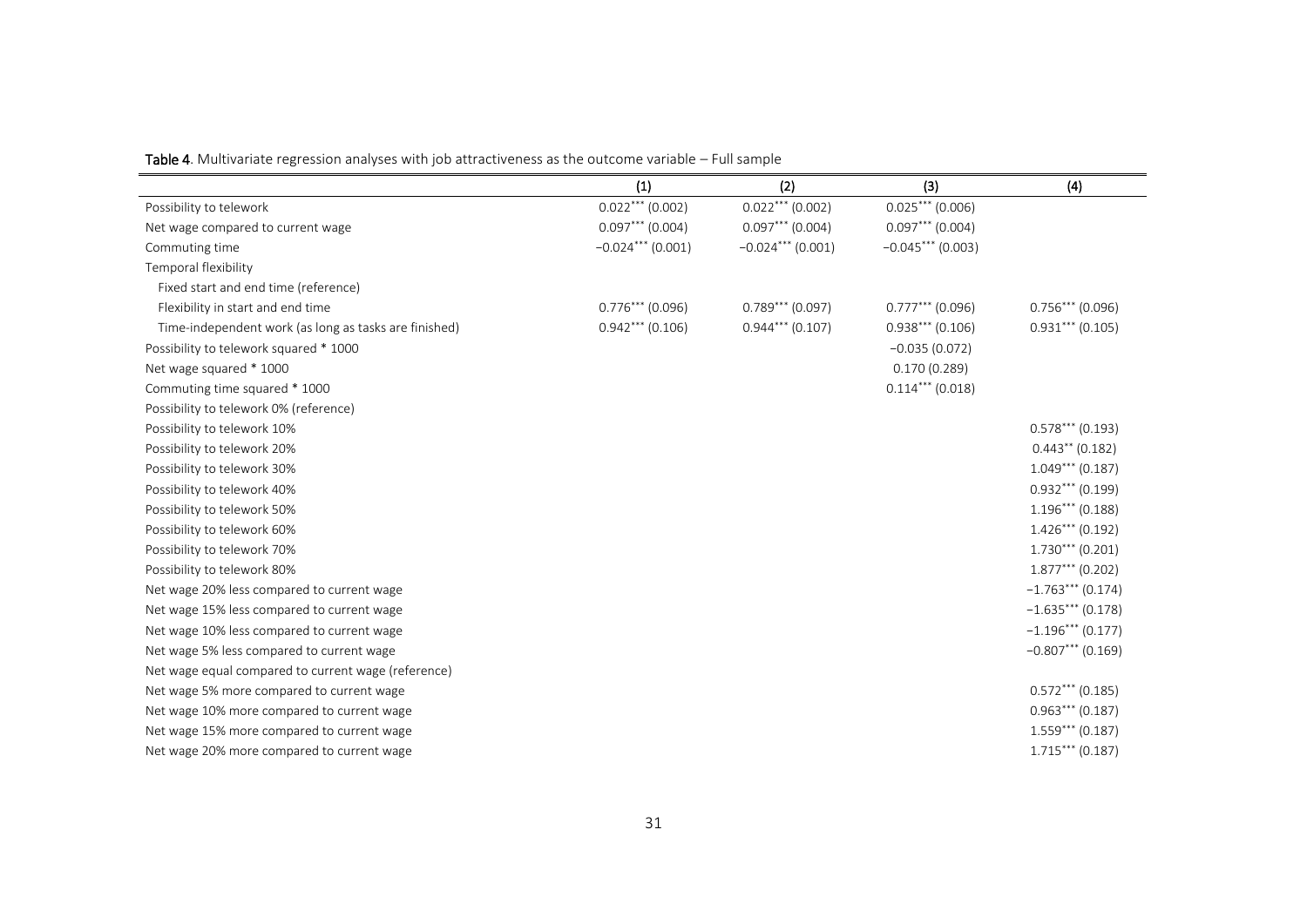| Commuting time 10 minutes (reference) |              |              |              |                     |
|---------------------------------------|--------------|--------------|--------------|---------------------|
| Commuting time 30 minutes             |              |              |              | $-0.568***$ (0.182) |
| Commuting time 50 minutes             |              |              |              | $-1.397***$ (0.175) |
| Commuting time 70 minutes             |              |              |              | $-2.129***$ (0.174) |
| Commuting time 90 minutes             |              |              |              | $-2.639***$ (0.192) |
| Commuting time 110 minutes            |              |              |              | $-3.023***$ (0.191) |
| Commuting time 130 minutes            |              |              |              | $-3.250***$ (0.191) |
| Commuting time 150 minutes            |              |              |              | $-3.524***$ (0.191) |
| Commuting time 170 minutes            |              |              |              | $-3.816***$ (0.208) |
| Control variables included            | <b>No</b>    | <b>Yes</b>   | Yes          | Yes                 |
| $R^2$ (adjusted $R^2$ )               | 0.394(0.393) | 0.411(0.405) | 0.418(0.412) | 0.424(0.413)        |
| Observations                          |              | 2,500        |              |                     |

Note. The presented statistics are coefficient estimates with standard errors in parentheses for the linear regression analyses discussed in Section 3.1. When 'Yes' is indicated in the row 'Control variables included', the applicant and current job characteristics discussed in Section 2.3 are added as control variables. Standard errors are corrected for the clustering of the observations at the participant level. Intercepts are not presented. \*\*\* (\*\*) ((\*)) indicates significance at the 1% (5%) ((10%)) significance level.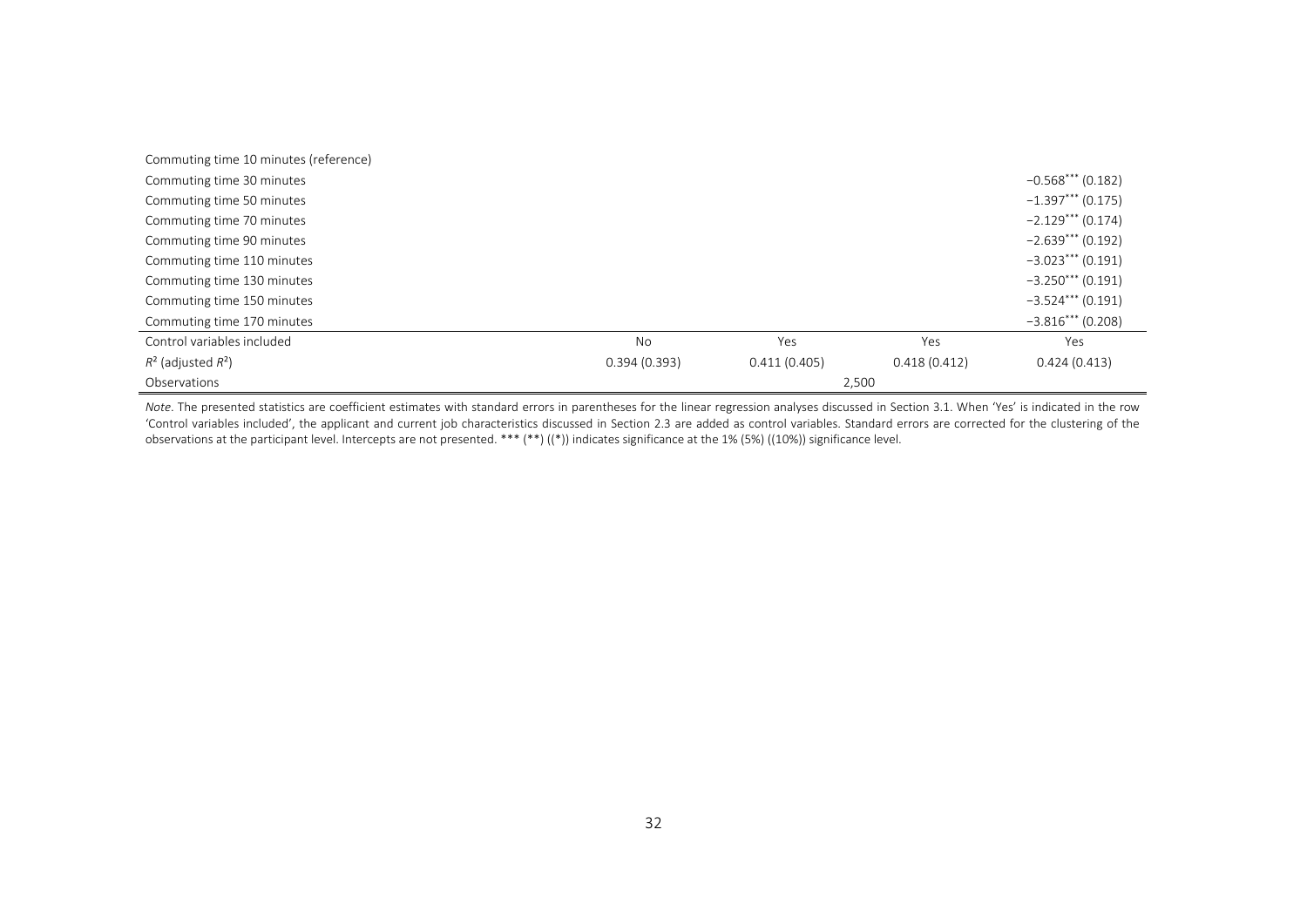|                                                                 | Dependent variable: proximal job perceptions<br>Dependent variable: distal job perceptions |                        |                        |                        |                        |                        |                        |                        |                        |                        |                        |                        |                        |
|-----------------------------------------------------------------|--------------------------------------------------------------------------------------------|------------------------|------------------------|------------------------|------------------------|------------------------|------------------------|------------------------|------------------------|------------------------|------------------------|------------------------|------------------------|
|                                                                 | <b>WSA</b>                                                                                 | <b>DMA</b>             | <b>WMA</b>             | <b>WLB</b>             | <b>RQS</b>             | <b>RQCW</b>            | JS.                    | PROD                   | COMM                   | <b>MOS</b>             | <b>PD</b>              | <b>FSOC</b>            | PC                     |
| Possibility to telework                                         | $0.011***$<br>(0.002)                                                                      | $0.008***$<br>(0.001)  | $0.009***$<br>(0.001)  | $0.015***$<br>(0.002)  | $-0.000$<br>(0.001)    | $-0.004***$<br>(0.001) | $0.010***$<br>(0.002)  | $0.007***$<br>(0.001)  | $0.003***$<br>(0.001)  | $0.006***$<br>(0.001)  | $0.003***$<br>(0.001)  | $-0.001$<br>(0.001)    | 0.001<br>(0.001)       |
| Net wage compared to<br>current wage                            | $0.014***$<br>(0.003)                                                                      | $0.011***$<br>(0.002)  | $0.012***$<br>(0.002)  | $0.013***$<br>(0.003)  | $0.008***$<br>(0.003)  | $0.006***$<br>(0.002)  | $0.044***$<br>(0.003)  | $0.018***$<br>(0.002)  | $0.018***$<br>(0.003)  | $0.006$ **<br>(0.003)  | $0.010***$<br>(0.002)  | $0.007***$<br>(0.002)  | $0.013***$<br>(0.003)  |
| Commuting time                                                  | $-0.005***$<br>(0.001)                                                                     | $-0.003***$<br>(0.001) | $-0.004***$<br>(0.001) | $-0.014***$<br>(0.001) | $-0.003***$<br>(0.001) | $-0.003***$<br>(0.001) | $-0.011***$<br>(0.001) | $-0.007***$<br>(0.001) | $-0.006***$<br>(0.001) | $-0.007***$<br>(0.001) | $-0.003***$<br>(0.001) | $-0.003***$<br>(0.001) | $-0.002***$<br>(0.001) |
| Temporal flexibility<br>Fixed start and end<br>time (reference) |                                                                                            |                        |                        |                        |                        |                        |                        |                        |                        |                        |                        |                        |                        |
| Flexibility in start and<br>end time                            | $0.420***$<br>(0.071)                                                                      | $0.276***$<br>(0.061)  | $0.311***$<br>(0.066)  | $0.399***$<br>(0.086)  | $0.100*$<br>(0.057)    | 0.016<br>(0.058)       | $0.353***$<br>(0.085)  | $0.271***$<br>(0.070)  | $0.171***$<br>(0.073)  | $0.269***$<br>(0.071)  | $0.175***$<br>(0.058)  | $0.096*$<br>(0.055)    | $0.186***$<br>(0.061)  |
| Time-independent<br>work (as long as tasks)<br>are finished)    | $0.669***$<br>(0.078)                                                                      | $0.338***$<br>(0.063)  | $0.512***$<br>(0.074)  | $0.505***$<br>(0.096)  | $-0.075$<br>(0.062)    | $-0.053$<br>(0.063)    | $0.440***$<br>(0.085)  | $0.296***$<br>(0.074)  | 0.100<br>(0.073)       | $0.276***$<br>(0.072)  | $0.192***$<br>(0.062)  | 0.045<br>(0.062)       | 0.063<br>(0.066)       |
| Control variables<br>included                                   | Yes                                                                                        | Yes                    | Yes                    | Yes                    | Yes                    | Yes                    | Yes                    | Yes                    | Yes                    | Yes                    | Yes                    | Yes                    | Yes                    |
| $R^2$ (adjusted $R^2$ )                                         | 0.267<br>(0.260)                                                                           | 0.326<br>(0.319)       | 0.273<br>(0.265)       | 0.168<br>(0.159)       | 0.144<br>(0.135)       | 0.132<br>(0.124)       | 0.216<br>(0.209)       | 0.165<br>(0.157)       | 0.234<br>(0.227)       | 0.167<br>(0.159)       | 0.256<br>(0.249)       | 0.205<br>(0.198)       | 0.202<br>(0.194)       |
| Observations                                                    |                                                                                            |                        |                        |                        |                        |                        | 2,500                  |                        |                        |                        |                        |                        |                        |

Table 5. Multivariate regression analyses with the proximal and distal job perceptions as outcome variables

*Note*. The presented statistics are coefficient estimates with standard errors in parentheses for the linear regression analyses discussed in Section 3.2. When 'Yes' is indicated in the row 'Control variables included', the applicant and current job characteristics discussed in Section 2.3 are added as control variables. Standard errors are corrected for the clustering of the observations at the participant level. Intercepts are not presented. \*\*\* (\*\*) ((\*)) indicates significance at the 1% (5%) ((10%)) significance level. The following abbreviations are used: WSA (Work scheduling autonomy), DMA (Decision-making autonomy), WMA (Work methods autonomy), WLB (Work-life balance), RQS (Relationship quality with the supervisor), RQCW (Relationship quality with co-workers), JS (Job satisfaction), PROD (Productivity), COMM (Commitment), MOS (Minimisation of stress), PD (Professional development), FSOC (Feedback supervisor or colleagues), and PC (Promotion chances).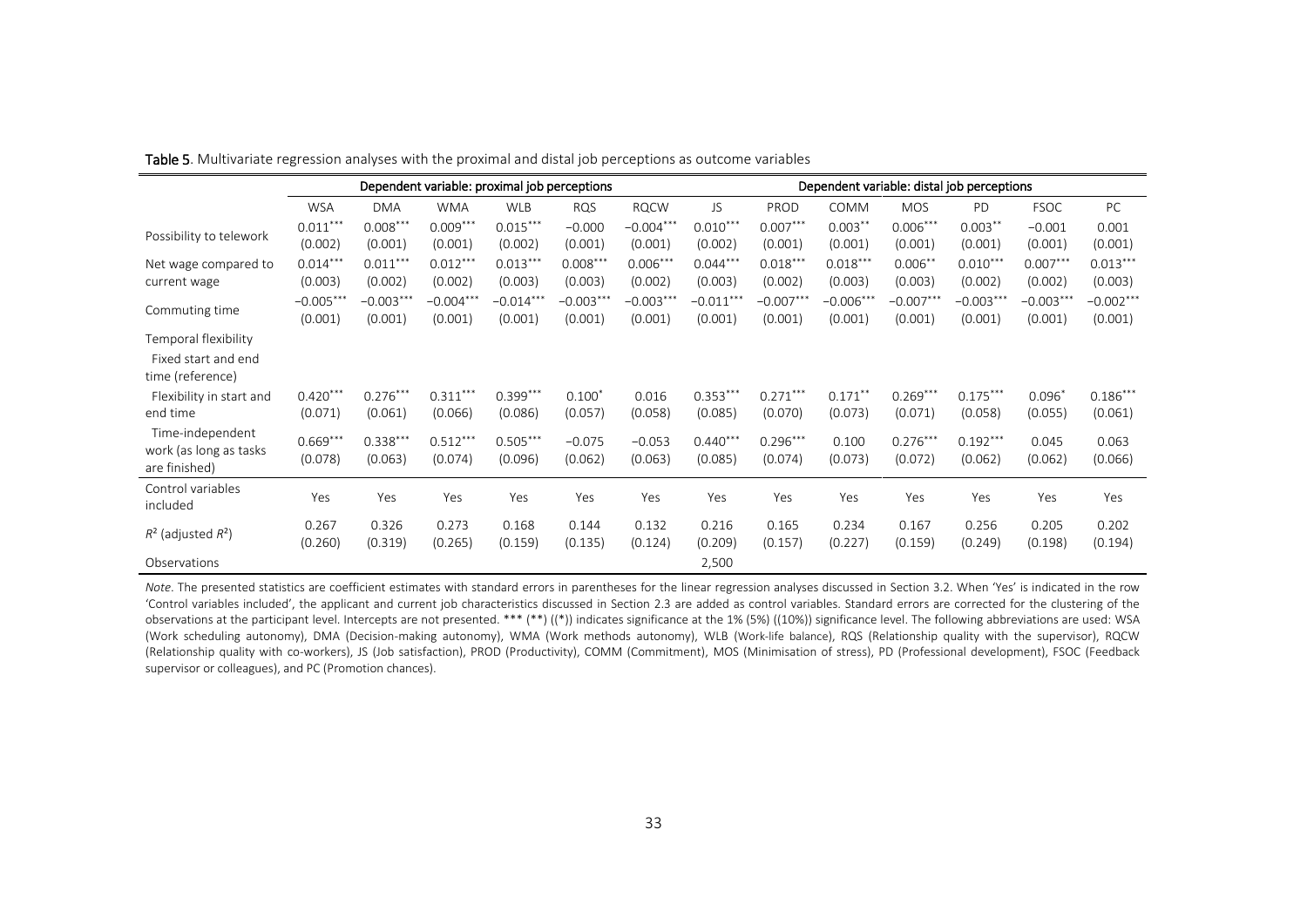Table 6. Multivariate regression analyses with job attractiveness as the outcome variable – Moderation analyses

|                                                                                   | (1)                 | (2)                 | (3)                 | (4)                 |
|-----------------------------------------------------------------------------------|---------------------|---------------------|---------------------|---------------------|
| Possibility to telework                                                           | 0.007(0.020)        | $0.015***$ (0.005)  | 0.009(0.013)        | $-0.017(0.025)$     |
| Net wage compared to current wage                                                 | $0.097***$ (0.004)  | $0.083***$ (0.007)  | $0.097***$ (0.004)  | $0.084***$ (0.007)  |
| Commuting time                                                                    | $-0.024***$ (0.001) | $-0.026***$ (0.002) | $-0.024***$ (0.001) | $-0.026***$ (0.002) |
| Temporal flexibility                                                              |                     |                     |                     |                     |
| Fixed start and end time (reference)                                              |                     |                     |                     |                     |
| Flexibility in start and end time                                                 | $0.793***$ (0.097)  | $0.708***$ (0.192)  | $0.790***$ (0.097)  | $0.709***$ (0.191)  |
| Time-independent work (as long as tasks are finished)                             | $0.945***$ (0.108)  | $0.671***$ (0.217)  | $0.938***$ (0.107)  | $0.676***$ (0.217)  |
| A. MODERATION - APPLICANT CHARACTERISTICS                                         |                     |                     |                     |                     |
| Possibility to telework x Age                                                     | 0.000(0.000)        |                     |                     | 0.000(0.000)        |
| Possibility to telework x Female gender                                           | $-0.003(0.004)$     |                     |                     | $-0.003(0.004)$     |
| Possibility to telework x Higher education                                        | $-0.006(0.004)$     |                     |                     | $-0.006(0.004)$     |
| Possibility to telework x In a relationship                                       | $-0.003(0.005)$     |                     |                     | $-0.003(0.005)$     |
| Possibility to telework x Number of inhabitant children                           | 0.001(0.002)        |                     |                     | 0.001(0.002)        |
| Possibility to telework x Private care responsibilities                           | 0.000(0.000)        |                     |                     | 0.000(0.000)        |
| Possibility to telework x Emotional stability                                     | 0.001(0.001)        |                     |                     | 0.002(0.001)        |
| Possibility to telework x Extraversion                                            | 0.001(0.001)        |                     |                     | 0.000(0.001)        |
| Possibility to telework × Agreeableness                                           | 0.000(0.002)        |                     |                     | 0.000(0.002)        |
| Possibility to telework x Conscientiousness                                       | $-0.003**$ (0.001)  |                     |                     | $-0.003**$ (0.001)  |
| Possibility to telework x Openness to experience                                  | 0.001(0.001)        |                     |                     | 0.001(0.001)        |
| Possibility to telework x Preference for segmentation of work and family<br>roles | 0.001(0.001)        |                     |                     | 0.001(0.001)        |
| Possibility to telework x Ease of making family ends meet                         | $0.002^* (0.001)$   |                     |                     | 0.002(0.001)        |
| <b>B. MODERATION - OTHER OFFERED JOB CHARACTERISTICS</b>                          |                     |                     |                     |                     |
| Possibility to telework x Net wage compared to current wage                       |                     | $0.000**$ (0.000)   |                     | $0.000**$ (0.000)   |
| Possibility to telework x Commuting time                                          |                     | 0.000(0.000)        |                     | 0.000(0.000)        |
| Possibility to telework x Temporal flexibility                                    |                     |                     |                     |                     |
| Possibility to telework x Fixed start and end time (reference)                    |                     |                     |                     |                     |
| Possibility to telework x Flexibility in start and end time                       |                     | 0.002(0.004)        |                     | 0.002(0.004)        |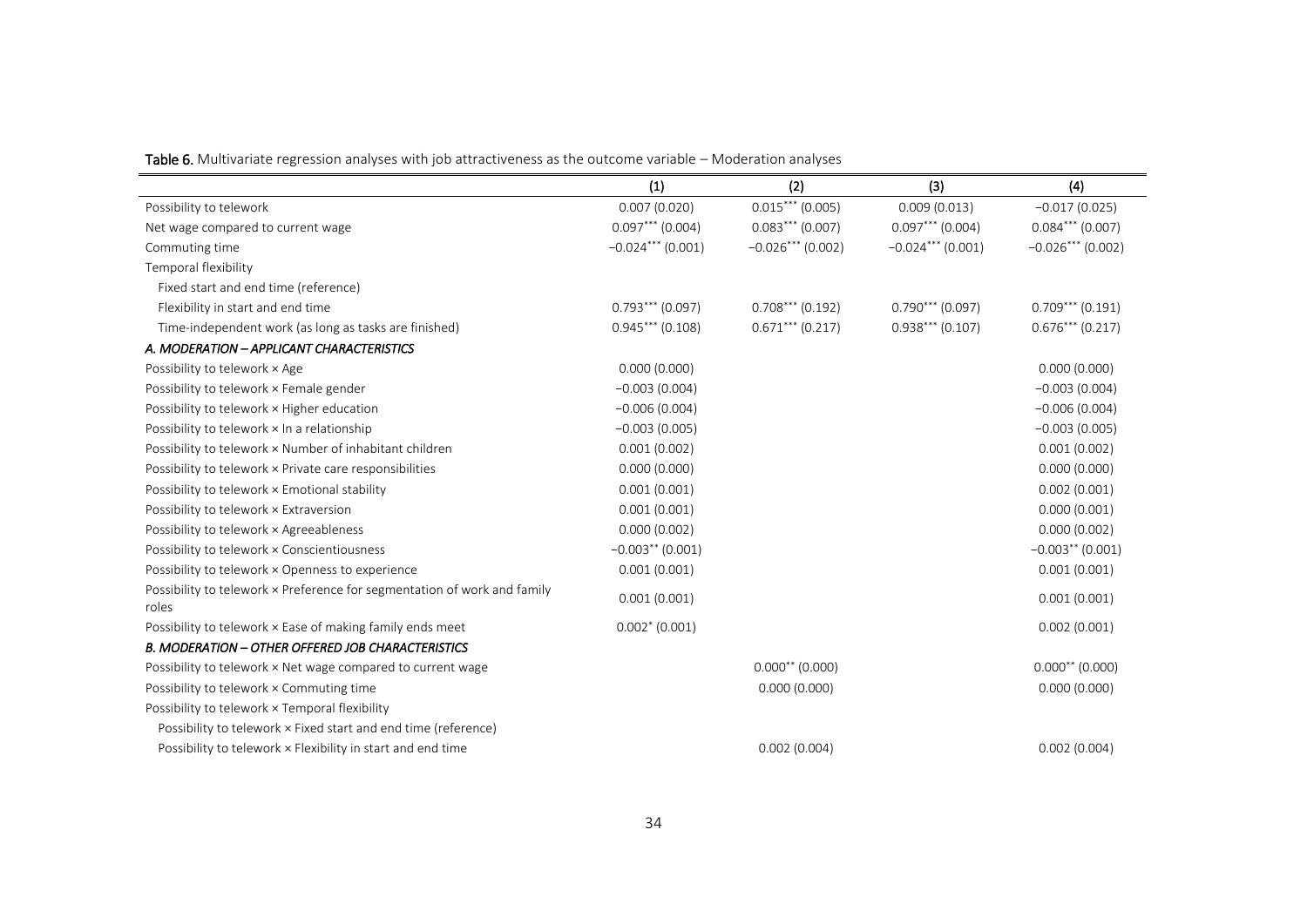| Possibility to telework x Time-independent work (as long as tasks are<br>finished) |              | 0.007(0.005) |                   | 0.006(0.005)      |
|------------------------------------------------------------------------------------|--------------|--------------|-------------------|-------------------|
| C. MODERATION - CURRENT JOB CHARACTERISTICS                                        |              |              |                   |                   |
| Possibility to telework x Full-time                                                |              |              | 0.001(0.005)      | 0.003(0.006)      |
| Possibility to telework x Private sector                                           |              |              | 0.006(0.004)      | 0.006(0.004)      |
| Possibility to telework x Job tenure < 1 year                                      |              |              | $0.014**$ (0.007) | $0.014**$ (0.007) |
| Possibility to telework x Job resources related to job tasks                       |              |              | 0.001(0.002)      | 0.001(0.002)      |
| Possibility to telework x Required knowledge in the job                            |              |              | 0.001(0.002)      | 0.001(0.002)      |
| Possibility to telework x Social character of the job                              |              |              | $-0.001(0.002)$   | $-0.001(0.002)$   |
| Control variables included                                                         | Yes          | Yes          | Yes               | Yes               |
| $R^2$ (adjusted $R^2$ )                                                            | 0.414(0.405) | 0.413(0.406) | 0.412(0.405)      | 0.418(0.406)      |
| Observations                                                                       |              | 2,500        |                   |                   |

*Note*. The presented statistics are coefficient estimates with standard errors in parentheses for the linear regression analyses discussed in Section 3.3. When 'Yes' is indicated in the row 'Control variables included', the applicant and current job characteristics discussed in Section 2.3 are added as control variables. Standard errors are corrected for the clustering of the observations at the participant level. Intercepts are not presented. \*\*\* (\*\*) ((\*)) indicates significance at the 1% (5%) ((10%)) significance level.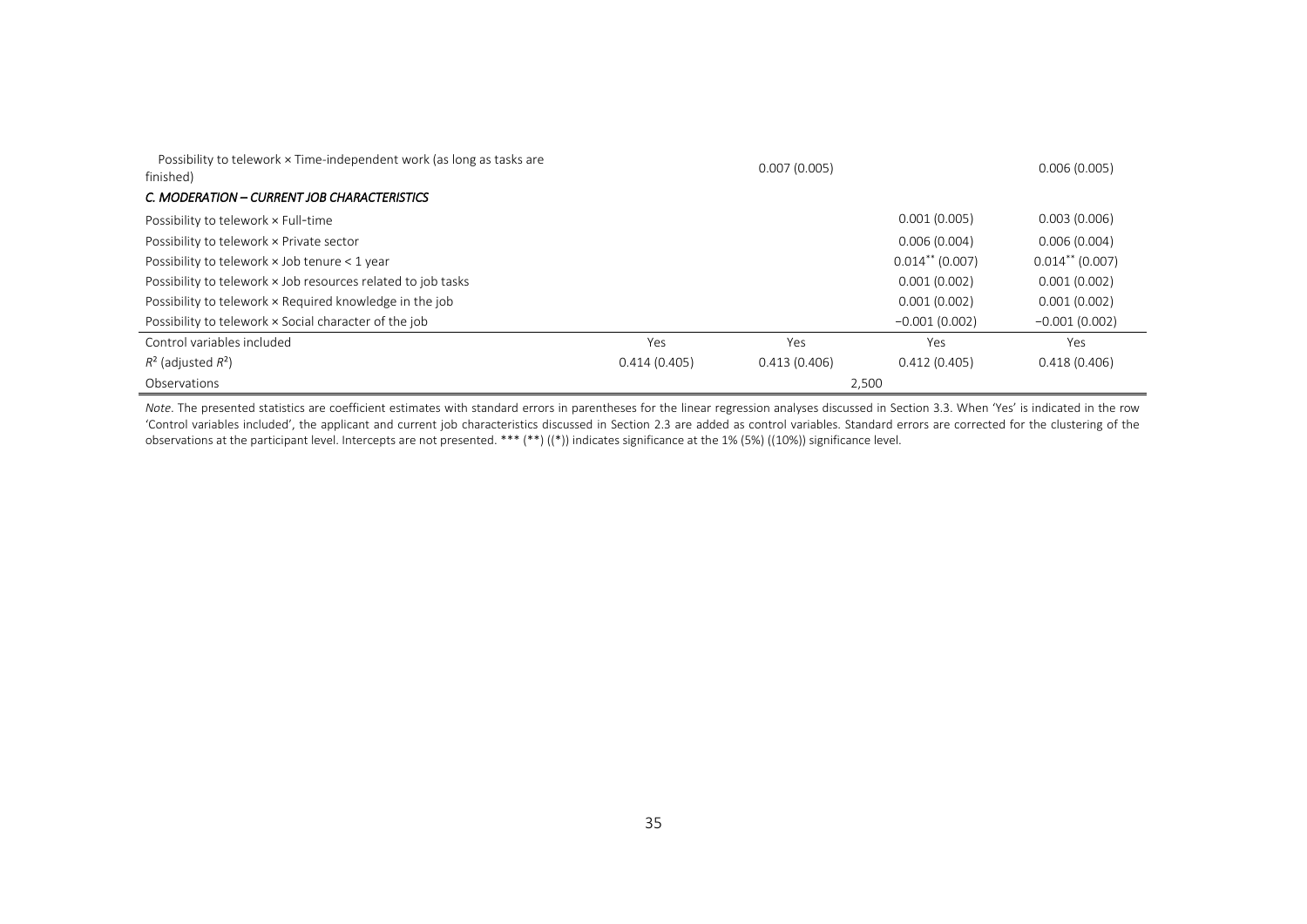## **Appendix B: Additional tables**

Table B1. Multivariate regression analyses with job attractiveness as the outcome variable using the restricted sample

|                                                       | (1)                 | (2)                 | (3)                 | (4)                 |
|-------------------------------------------------------|---------------------|---------------------|---------------------|---------------------|
| Possibility to telework                               | $0.027***$ (0.004)  | $0.027***$ (0.004)  | 0.015(0.015)        |                     |
| Net wage compared to current wage                     | $0.098***$ (0.006)  | $0.096***$ (0.006)  | $0.097***$ (0.006)  |                     |
| Commuting time                                        | $-0.024***$ (0.002) | $-0.024***$ (0.002) | $-0.044***$ (0.006) |                     |
| Temporal flexibility                                  |                     |                     |                     |                     |
| Fixed start and end time (reference)                  |                     |                     |                     |                     |
| Flexibility in start and end time                     | $0.757***$ (0.183)  | $0.751***$ (0.182)  | $0.759***$ (0.182)  | $0.745***$ (0.184)  |
| Time-independent work (as long as tasks are finished) | $0.791***$ (0.193)  | $0.793***$ (0.189)  | $0.781***$ (0.188)  | $0.809***$ (0.186)  |
| Possibility to telework squared * 1000                |                     |                     | 0.132(0.158)        |                     |
| Net wage squared * 1000                               |                     |                     | $-0.289(0.513)$     |                     |
| Commuting time squared * 1000                         |                     |                     | $0.116***$ (0.032)  |                     |
| Possibility to telework 0% (reference)                |                     |                     |                     |                     |
| Possibility to telework 10%                           |                     |                     |                     | 0.551(0.446)        |
| Possibility to telework 20%                           |                     |                     |                     | 0.127(0.430)        |
| Possibility to telework 30%                           |                     |                     |                     | $1.058**$ (0.437)   |
| Possibility to telework 40%                           |                     |                     |                     | 0.663(0.465)        |
| Possibility to telework 50%                           |                     |                     |                     | $1.349***$ (0.435)  |
| Possibility to telework 60%                           |                     |                     |                     | $1.626***(0.429)$   |
| Possibility to telework 70%                           |                     |                     |                     | $1.707***$ (0.421)  |
| Possibility to telework 80%                           |                     |                     |                     | $2.179***$ (0.416)  |
| Net wage 20% less compared to current wage            |                     |                     |                     | $-2.231***$ (0.309) |
| Net wage 15% less compared to current wage            |                     |                     |                     | $-2.077***$ (0.323) |
| Net wage 10% less compared to current wage            |                     |                     |                     | $-0.902***$ (0.325) |
| Net wage 5% less compared to current wage             |                     |                     |                     | $-1.146***$ (0.319) |
| Net wage equal compared to current wage (reference)   |                     |                     |                     |                     |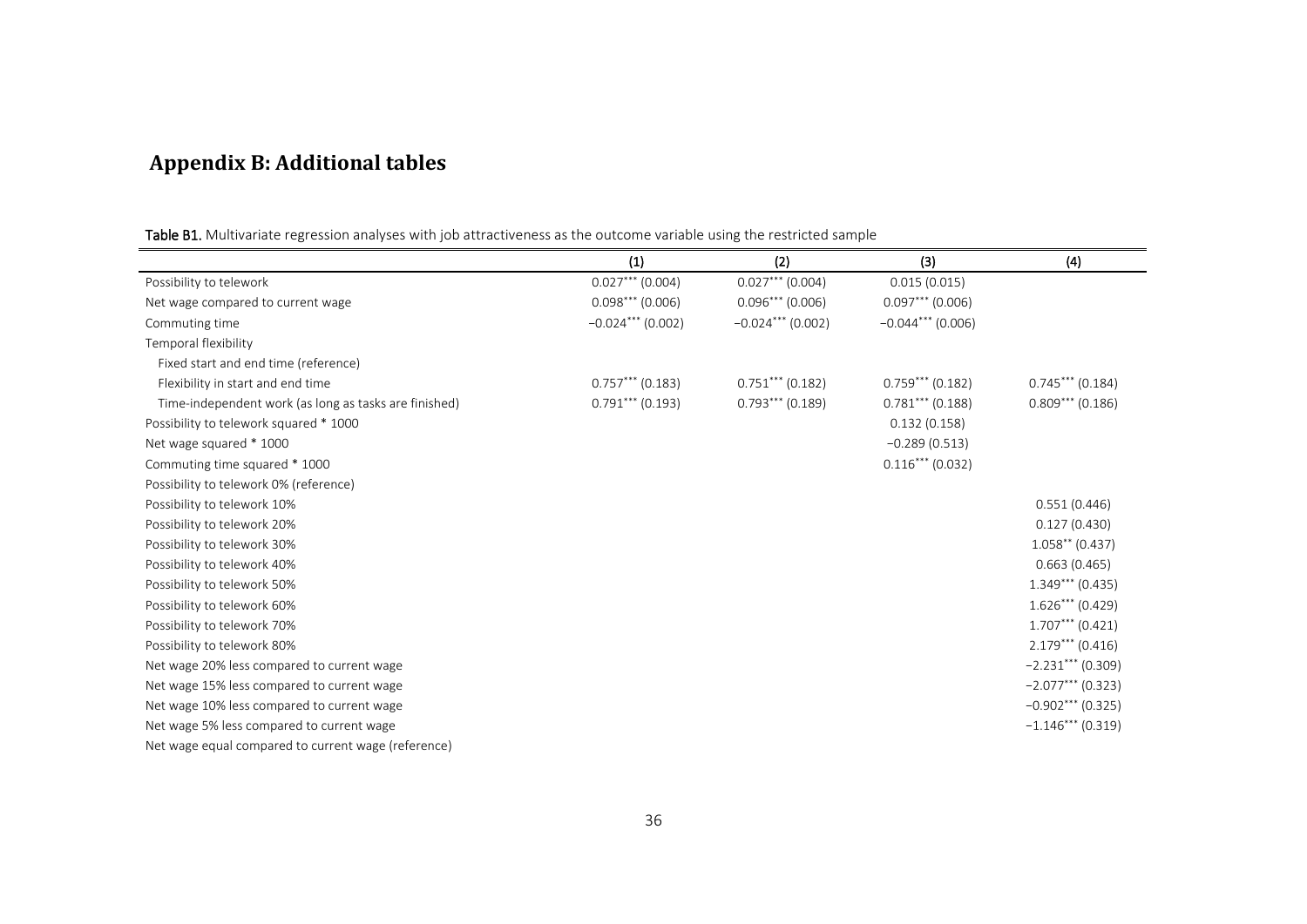| Net wage 5% more compared to current wage  |              |              |              | 0.270(0.340)        |
|--------------------------------------------|--------------|--------------|--------------|---------------------|
| Net wage 10% more compared to current wage |              |              |              | $0.661**$ (0.326)   |
| Net wage 15% more compared to current wage |              |              |              | $1.146***$ (0.335)  |
| Net wage 20% more compared to current wage |              |              |              | $1.476***$ (0.319)  |
| Commuting time 10 minutes (reference)      |              |              |              |                     |
| Commuting time 30 minutes                  |              |              |              | $-0.529$ (0.305)    |
| Commuting time 50 minutes                  |              |              |              | $-1.311***$ (0.311) |
| Commuting time 70 minutes                  |              |              |              | $-2.100***$ (0.305) |
| Commuting time 90 minutes                  |              |              |              | $-2.687***$ (0.320) |
| Commuting time 110 minutes                 |              |              |              | $-2.529***$ (0.313) |
| Commuting time 130 minutes                 |              |              |              | $-3.725***$ (0.318) |
| Commuting time 150 minutes                 |              |              |              | $-3.015***$ (0.309) |
| Commuting time 170 minutes                 |              |              |              | $-3.786***$ (0.338) |
| Control variables included                 | No           | Yes          | Yes          | Yes                 |
| $R^2$ (adjusted $R^2$ )                    | 0.395(0.391) | 0.437(0.420) | 0.446(0.427) | 0.465(0.435)        |
| Observations                               |              | 846          |              |                     |

Note. The restricted sample only contains evaluations of job offers whose offered percentage of the possibility to telework does not differ more than 20% from the maximum amount of telework possible in the current job. The presented statistics are coefficient estimates with standard errors in parentheses for the linear regression analyses discussed in Section 3.1. When 'Yes' is indicated in the row 'Control variables included', the applicant and current job characteristics discussed in Section 2.3 are added as control variables. Standard errors are corrected for the clustering of the observations at the participant level. Intercepts are not presented. \*\*\* (\*\*) ((\*)) indicates significance at the 1% (5%) ((10%)) significance level.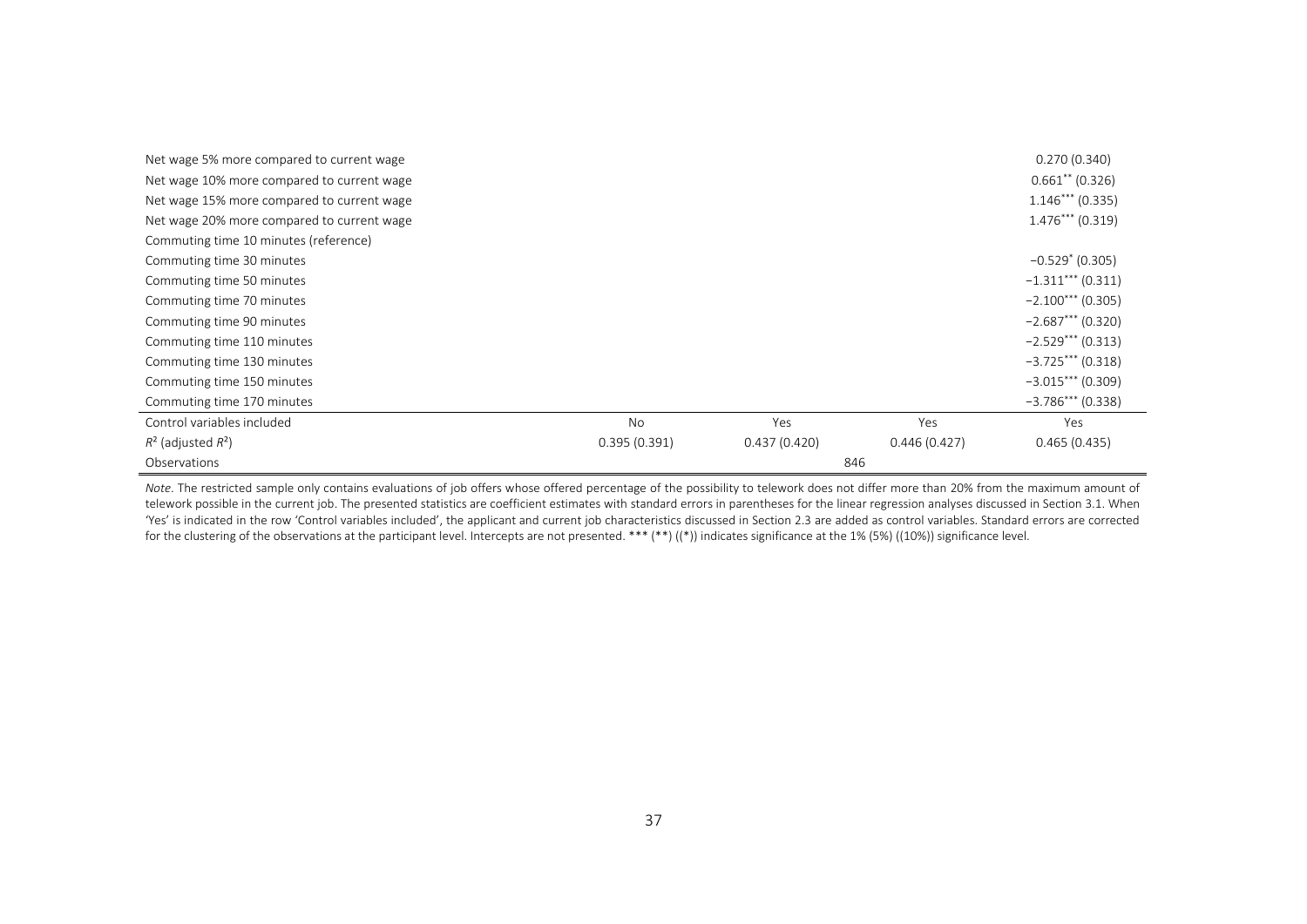|                                                       | (1)                 | (2)                 | (3)                | (4)                 |
|-------------------------------------------------------|---------------------|---------------------|--------------------|---------------------|
| Possibility to telework                               | $0.021***$ (0.002)  | $0.021***$ (0.002)  | $0.024***$ (0.007) |                     |
| Net wage compared to current wage                     | $0.097***$ (0.004)  | $0.096***$ (0.004)  | $0.097***$ (0.004) |                     |
| Commuting time                                        | $-0.024***$ (0.001) | $-0.024***$ (0.001) | $-0.046***(0.003)$ |                     |
| Temporal flexibility                                  |                     |                     |                    |                     |
| Fixed start and end time (reference)                  |                     |                     |                    |                     |
| Flexibility in start and end time                     | $0.671***$ (0.100)  | $0.688***$ (0.100)  | $0.676***$ (0.100) | $0.657***$ (0.100)  |
| Time-independent work (as long as tasks are finished) | $0.798***$ (0.109)  | $0.805***$ (0.109)  | $0.799***$ (0.109) | $0.793***$ (0.108)  |
| Possibility to telework squared * 1000                |                     |                     | $-0.039(0.077)$    |                     |
| Net wage squared * 1000                               |                     |                     | 0.225(0.301)       |                     |
| Commuting time squared * 1000                         |                     |                     | $0.120***$ (0.018) |                     |
| Possibility to telework 0% (reference)                |                     |                     |                    |                     |
| Possibility to telework 10%                           |                     |                     |                    | $0.647***$ (0.197)  |
| Possibility to telework 20%                           |                     |                     |                    | $0.526***$ (0.185)  |
| Possibility to telework 30%                           |                     |                     |                    | $1.102***$ (0.189)  |
| Possibility to telework 40%                           |                     |                     |                    | $0.945***$ (0.204)  |
| Possibility to telework 50%                           |                     |                     |                    | $1.186***$ (0.195)  |
| Possibility to telework 60%                           |                     |                     |                    | $1.394***$ (0.197)  |
| Possibility to telework 70%                           |                     |                     |                    | $1.625***$ (0.207)  |
| Possibility to telework 80%                           |                     |                     |                    | $1.919***$ (0.208)  |
| Net wage 20% less compared to current wage            |                     |                     |                    | $-1.698***$ (0.179) |
| Net wage 15% less compared to current wage            |                     |                     |                    | $-1.688***(0.179)$  |
| Net wage 10% less compared to current wage            |                     |                     |                    | $-1.265***$ (0.184) |
| Net wage 5% less compared to current wage             |                     |                     |                    | $-0.741***$ (0.174) |
| Net wage equal compared to current wage (reference)   |                     |                     |                    |                     |
| Net wage 5% more compared to current wage             |                     |                     |                    | $0.524***$ (0.187)  |
| Net wage 10% more compared to current wage            |                     |                     |                    | $0.946***(0.189)$   |
| Net wage 15% more compared to current wage            |                     |                     |                    | $1.546***$ (0.192)  |
| Net wage 20% more compared to current wage            |                     |                     |                    | $1.708***$ (0.200)  |

Table B2. Multivariate regression analyses with probability to accept the job as the outcome variable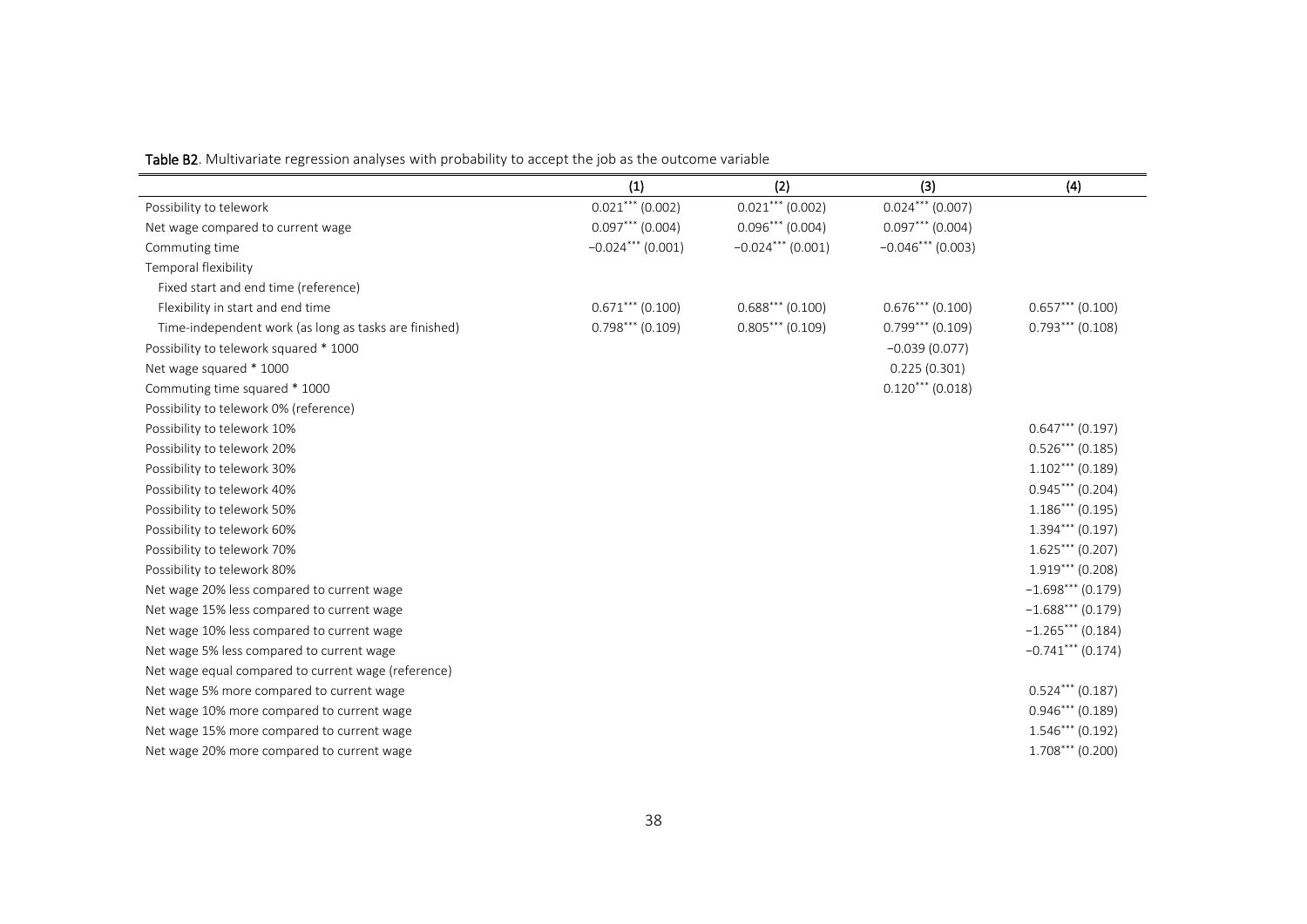| Commuting time 10 minutes (reference) |              |              |              |                     |  |
|---------------------------------------|--------------|--------------|--------------|---------------------|--|
| Commuting time 30 minutes             |              |              |              | $-0.702***$ (0.190) |  |
| Commuting time 50 minutes             |              |              |              | $-1.387***$ (0.190) |  |
| Commuting time 70 minutes             |              |              |              | $-2.218***$ (0.177) |  |
| Commuting time 90 minutes             |              |              |              | $-2.794***$ (0.203) |  |
| Commuting time 110 minutes            |              |              |              | $-3.078***$ (0.200) |  |
| Commuting time 130 minutes            |              |              |              | $-3.293***$ (0.193) |  |
| Commuting time 150 minutes            |              |              |              | $-3.550***$ (0.197) |  |
| Commuting time 170 minutes            |              |              |              | $-3.896***$ (0.208) |  |
| Control variables included            | <b>No</b>    | Yes          | Yes          | Yes                 |  |
| $R^2$ (adjusted $R^2$ )               | 0.372(0.371) | 0.391(0.385) | 0.399(0.393) | 0.406(0.395)        |  |
| Observations                          | 2,500        |              |              |                     |  |

Note. The presented statistics are coefficient estimates with standard errors in parentheses for the linear regression analyses discussed in Section 3.1. When 'Yes' is indicated in the row 'Control variables included', the applicant and current job characteristics discussed in Section 2.3 are added as control variables. Standard errors are corrected for the clustering of the observations at the participant level. Intercepts are not presented. \*\*\* (\*\*) ((\*)) indicates significance at the 1% (5%) ((10%)) significance level.